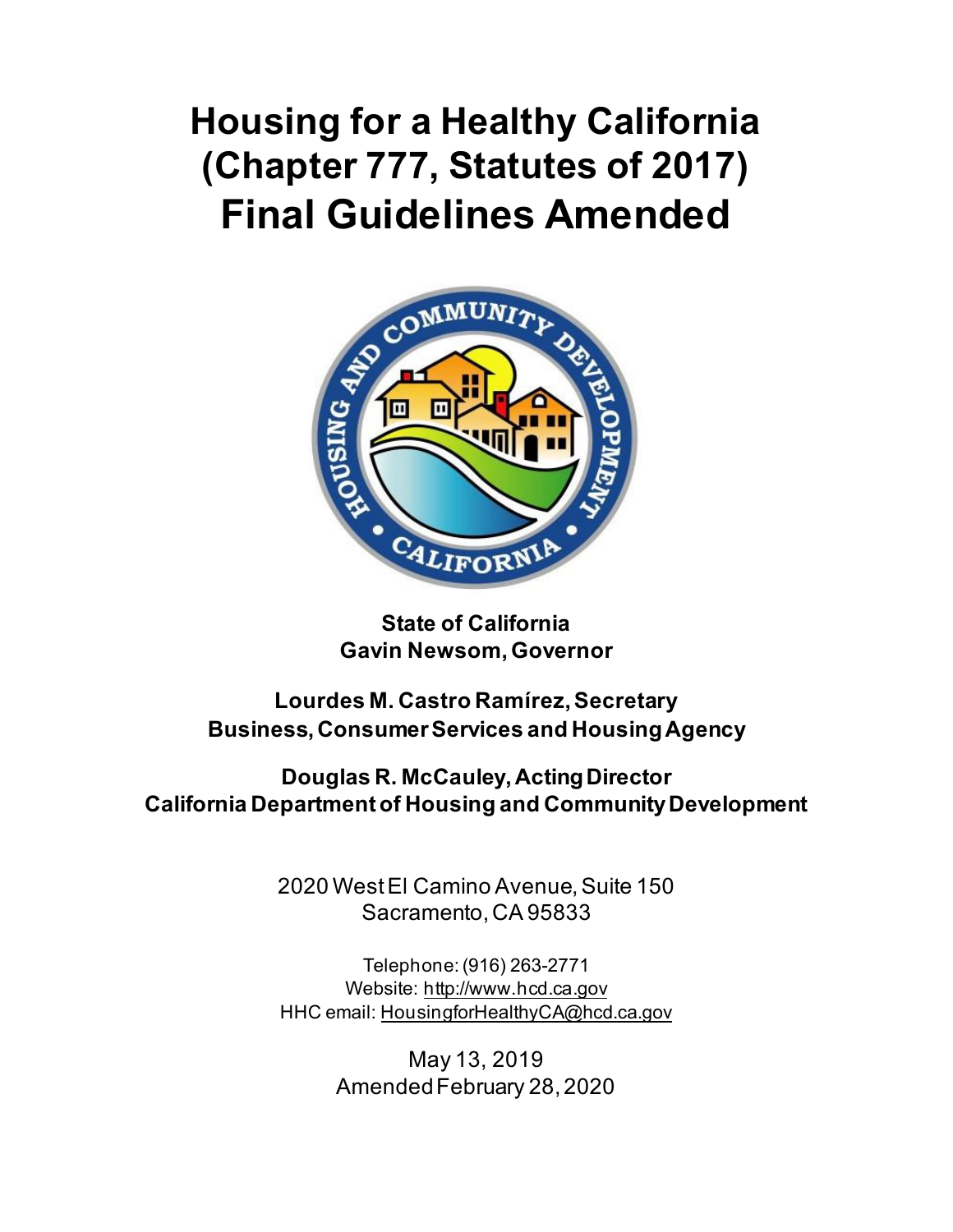The matters set forth herein are regulatory mandates, and are adopted in accordance with the authorities set forth below:

 Quasi-legislative regulations … have the dignity of statutes … [and] … delegation of legislative authority includes the power to elaborate the meaning of key statutory terms …

 *Ramirez v. Yosemite Water Co.*, 20 Cal. 4th 785, 800 (1999)

 Any regulations or guidelines that are adopted, amended, or repealed to implement this part shall not be subject to Chapter 3.5 (commencing with Section 11340) of Part 1 of Division 3 of Title 2 of the Government Code.

Health and Safety Code Section 53598, subdivision (b).

#### **INTRODUCTION**

 The Housing for a Healthy California (HHC) Program (Program) provides funding that allows the California Department of Housing and Community Development capital, rental assistance, and operating assistance, or operating reserve grants and capital loans to developers on a competitive basis. The guidelines for the Program are organized into two Articles as follows: (Department) to provide Supportive housing opportunities through grants to Counties for

 **Article I. National Housing Trust Fund Allocation.** This section includes Program definitions and requirements pursuant to the federal National Housing Trust Fund (NHTF) allocations. The Department will allocate these NHTF funds competitively to developers for operating reserve grants and capital loans.

 Program definitions and requirements pursuant to the Senate Bill 2 (SB 2) Building Homes and Jobs Act. The Department will utilize a portion of monies collected in calendar year 2018 and deposited into the Building Homes and Jobs Trust Fund for the HHC program. The Department will allocate these funds competitively to counties for acquisition, new construction, reconstruction,rehabilitation, administrative costs, capitalized operating subsidy reserves (COSR), and rental subsidies and rental assistance for existing and new Supportive housing opportunities to assist the HHC program's Target Population. **Article II. Building Homes and Jobs Trust Fund Allocation.** This section includes

opportunities to assist the HHC program's Target Population.<br>A Notice of Funding Availability (NOFA) will be released for each Article as funds are available.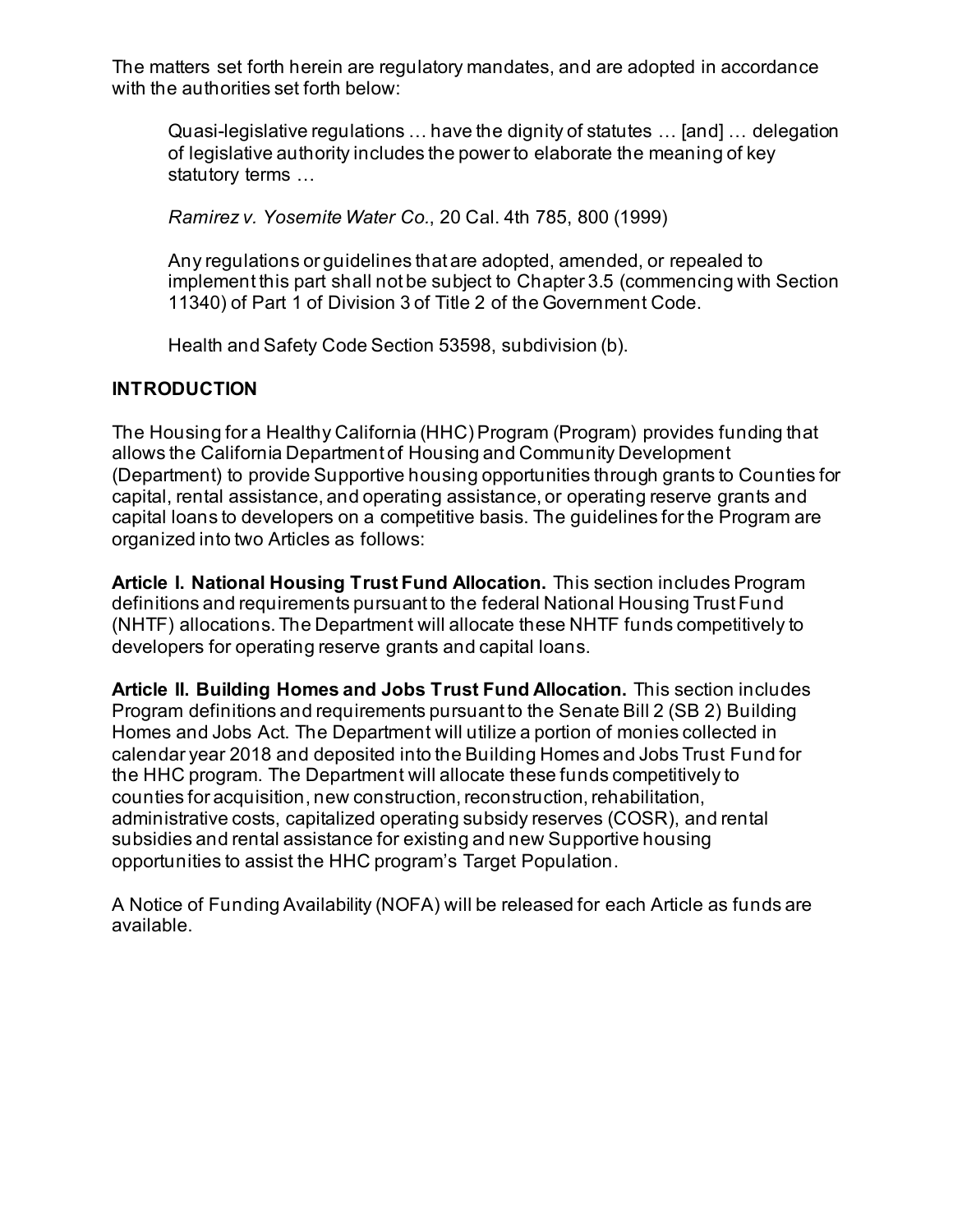# Housing for a Healthy California Program Final Guidelines

# Article I. National Housing Trust Fund Allocation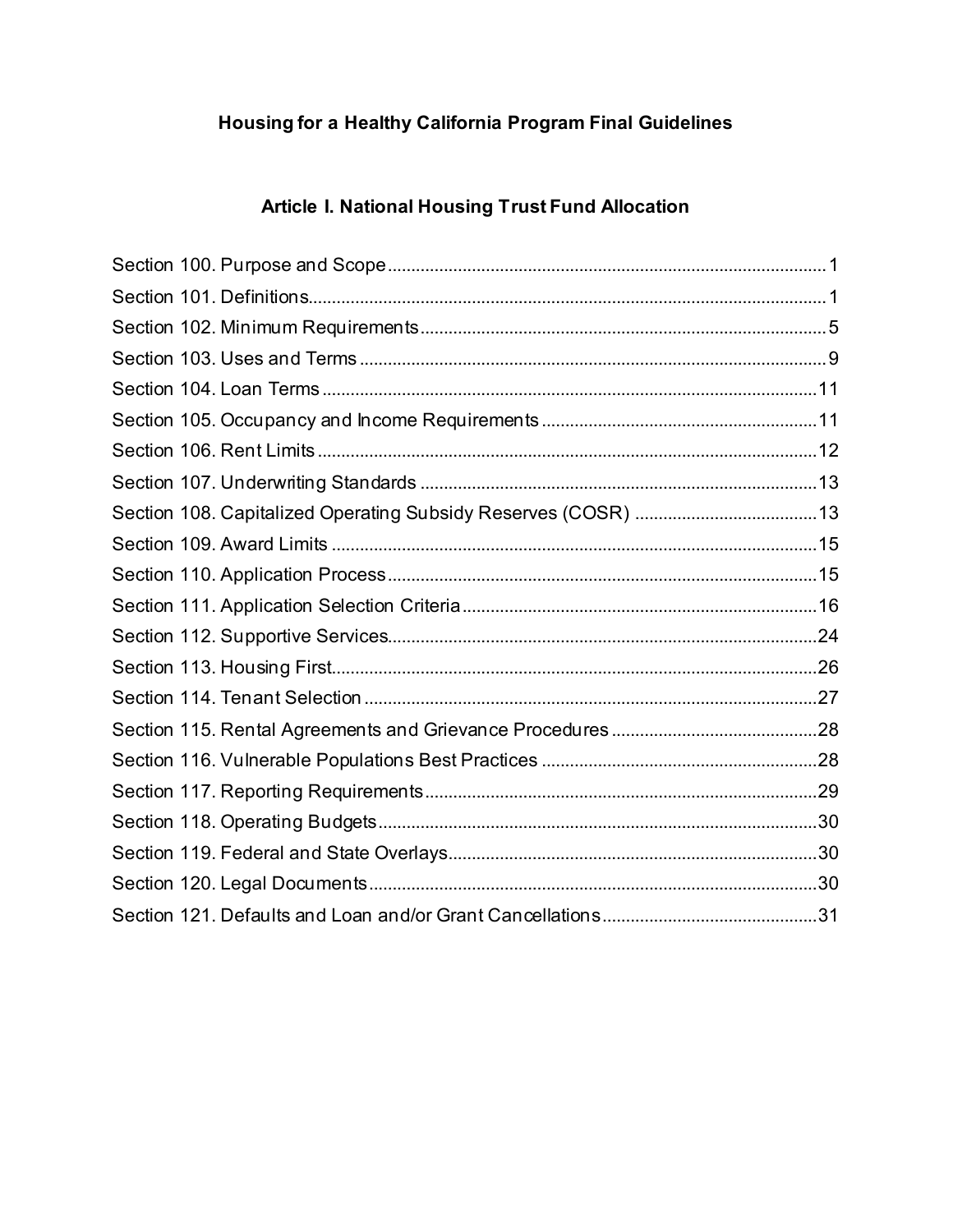# Article II. Building Homes and Jobs Trust Fund Allocation

| Section 204. Site and Neighborhood and Property Standard Requirements40 |  |
|-------------------------------------------------------------------------|--|
|                                                                         |  |
|                                                                         |  |
|                                                                         |  |
|                                                                         |  |
|                                                                         |  |
|                                                                         |  |
|                                                                         |  |
|                                                                         |  |
|                                                                         |  |
|                                                                         |  |
|                                                                         |  |
|                                                                         |  |
|                                                                         |  |
|                                                                         |  |
|                                                                         |  |
|                                                                         |  |
|                                                                         |  |
|                                                                         |  |
|                                                                         |  |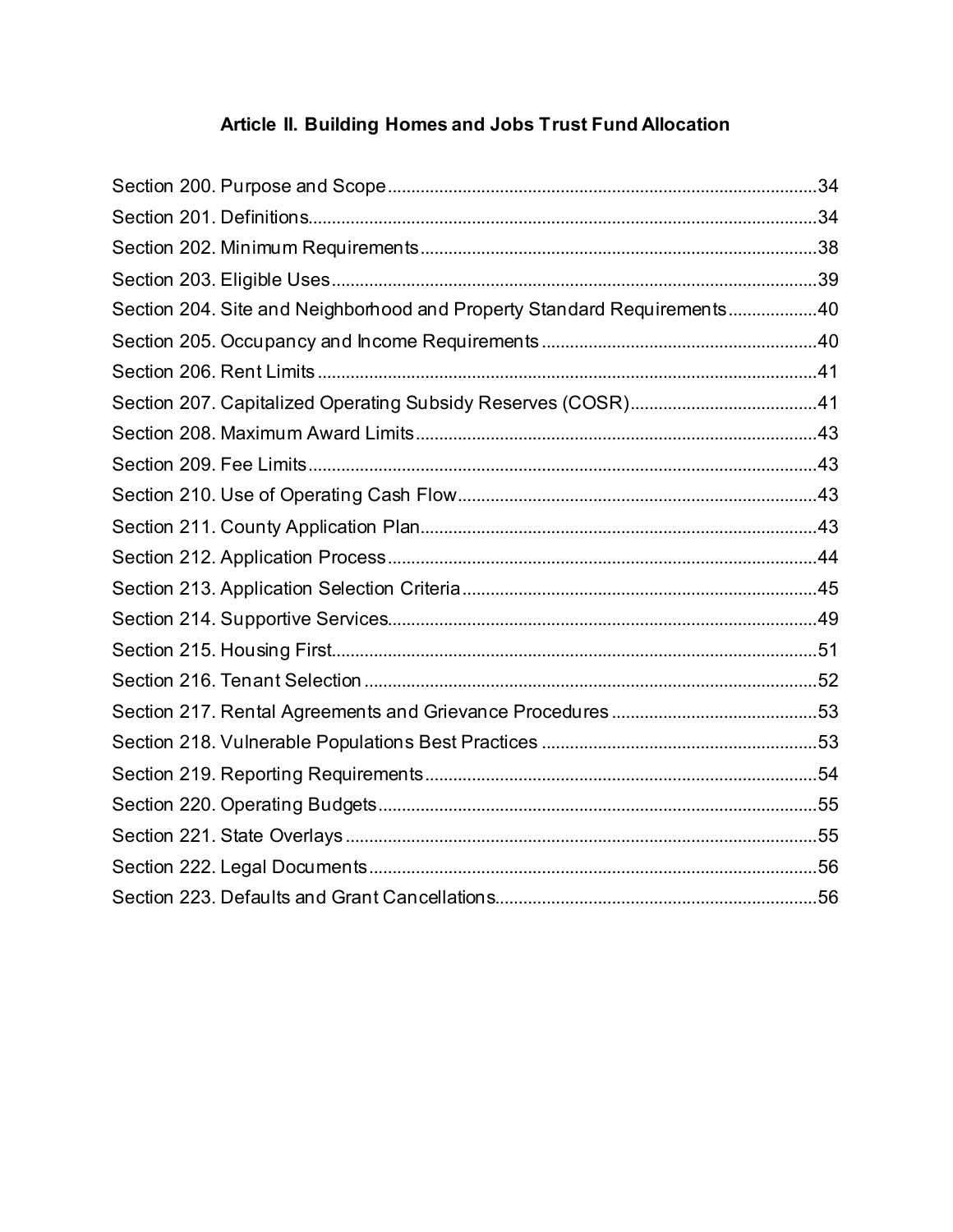# **Article I. National Housing Trust Fund Allocation**

#### <span id="page-4-0"></span>**Section 100. Purpose and Scope**

- (a) In September of 2017, AB 74 was signed into law. This legislation authorizes the California Department of Housing and Community Development (Department) to develop the Housing for a Healthy California (HHC) Program (Program) to create Supportive housing for individuals who are recipients of, or eligible for, health care provided through the California Department of Health Care Services (DHCS) Medi- Cal program. The goal of the HHC program is to reduce the financial burden on local and state resources due to the overutilization of emergency departments, inpatient care, nursing home stays and use of corrections systems and law enforcement resources as the point of health care provision for people who are Experiencing homelessness, or chronic homelessness, and a High-cost health user. The Department shall coordinate with the DHCS, consistent with state and federal privacy laws, to match Program participant data to Medi-Cal data to identify outcomes among participants, as well as changes in health care costs and utilization associated with housing and services provided under HHC.
- (b) AB 74 directs the Department to utilize federal National Housing Trust Fund (NHTF) allocations for years 2018 - 2021 for the HHC program. Starting in August 2018, and for the next three years, the Department must submit a federal NHTF allocation plan that aligns with federal NHTF and AB 74 requirements. The Department will allocate these NHTF funds competitively to developers for operating reserve grants and capital loans.

 In addition to applicable state and federal laws and regulations, these guidelines (hereinafter "Guidelines") implement, interpret, and make specific the HHC program authorized by Part 14.2 (commencing with Section 53590) of Division 31 of the Health and Safety Code.

 NOTE: Authority cited: Health and Safety Code Section 53598(b). Reference cited: Health and Safety Code Section 53591(a)(2).

#### <span id="page-4-1"></span>**Section 101. Definitions**

 All terms not defined below shall, unless their context suggests otherwise, be interpreted in accordance with the meaning of terms described in Part 14.2 of Division 31 of the Health and Safety Code (commencing with Section 53590).

- (a) "Applicant" means an organization, agency, or other entity (including a public housing agency, a for-profit entity, or a nonprofit entity) that is an owner or developer as defined by 24 CFR 93.2.
- (b) "Area Median Income" or "AMI" means the most recent applicable county median family income published by the U.S. Department of Housing and Urban Development (HUD).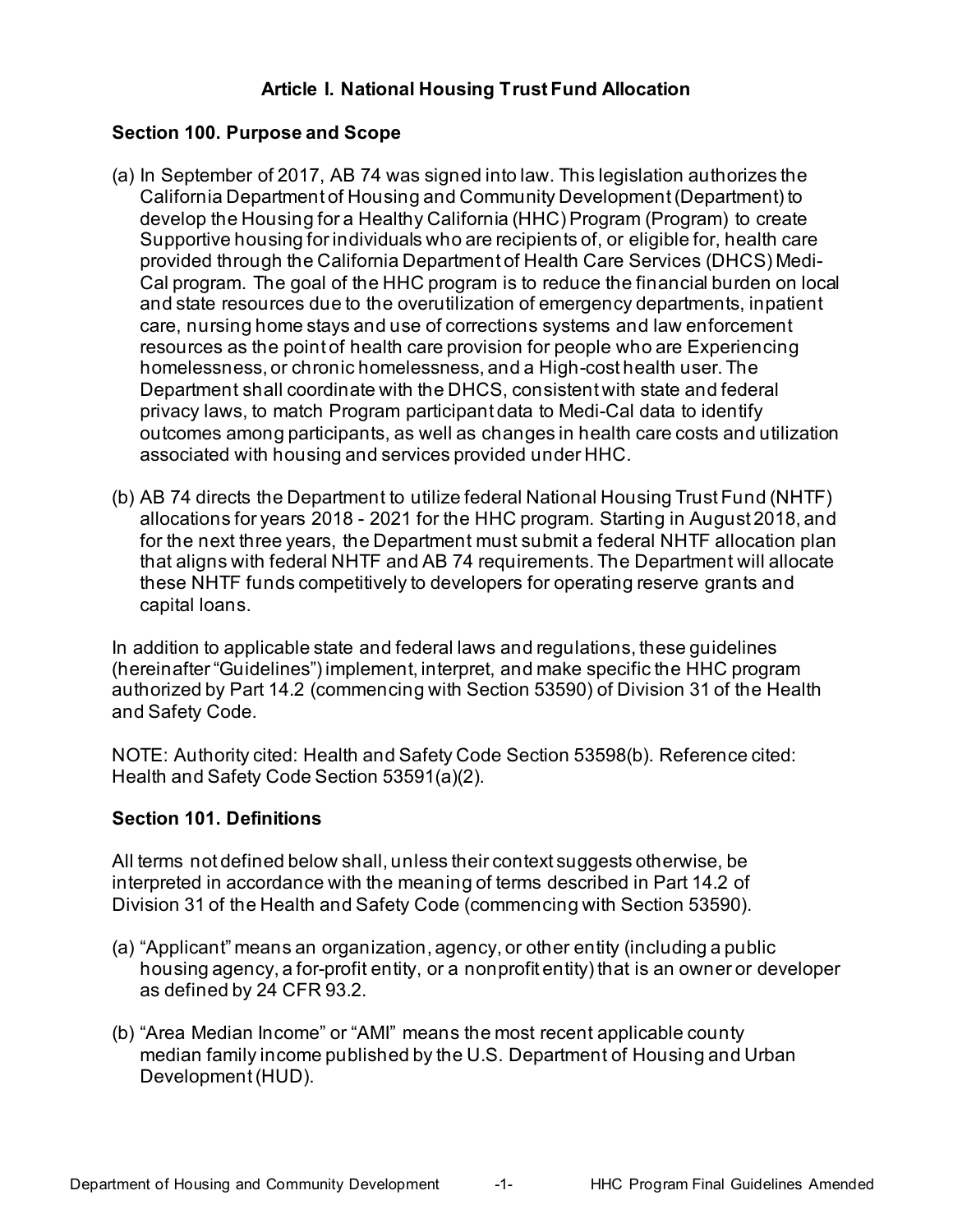- (c) "Assisted Unit" means a housing unit that is subject to the NHTF rent and/or occupancy restrictions as a result of the financial assistance provided under the Program.
- (d) "Case Manager" means a social worker or other qualified individual who works with a tenant to offer individualized service planning that is flexible and creative to help the tenant gain housing stability. It includes working in collaboration with the tenant to plan, assess, coordinate, and reassess the tenant's needs, as well as providing referrals and advocacy, and connecting to community support to meet tenants' Supportive Services needs. Services include, but are not limited to: tenancy support treatment, employment services, life skills training, peer support, and crisis management interventions. Resident service coordinators are not Case Managers. services, coordination of medical and behavioral health, and substance use disorder
- (e) "Continuum of Care" has the same meaning as 24 CFR Section 578.3.
- (f) "Coordinated Entry System" or "CES" means a centralized or coordinated process developed pursuant to 24 CFR Section 578.7(a)(8) designed to coordinate Program participant intake, assessment, and referrals. A centralized or coordinated assessment system covers the geographic area, is easily accessed by individuals and families seeking housing or services, is well advertised, and includes a comprehensive and standardized assessment tool.
- (g) "Department" means the California Department of Housing and Community Development.
- (h) "Development Sponsor" or "Sponsor", as defined in Section 50675.2 of the Health and Safety Code and subdivision (c) of Section 50669 of the Health and Safety Code, means any individual, joint venture, partnership, limited partnership, trust, corporation, cooperative, local public entity, duly constituted governing body of an Indian Reservation or Rancheria, or other legal entity, or any combination thereof, certified by the Department as qualified to own, manage, and rehabilitate a rental housing development. A Development Sponsor may be organized for profit, limited profit, or be nonprofit, and includes a limited partnership in which the Development Sponsor or an affiliate of the Development Sponsor is a general partner.
- (i) "Distributions" has the same meaning as under 25 CCR Section 8301.
- (j) "Experiencing chronic homelessness" means a person who is chronically homeless, as defined in 578.3 of Title 24 of the Code of Federal Regulations, as that section read on January 1, 2018, except that a person who was Experiencing chronic homelessness before entering an institution would continue to be defined as Experiencing chronic homelessness upon discharge, regardless of length of stay.
- (k) "Experiencing homelessness" means a person who is homeless, as defined in Section 578.3 of Title 24 of the Code of Federal Regulations, as that section read on January 1, 2018.
- (l) "Extremely Low Income" or "ELI" has the same meaning as in 24 CFR 93.2.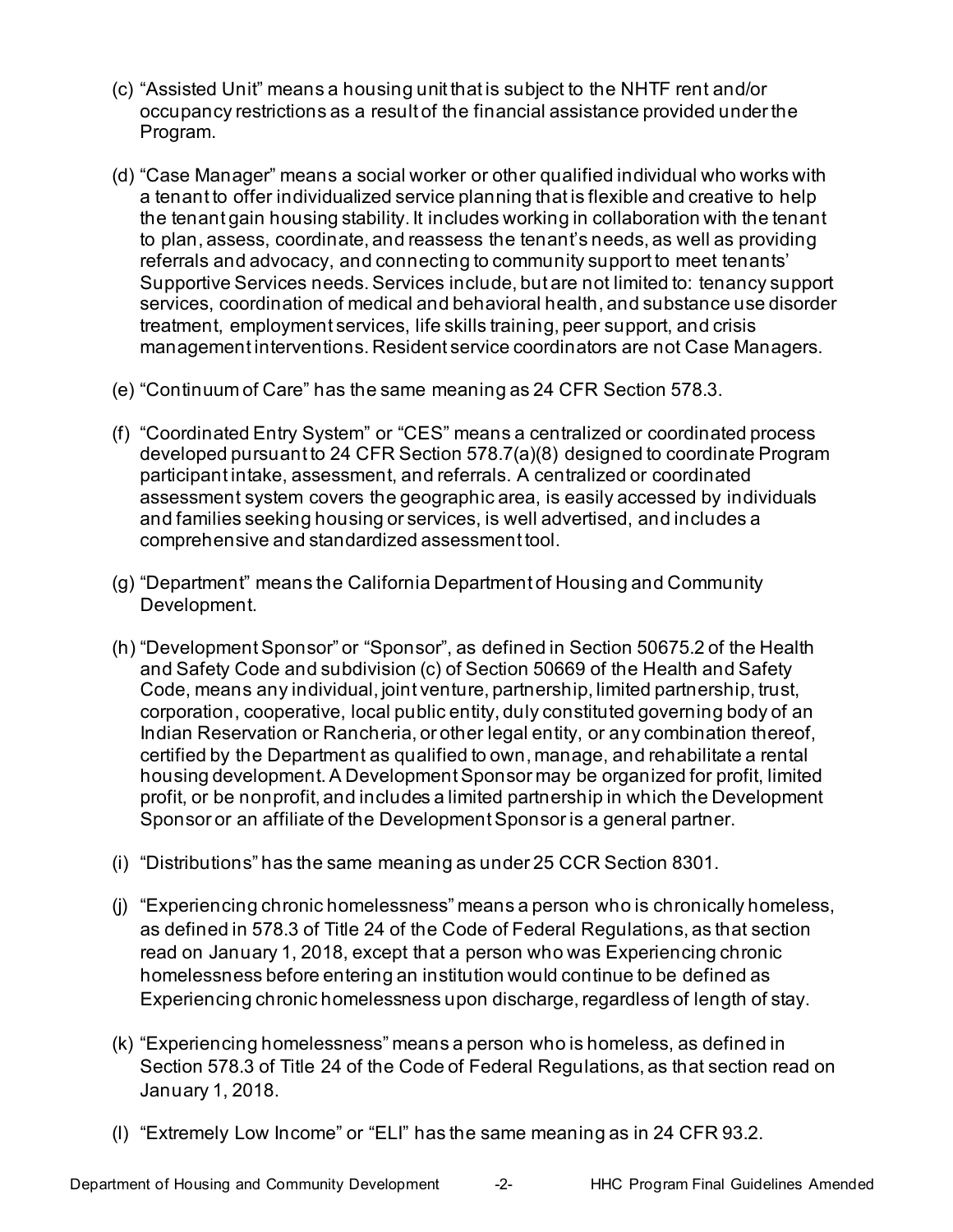- (m)"Federal Housing Trust Fund" has the same meaning as the National Housing Trust Fund (NHTF) established pursuant to the Housing and Economic Recovery Act of 2008 (Public Law 110-289) and implementing federal regulations.
- (n) "Fiscal Integrity" means, for any project for any given period of time during the term specified in the Program's regulatory agreement, that the total Operating Income for such project for such period of time, plus funds released pursuant to the Program documents from the project's operating reserve account(s) during such period of time is sufficient to: (1) pay all current Operating Expenses for such project for such period of time; (2) pay all current mandatory debt service (excluding deferred interest) coming due with respect to such project for such period of time; (3) fully fund all reserve accounts established pursuant to the Program documents for such project for such period of time; and (4) pay other costs permitted by the Program documents for such project for such period of time. The ability to pay any or all the permitted annual distributions for a project shall not be considered in determining the Fiscal Integrity of a project.
- (o) "HHC" means the Housing for a Healthy California Program administered by the Department.
- (p) "High-cost health users" means people who have had either at least three emergency department visits or one hospital inpatient stay over the last year.
- (q) "Housing First" has the same meaning as in Welfare and Institutions Code Section 8255.
- (r) "HUD" means the federal U.S. Department of Housing and Urban Development.
- (s) "Lead Service Provider" or "LSP" means the organization that has the overall responsibility for the provisions of Supportive Services and implementation of the Supportive Services plan. The LSP may directly provide comprehensive case management services or contract with other agencies that provide services.
- (t) "NOFA" means a Notice of Funding Availability.
- (u) "Operating Expense" has the same meaning as in 25 CCR Section 8301.
- (v) "Operating Income" has the same meaning as in 25 CCR Section 8301.
- (w)"Operating Cost Assistance Reserves" has the same meaning as in 24 CFR Section 93.201(e).
- (x) "Permanent housing" means a housing unit where the landlord does not limit length of stay in the housing unit, the landlord does not restrict the movements of the tenant, and the tenant has a lease and is subject to the rights and responsibilities of tenancy, pursuant to Chapter 2 (commencing with Section 1940) of Title 5 of Part 4 of Division 3 of the Civil Code.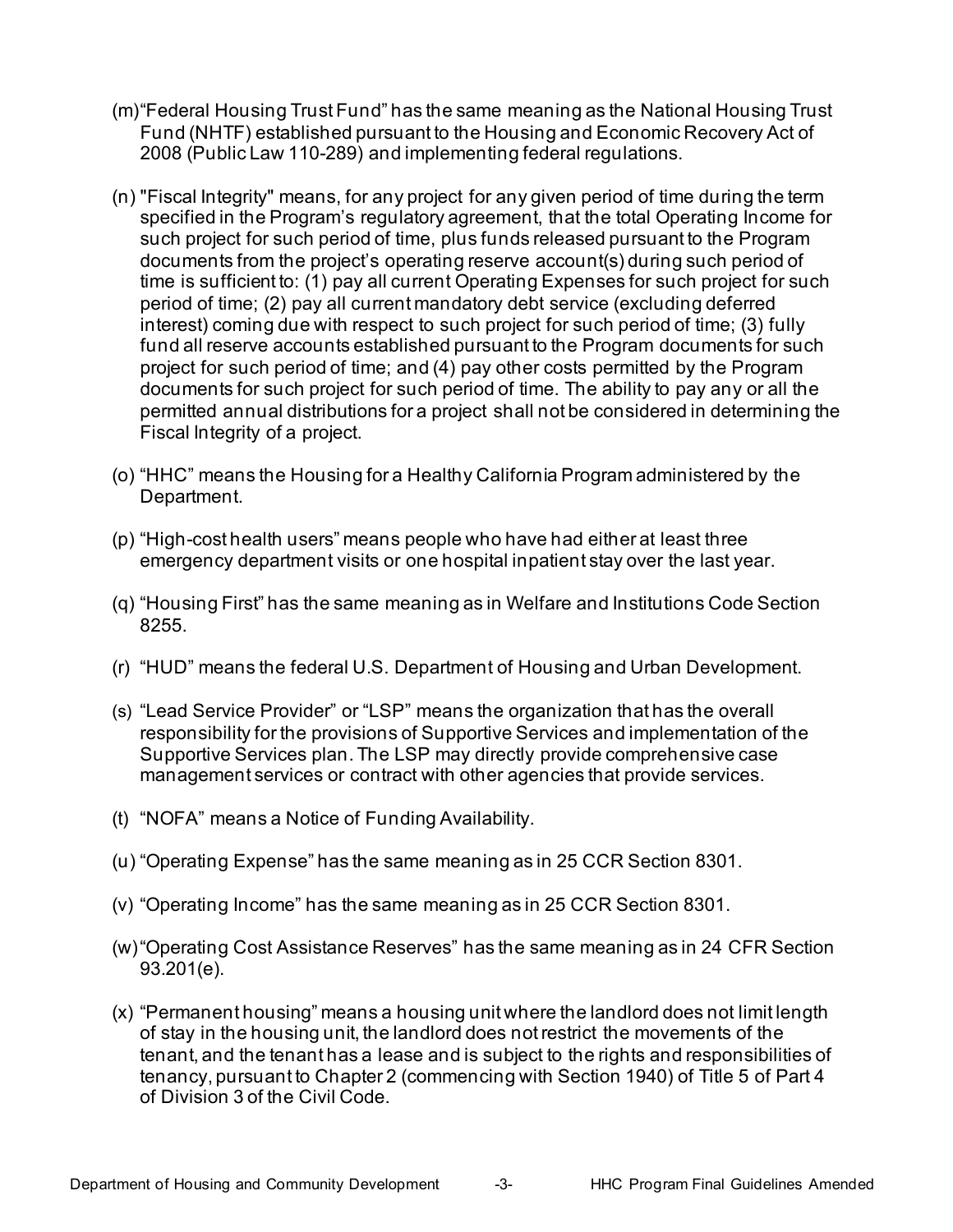- (y) "Point-in-Time Count" or "PIT" refers to an annual count of sheltered and unsheltered homeless persons on a single night in January.
- (z) "Program" means the Housing for a Healthy California Program.
- (aa)"Project Team" consists of the Applicant, the Lead Service Provider, and the property manager.
- (bb)"Recipient" means an Applicant who has been awarded NHTF funds and has the same meaning as in 24 CFR 93.2. A Recipient must:
	- (1) Make acceptable assurances that it will comply with all NHTF requirements during the entire affordability period;
	- (2) Demonstrate ability and financial capacity to undertake, comply, and manage the eligible activity;
	- (3) Demonstrate familiarity with requirements of state, federal, and any other housing programs used in conjunction with NHTF funds to ensure compliance; and
	- (4) Demonstrate experience and capacity to conduct the eligible NHTF activity in question as evidenced by relevant history.
- (cc) "Rural Area" has the same meaning as in Section 50199.21 of the California Health and Safety Code.
- (dd)"Supportive housing" means housing with no limit on length of stay, that is occupied the Supportive housing resident in retaining the housing, improving his/her health status, and maximize his/her ability to live and, when possible, work in the by the Target Population, and that is linked to onsite or offsite services that assist community.
- (ee)"Supportive Services" means social, health, educational, income support and employment services and benefits, coordination of community building and educational activities, individualized needs assessment, and individualized assistance with obtaining services and benefits.
- (ff) "Target Population" means a person who is Experiencing homelessness, or chronic homelessness, and a High-cost health user upon initial eligibility, is a Medi-Cal beneficiary, or is eligible for Medi-Cal, is eligible to receive services under a program providing services promoting housing stability, and is likely to improve their health conditions with Supportive housing.
- (gg)"TCAC" means California Tax Credit Allocation Committee.
- (hh)"UMR" means the Uniform Multifamily Regulations commencing with 25 CCR Section 8300 as amended from time to time.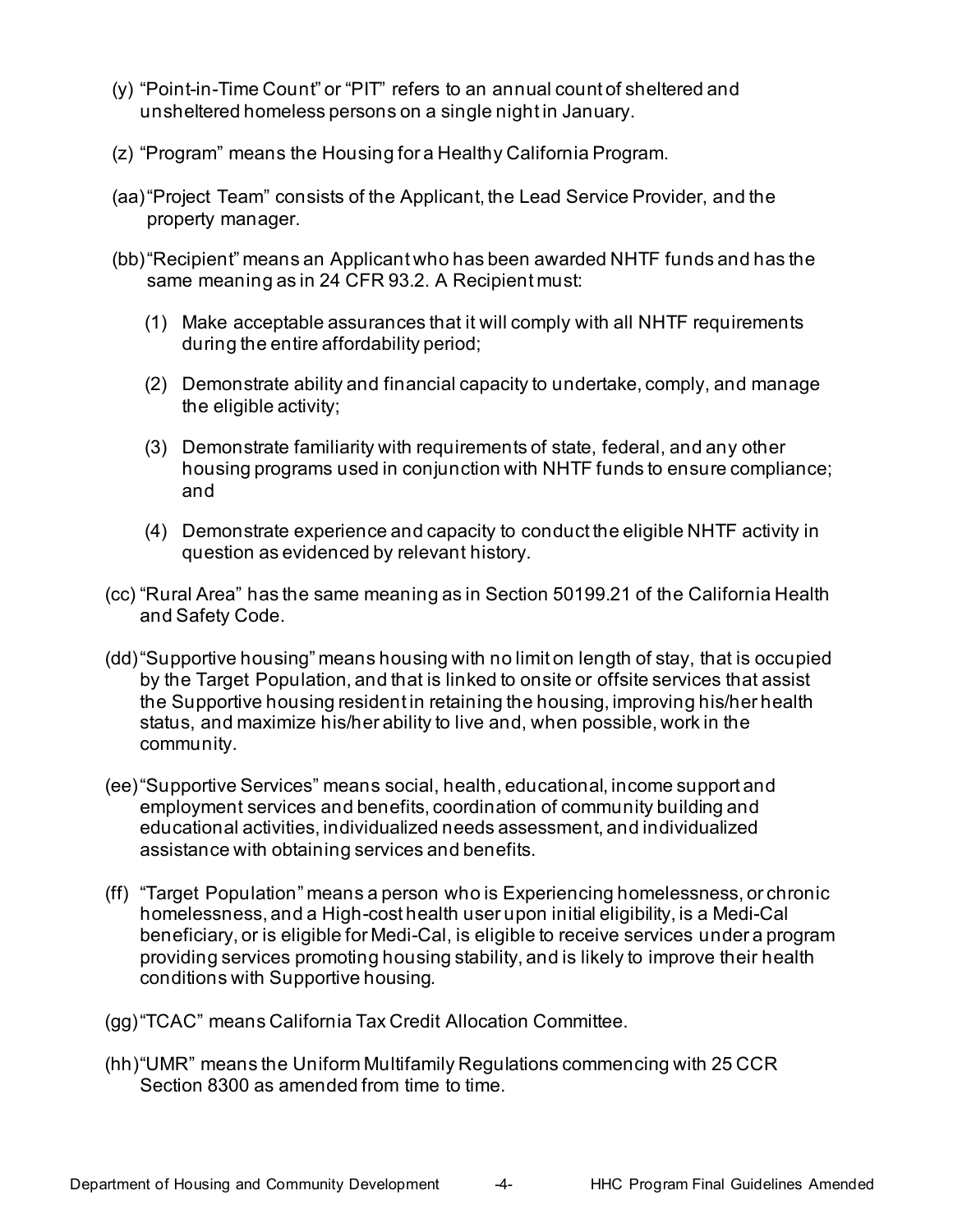NOTE: Authority cited: Health and Safety Code Section 53598(b). Reference cited: Health and Safety Code Sections 53590 and 53595.

#### <span id="page-8-0"></span> **Section 102. Minimum Requirements**

 The Applicant shall comply with the requirements of HHC and all applicable federal and state laws. To be eligible to receive funding, projects must meet all the following minimum requirements:

- (a) <u>Eligible Applicants</u>.
	- (1) Owners or developers that meet the Recipient definition in 24 CFR 93.2.
	- (1) Owners or developers that meet the Recipient definition in 24 CFR 93.2.<br>(2) Applicant with no members of the development team currently federally debarred or suspended.
- (b) <u>Financial Feasibility</u>. The project shall meet the requirements of Sections 105 and 106 and must prove Fiscal Integrity.
- (c) <u>Experience</u>. Collectively, among the members of the Project Team, all the following minimum experience requirements must be met:
	- (1) Development, ownership, or operation of at least two permanent Supportive housing projects, or at least two affordable rental housing projects, in the last five years.
	- (2) The Lead Service Provider, which may be the County, or a qualified contracted agency, shall have three or more years of experience serving persons who qualify as members of the Target Population, and includes comprehensive case management in Supportive housing, and can include scattered site housing.
	- (3) The property manager shall have three or more years of experience serving persons who qualify as members of the Target Population in Supportive housing.
	- (4) Experience must be documented through contracts with public agencies, housing owners, or foundations for services provided to at least 10 households at any one time in either housing projects subject to agreements with public agencies restricting rent and occupancy, or through tenant-based housing assistance programs. If the Lead Service Provider is not part of the ownership entity, the Applicant must have a written agreement with the Lead Service Provider to implement the Supportive Services plan and submit this agreement along with the application for funding. Only the Lead Service Provider may enter into written agreements for services under the provisions of the Supportive Services plan. All service providers must have a written agreement with the Lead Service Provider prior to commencement of services.
- (d) <u>Site Control</u>. The Applicant must have site control of the proposed project that meets the requirements of the UMR 25 CCR Section 8303, which requires the Applicant to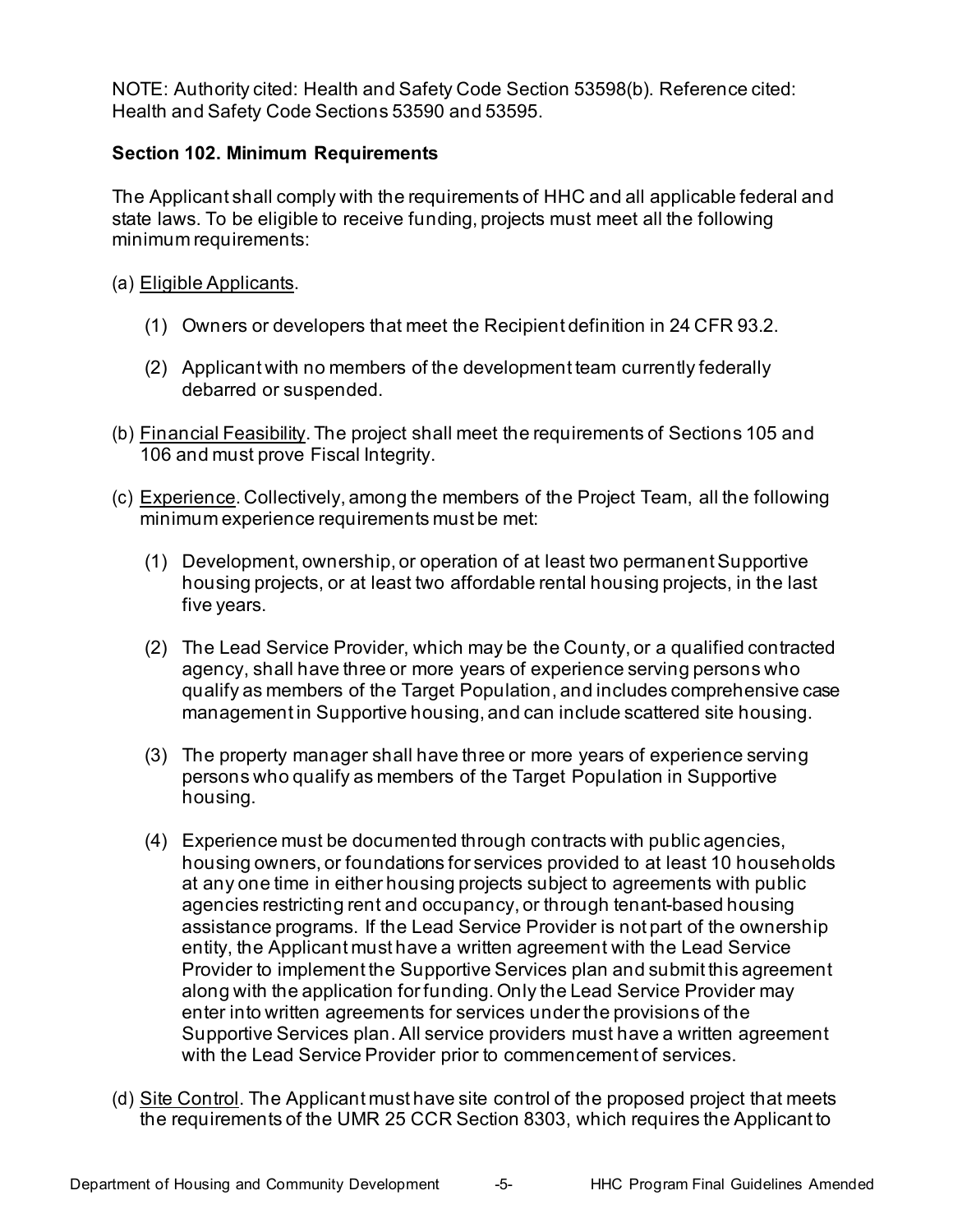have site control of the proposed project property, in the name of the Applicant or an entity controlled by the Applicant. The ownership interest may be demonstrated by fee title, a leasehold interest, an enforceable option to purchase, a disposition and development agreement, an agreement giving the Applicant exclusive rights to negotiate for acquisition, or a land sales contract. This includes compliance (if applicable) with UMR 25 CCR Section 8316 for a leasehold interest in the property.

- (e) <u>Integration</u>. Proposed projects must demonstrate integration of the Target Population with the general public. In order to demonstrate compliance with this requirement, the following conditions must all be met:
	- (1) Assisted Units must be integrated with other units in the project and not separated onto separate floors or areas of the building;
	- (2) To promote integration of the Target Population with other project tenants, in projects of greater than 20 units, the Department will fund no more than 49 percent of the project's total units as Assisted Units. This limitation shall not be interpreted to preclude occupancy of any project units by persons with disabilities or restrictions by other funding sources, including, but not limited to, TCAC, that result in more than 49 percent of the total project units being restricted to the Target Population. It shall also not apply to projects complying with alternative requirements for demonstrating Olmstead compliance adopted by local jurisdictions and approved by the Department;
	- (3) Applicants must certify that they will facilitate or provide regular community building activities and architectural design features that promote tenant interaction. For example, indoor and outdoor community space within the project, and wide hallways as feasible, depending on the scope of the construction activity; and
	- the application, must document policies that promote participation by tenants in community activities and impose no restriction on guests that are not otherwise required by other project funding sources, or would not be common in other unsubsidized rental housing in the community. (4) The Supportive Services plan and property management plan, submitted with
- unsubsidized rental housing in the community.<br>(f) <u>Article XXXIV</u>. All projects shall comply with Article XXXIV Section 1 of the California) Constitution, as clarified by Public Housing Election Implementation Law (H&S Code Section 37000 et seq). Article XXXIV documentation for loans underwritten by the Department shall be subject to review and approval by the Department prior to the execution of the Department's Standard Agreement.
- (g) <u>Scattered Site Housing</u>. Projects are permitted to be on scattered sites provided that all of the below conditions are satisfied prior to the closing of the loan. The requirements of this section shall be interpreted in a manner consistent with the requirements of 25 CCR Section 8303(b) pertaining to scattered site housing.
	- All project sites in the rental housing development must have a single owner, Lead Service Provider, and property manager;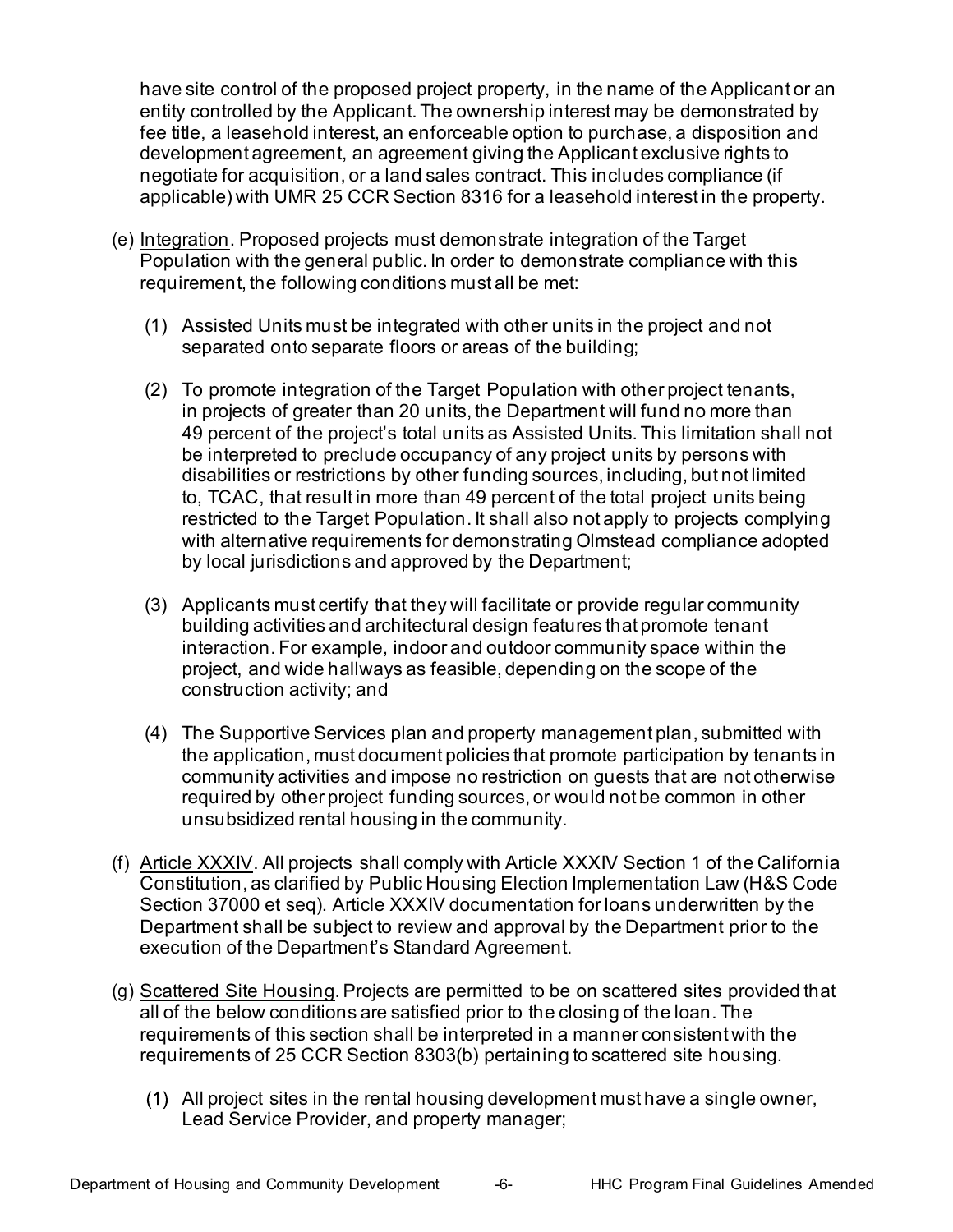- All project sites shall be governed by one set of Program documents, which, among other things, shall include similar tenant selection criteria, serve similar tenant populations, and have similar rent and income restrictions;
- If the rental housing development has an operating reserve, there shall only be one operating reserve for all sites in the project;
- There may be at most one lender with required payments senior to the Department's loan;
- There must be a single audit and annual report that covers all project sites;
- The Sponsor's obligations under the Department's Program documents must be secured by all project sites, with lien priority relative to local public agency lenders determined in accordance with 25 CCR Section 8315, and use of cash flow available for residual receipts loan payments determined in accordance with 25 CCR Section 8314; and
- The Department must be named on insurance policies covering all project sites, with coverage meeting Department requirements.
- (h) <u>Environmental Conditions</u>. All project sites must be free from severe adverse environmental conditions, such as the presence of toxic waste that is economically infeasible to remove and that cannot be mitigated. See 24 CFR 93.301(f).
- (i) Federal, State and Local Requirements. All Assisted Units and other units of the project must be on a permanent foundation and must meet all applicable federal, state, and local requirements pertaining to rental housing, including, but not limited to, requirements for minimum square footage and requirements related to maintaining the property in a safe and sanitary condition.
- (j) Amenities. All project sites must involve a development site that has reasonable accessibility to public transit, public schools, public parks or other public recreational facilities, and is of reasonable proximity to services and amenities for the purposed tenant population as is typically available in that county. The development site must tenant population. The development must consider the hours that the services and amenities are available and the frequency, travel time, and cost of transportation to the tenants. The criteria used to establish reasonable accessibility and reasonable proximity are specified in Section 111(h) of the Guidelines. also be within reasonable proximity to employment opportunities available to the
- (k) Stacking Unit-Based Subsidies.
	- Funding Sources on an HHC Assisted Unit. Capitalized operating subsidy reserves or operating assistance is allowed for all units. The prohibition of subsidy stacking in HHC refers to the use of multiple funding sources on a single (1) The Department does not allow stacking of multiple Department Development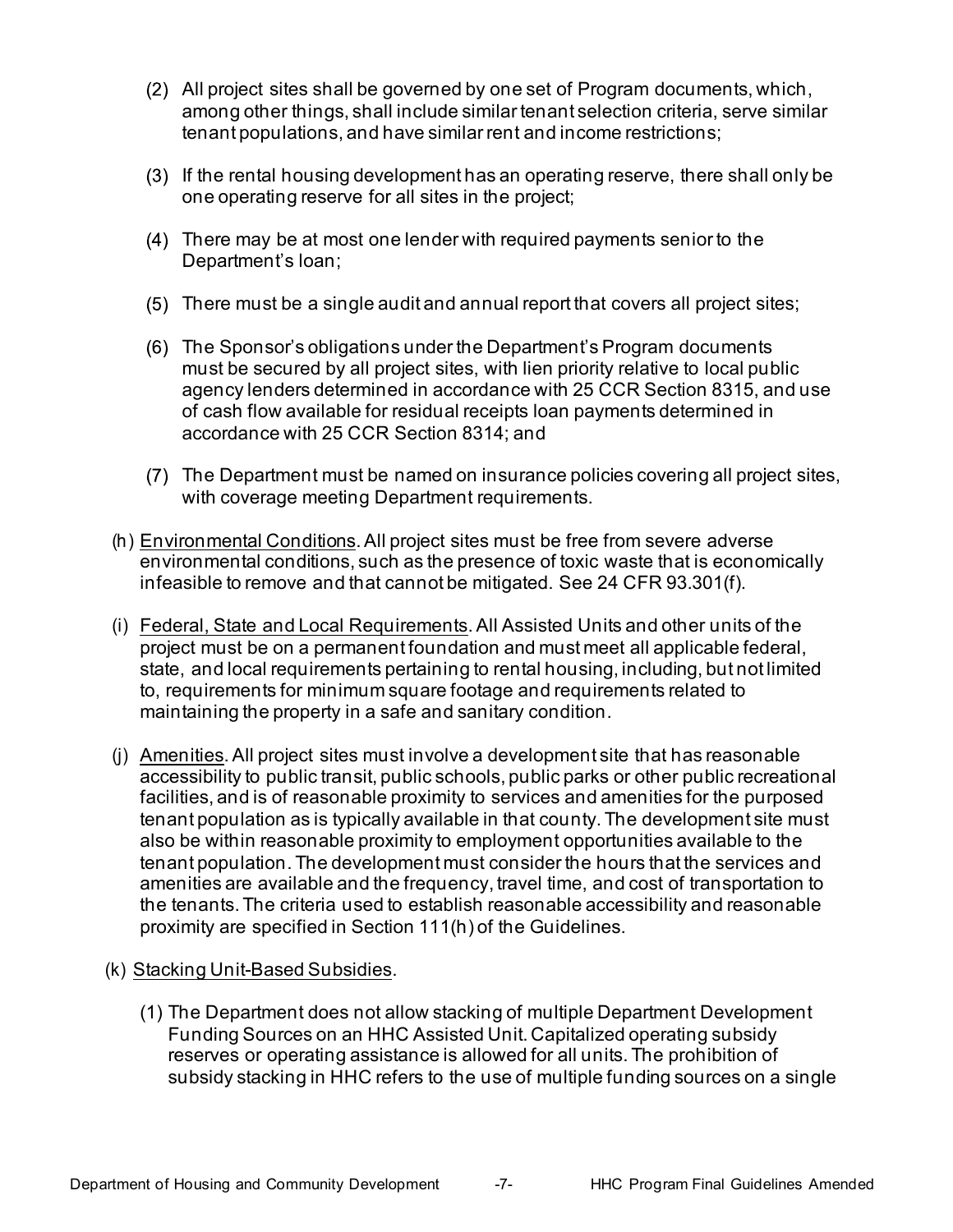HHC-assisted unit. "Department Development Funding Sources" shall mean loan or grant funds awarded for permanent funding of development costs under the following programs:

- a. Multifamily Housing Program
- b. Supportive Housing Multifamily Housing Program
- c. Veterans Housing and Homelessness Prevention Program
- d. No Place Like Home Program, including funds awarded either by the Department or an Alternative Process County
- e. Affordable Housing and Sustainable Communities Program Affordable Housing
- f. Development loan, except for grants for infrastructure, transportation-related amenities and Program costs
- g. Transit Oriented Development Program rental housing development loans, except for grants for infrastructure
- h. Joe Serna, Jr. Farmworker Housing Grant Program
- i. SB 2 Farmworker Housing Program
- j. National Housing Trust Fund Program
- (2) As an exception to this Subsection (k)(1), a previously Department Assisted Unit is eligible for funding assistance from other Department programs upon resyndication, or 14 years from the Placed-in-Service date noted on the TCAC form 8609 (Placed in Service Package).
- (I) Relocation. The Applicant of any project resulting in displacement of tenants shall be solely responsible for providing the assistance and benefits set forth in this subsection, and in applicable federal, state, and local law, whichever is more stringent.
	- (1) All tenants of a property who are displaced as a direct result of the development of an HHC project shall be entitled to relocation benefits and assistance as provided in 24 CFR 93.352.
	- (2) The Applicant shall prepare a relocation plan conforming with the provisions of 24 CFR 93.352. For loans underwritten by the Department, the relocation plan or other relocation documentation shall be subject to the review and approval by the Department prior to the beginning of construction.
- $(m)$  Applicant must comply with 2 CFR Part 200.
- (n) Application shall be on forms made available by the Department. In addition, applications must contain:
	- (1) A resolution from the Applicant's governing board to apply for NHTF funds for a requested amount that does not exceed the amount authorized.
	- (2) A memorandum of understanding or commitment letter from either the Lead Services Provider or a County department to make available to the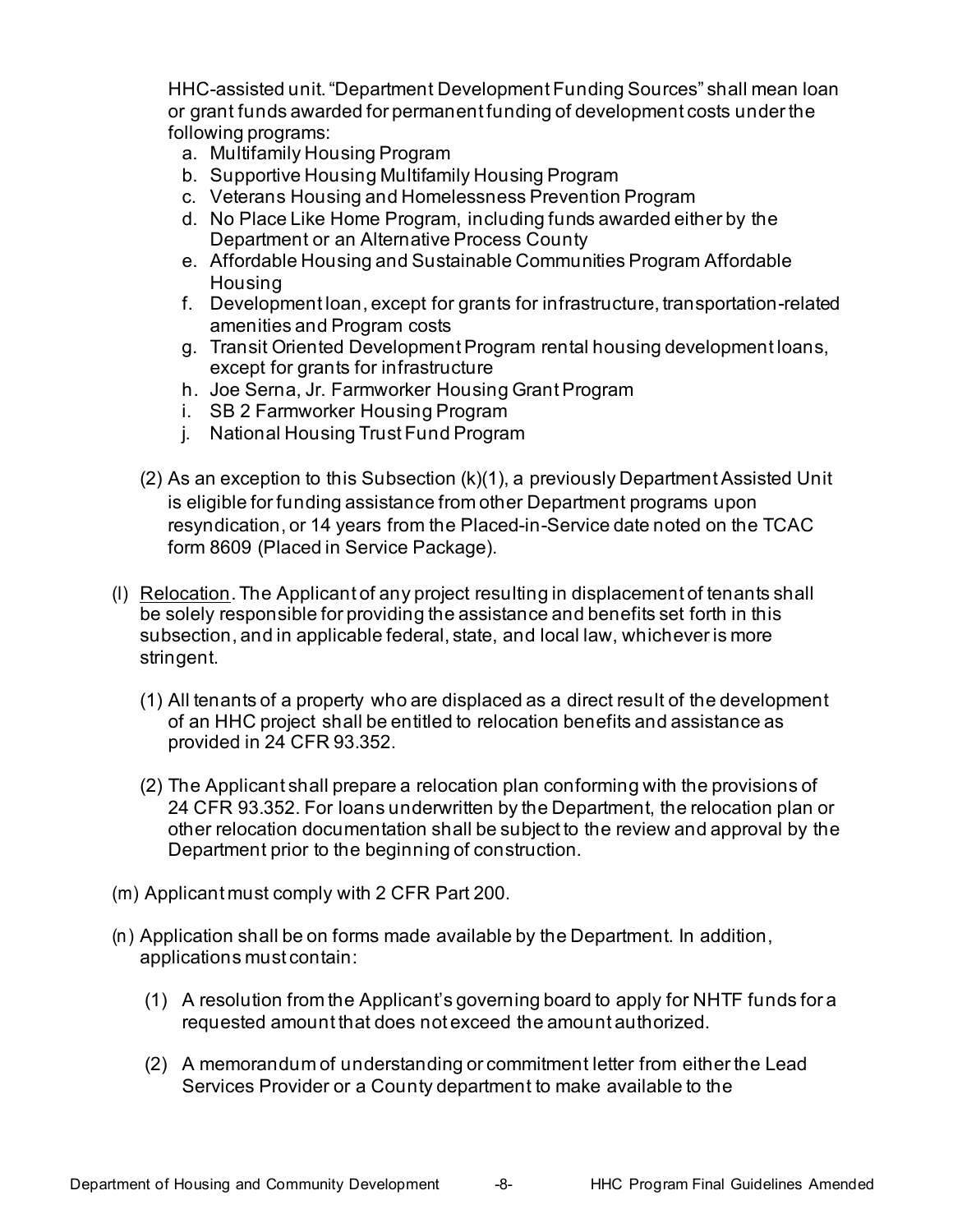project's HHC tenants case management and Supportive Services from one of the following:

- a. County's Whole Person Care Pilot,
- b. Health Homes Program,
- c. Managed care organization, or
- d. Other community-based health care services.
- d. Other community-based health care services. (3) A certification that residents of the housing development will be authorized to own or otherwise maintain one or more common household pets pursuant to the Pet Friendly Housing Act of 2017 (California Health & Safety Code, Section 50466).
- (4) An initial plan for providing Supportive Services based on the anticipated needs of the Target Population proposed to be served by the project must meet the requirements outlined in Section 112.
- (5) A property management plan that:
	- a. Utilizes a low-barrier tenant selection process;
	- b. Accepts referrals of those with the highest needs for available housing;
	- c. Implements Housing First practices, consistent with the core components set forth in Welfare and Institutions Code Section 8255(b);
	- d. Implements policies and practices to prevent evictions and to facilitate the implementation of reasonable accommodation policies;
	- e. Implements policies and practices of trauma-informed care and harm reduction to prevent evictions; and
	- f. Implements policies and practices that comply with the Violence Against Violence, Sexual Assault, and Stalking – Section 601 – 603 and 81 CFR 80724). Women Act (Title VI-Safe Homes for Victims of Domestic Violence, Dating

 NOTE: Authority cited: Health and Safety Code Section 53598(b). Reference cited: Health and Safety Code Sections 53591(a)(2) and 53595.

# <span id="page-12-0"></span> **Section 103. Uses and Terms**

- (a) NHTF funds will be limited to the eligible uses described in 24 CFR 93.200 and 93.201.
	- Loans for acquisition and/or new construction.
		- a. NHTF loans shall be used in accordance with 24 CFR Part 93 Subpart E.
		- of existing residential units are eligible only if the number of bedrooms in the new project is at least equal to the total number of bedrooms in the demolished structures. The new units may exist on separate parcels provided that all parcels are part of the same project and meet the requirements of scattered site housing described in Section 102(g). b. Proposed projects involving new construction and requiring the demolition
		- c. The total amount of NHTF assistance shall not exceed the maximum per-unit development subsidy amount established by the Department as stated in the NOFA.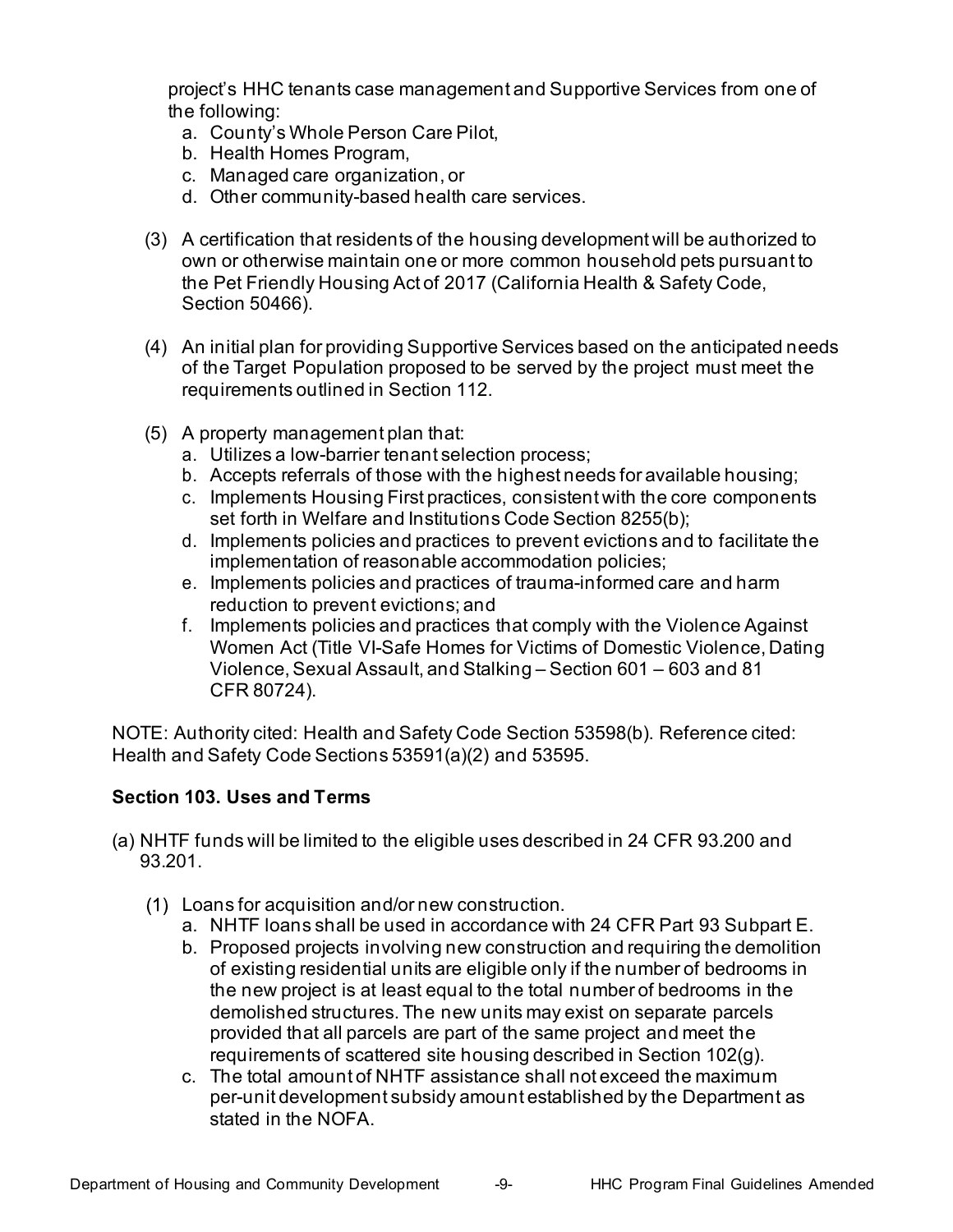- d. HHC loans shall be secured by the project's real property and improvements and subject only to liens, encumbrances and other matters of record approved by the Department, consistent with 25 CCR Section 8315. Projects with ground leases shall be subject to 25 CCR Section 8316.
- e. HHC assistance provided as post-construction permanent loans shall have an initial term of 55 years or longer to match theperiod of affordability restrictions under the tax credit program, commencing on the date of recordation of the HHC loan documents.
- Grants for project-based operating assistance in the form of a Capitalized Operating Subsidy Reserve (COSR).

 The project's COSR will be for at least 15 years to pay for operating costs of an apartment or apartments receiving capital funding to provide Supportive housing to the Target Population.

- (b) Maximum per-unit loan amounts for loans underwritten by the Department shall be published annually for each NOFA and determined as follows:
	- (1) Maximum per-unit loan amounts shall not exceed the total eligible costs required, when considered with other available financing and assistance, in order to:
		- a. Enable the funds to be used for the eligible uses;
		- b. Ensure that rents for Assisted Units comply with Program requirements; and
		- c. Operate in compliance with all other Program requirements.
	- (2) The capital portion of the loan amount is further limited to the sum of a base amount per Assisted Unit, plus the amount per Assisted Unit required to reduce rents from 30 percent of the 30 percent of AMI level to the actual maximum restricted rent for the Assisted Unit, with loan limits increasing based on the level of affordability provided.
	- (3) For loan limit calculations, the Department shall include the number of Assisted Units within a rental housing development and the number of bedrooms per Assisted Unit.
	- (4) For Assisted Units receiving rental assistance under renewable rental subsidy contracts, the loan amount will be based on the most restrictive level of income restriction that will apply following the closing of the Program loan.
	- (5) Initial base amounts for the portion of the loan that does not include a COSR are set pursuant to the Department's Annual Action Plan.
	- (6) The COSR portion of the loan shall be determined pursuant to the requirements of Section 108.
	- (7) Beginning January 2020, the amounts in subparagraph (5), above, will be adjusted annually based upon increases in the Consumer Price Index. The maximum per-unit amounts for loans underwritten by the Department shall be updated annually and published in the NOFA.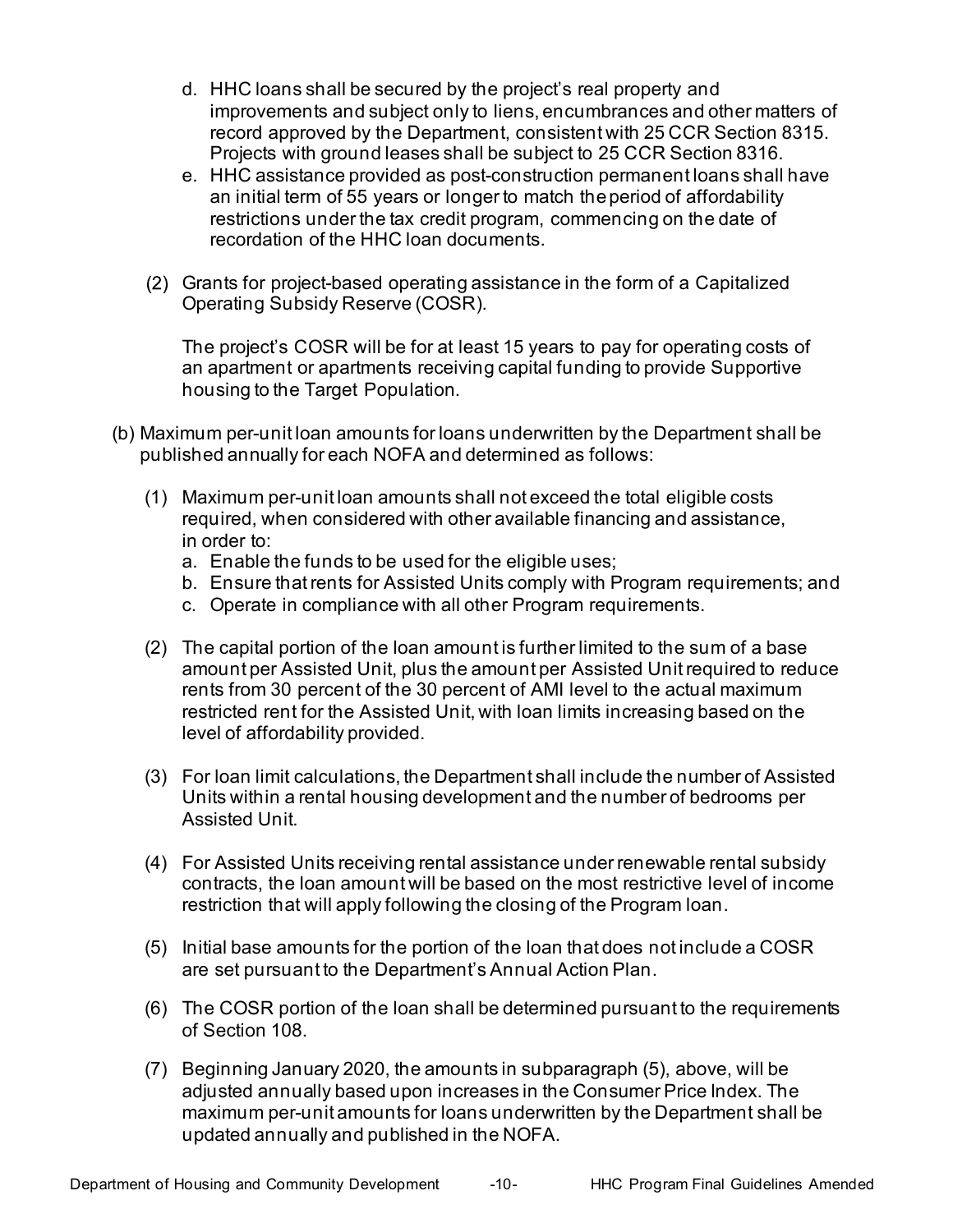(c) Recipients shall ensure that all Assisted Units meet all applicable federal and state property standards. Compliance with 24 CFR 93.301(a)(1) and (2) must be maintained for the duration of the affordability period of 55 years, except projects developed on Indian Reservation or Native American lands, which will be for at least 50 years.

 50 years. NOTE: Authority cited: Health and Safety Code Section 53598(b). Reference cited: Health and Safety Code Sections 53591(a)(2) and 53595.

#### **Section 104. Loan Terms**

(a) HHC loans shall have the following terms:

- <span id="page-14-0"></span> (1) They shall bear simple interest at the rate of 3 percent per annum on the unpaid principal balance, unless the Department reduces this rate pursuant to Health and Safety Code Section 50406.7. Interest shall accrue from the date funds are disbursed to, or on behalf of, theborrower.
- (2) Pursuant to 24 CFR section 93.204(b)(1), the Department will charge fees to cover the cost of ongoing monitoring and physical inspection of NHTF rental projects during the state period of affordability and as determined in the NOFA.
- (3) Except for the required monitoring fee payment, and if the borrower is not in default, the Department shall permit the deferral of accrued interest for the term of the loan.
- (4) The Department may require a third-party tax professional to verify the necessity for reducing the interest rate below 3 percent, the cost of which shall be borne by the Sponsor.

 NOTE: Authority cited: Health and Safety Code Section 53598(b). Reference cited: Health and Safety Code Sections 53591(a)(2) and 53595.

#### <span id="page-14-1"></span>**Section 105. Occupancy and Income Requirements**

- (a) Household income shall be determined in accordance with the rules in 24 CFR 93.151. At the time of move-in, household income shall not exceed the established Extremely Low Income (ELI) limits, or families with incomes at or below the poverty line (whichever is greater), pursuant to 24 CFR 93.250(a). Income levels limits are posted on the Department's website. Assisted units will be restricted per the income limits set forth in the Project Regulatory Agreement. shall be expressed in 5 percent increments as a percentage of AMI. The income
- (b) The Recipient shall maintain documentation of tenant-income eligibility and how they meet the requirements for the Target Population the following ways, as applicable:
	- $(1)$ Documentation of enrollment in, or eligibility for, Medi-Cal benefits.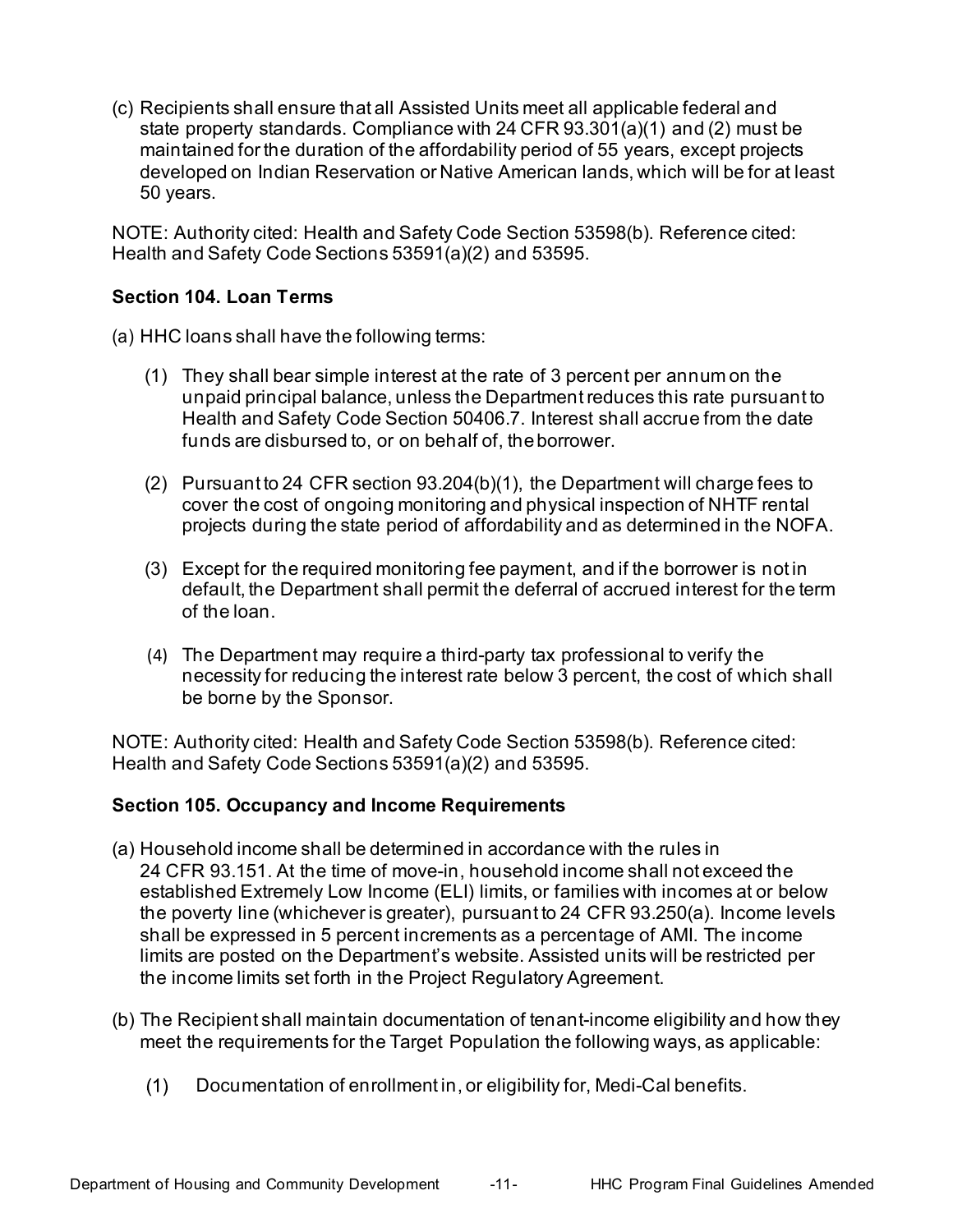- $(2)$  Documentation of a person's status as Experiencing chronic homelessness could be captured through any of the following:
	- a. A client's entry and exits documented in a Homeless Management Information System;
	- b. An outreach worker or Case Manager's written observations; or
	- c. A client's self-report of episodes of Experiencing homelessness and disability status. Such reports must be done in accordance with procedures established through the local Coordinated Entry System or person qualifies as Experiencing homelessness, or chronic homelessness, and High-cost health user. other procedures established by the County for determining whether a
- $(3)$  Documentation of a person's status as a High-cost health user could be captured through any of the following:
	- a. Discharge summaries; or
	- b. An outreach worker's, case manager's, or local County's health department written observations.
- (c) Occupancy requirements shall apply for the full term of the regulatory period.

 NOTE: Authority cited: Health and Safety Code Section 53598(b). Reference cited: Health and Safety Code Sections 53591(a)(2) and 53595.

# <span id="page-15-0"></span>**Section 106. Rent Limits**

- (a) Assisted Unit rent will be restricted in accordance with the NHTF rent and income limits in 24 CFR 93.302.
	- $(1)$  ELI tenants. The rent plus utilities of an ELI tenant shall not exceed the greater of 30 percent of the federal poverty line, or 30 percent of the income of a family whose annual income equals 30 percent of the median income for the area, as determined by HUD, with adjustments for the number of bedrooms in the unit. HUD will publish the NHTF rent limits on an annual basis. Rents will be further restricted in accordance with rent and income limits submitted by the Sponsor in its application for the Program loan, approved by the Department, and set forth in the Regulatory Agreement.
- (b) The income of each tenant must be determined initially in accordance with 24 CFR 93.151. In addition, in each year during the period of affordability (up to 55 years), the project owner must reexamine each tenant's annual income in accordance with one of the options in 24 CFR 93.151(c), selected by the Recipient, and as identified in the tenant selection plan.
- (c) Over-income tenants. Assisted Units continue to qualify as affordable housing despite a temporary noncompliance caused by increases in the incomes of existing tenants if actions satisfactory to HUD are being taken to ensure that all vacancies are filled in accordance with 24 CFR Part 93.302(g) until the noncompliance is corrected.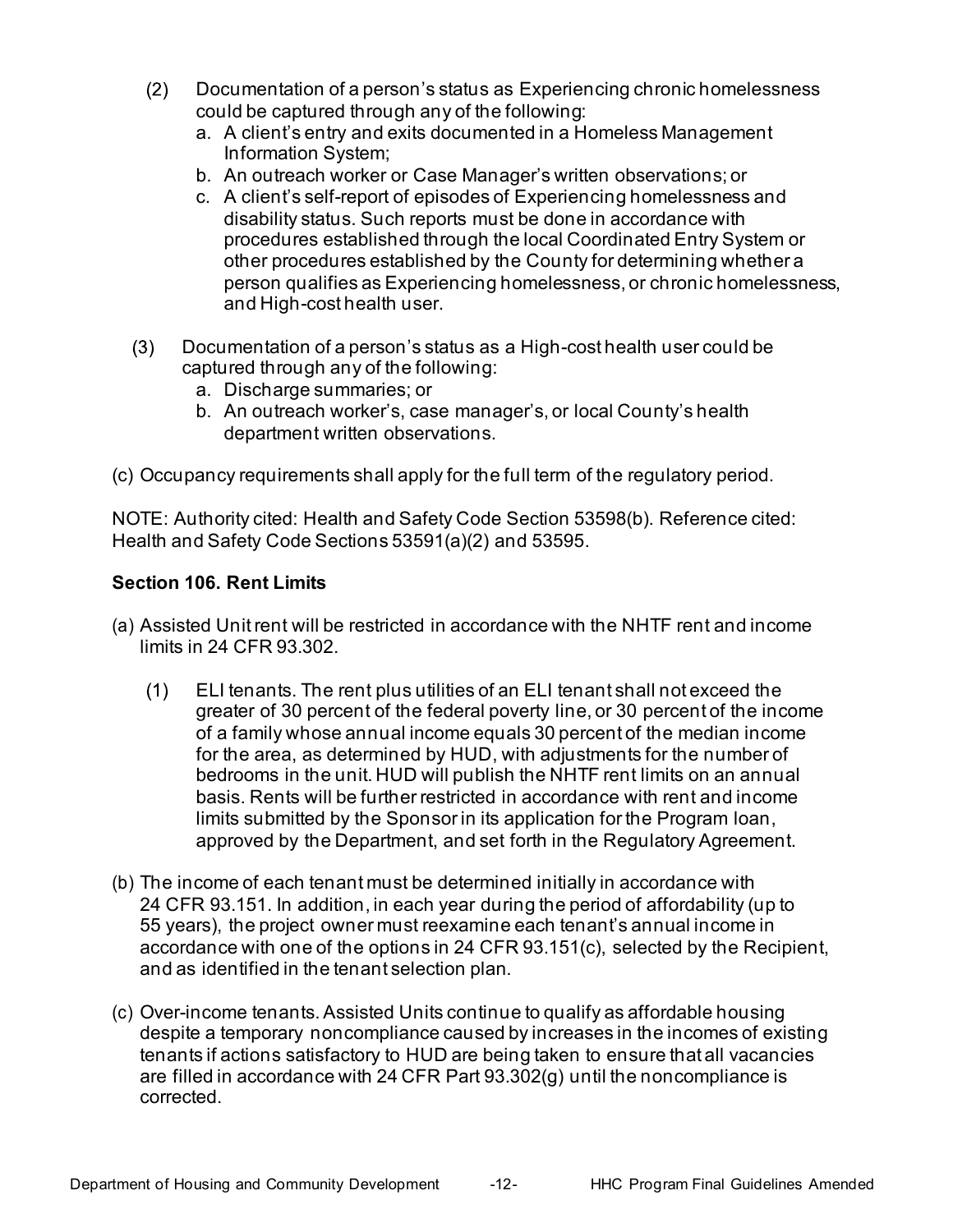NOTE: Authority cited: Health and Safety Code Section 53598(b). Reference cited: Health and Safety Code Sections 53591(a)(2) and 53595.

## <span id="page-16-0"></span>**Section 107. Underwriting Standards**

- (a) In analyzing feasibility, the Department shall follow the underwriting requirements of its UMRs commencing with 25 CCR Section 8300, and/or federal NHTF regulations, including the following:
	- 25 CCR Section 8303 (Site Control Requirements and Scattered Site Projects);
	- 24 CFR 93.201(e) (Operating Cost Assistance and Operating Cost Assistance Reserves);
	- 25 CCR Section 8309 (Replacement Reserves);
	- 25 CCR Section 8310 (Underwriting Standards) and 24 CFR 93.300(b). The more strict requirements shall apply;
	- 25 CCR Section 8311 (Limits on Development Costs);
	- 25 CCR Section 8312 (Developer Fee);
	- 25 CCR Section 8314 (Use of Operating Cash Flow), and 24 CFR Part 93. The stricter requirements shall apply; and
	- 25 CCR Section 8315 (Subordination Policy).
- (b) Where there is a difference between the provisions of the UMRs and these Guidelines, the provisions of these Guidelines shall prevail.
- (c) Notwithstanding the above, residential stabilized vacancy rates for Assisted Units shall be assumed to be 10 percent, unless use of a lower or higher rate is required by another funding source, including TCAC, or is supported by compelling market data or other evidence.
- (d) In addition to the operating reserve required by 25 CCR 8308, a Sponsor may establish a COSR for the Assisted Units meeting the requirements of Section 108.

 NOTE: Authority cited: Health and Safety Code Section 53598(b). Reference cited: Health and Safety Code Section 53591(a)(2).

#### <span id="page-16-1"></span> **Section 108. Capitalized Operating Subsidy Reserves**

NHTF grant funds may be used to pay for COSR with the following conditions:

 (a) For projects, not more than 100 percent of the total per-unit amount for capital determined pursuant to Section 103 may be provided per unit for a COSR to address project operating deficits attributable to the Assisted Units.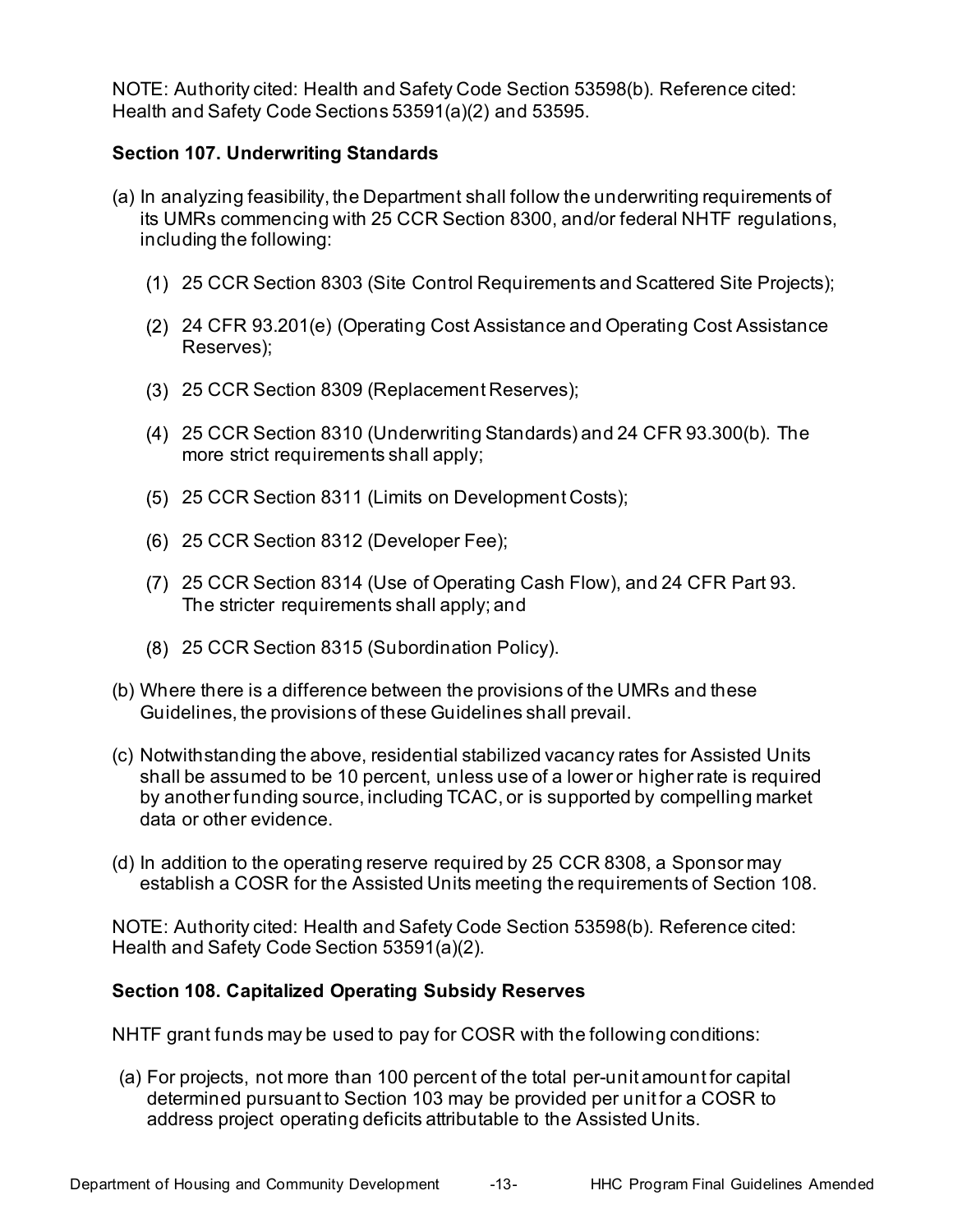- (b) The operating reserves shall be sized to cover anticipated operating deficits attributable to the Assisted Units for a minimum of 15 years. The total amount of each project's operating reserves will be determined based upon the individual project underwriting performed by the Department pursuant to the requirements of these Guidelines.
- (c) In determining how to size each project's COSR, the Department shall consider individual project factors, such as: the maximum percentage of Assisted Units it will assist; the anticipated project vacancy rates; the anticipated percentage of Assisted Units that will have other operating or rental subsidy, and the term of that operating or rental subsidy contract, and anticipated tenant incomes.
- (d) The following standard assumptions will be used for establishing the total amount of the project COSR. The Department may modify these assumptions as necessary to maintain project feasibility or extend the term of the COSR.
	- All Assisted Units, other than the proportionate share of the manager's unit, shall be counted in calculating the amount of the COSR. An Assisted Unit receiving other rental assistance may receive assistance from the COSR.
	- The stabilized residential vacancy rate for the Assisted Units shall be assumed to be 10 percent, unless use of a lower or higher rate is required by another funding source, including TCAC, or is supported by compelling market or other evidence.
- (e) Notwithstanding the above, in order to sustain the availability of the operating reserves for a minimum of 15 years, distributions from the COSR shall be subject to: project per year, except that in any given year where the operating deficit attributable to the Assisted Units exceeds this amount, the Department may, in its sole discretion, increase the disbursement to up to 7 percent of the total COSR, in accordance with the operating reserves limits and applicable review processes; The Department may not disburse more than 5 percent of the total COSR to a
- (f) Asset management and partnership management fees and deferred developer fees shall only be paid in accordance with the requirements of Section 107.
- (g) In accordance to 24 CFR 93.201(e)(1), Operating Expenses that are eligible to be paid from the COSR include:
	- $(1)$  Insurance
	- (2) Utilities
	- Real property taxes
	- (4) Maintenance
	- Scheduled payments to a reserve for replacement of major systems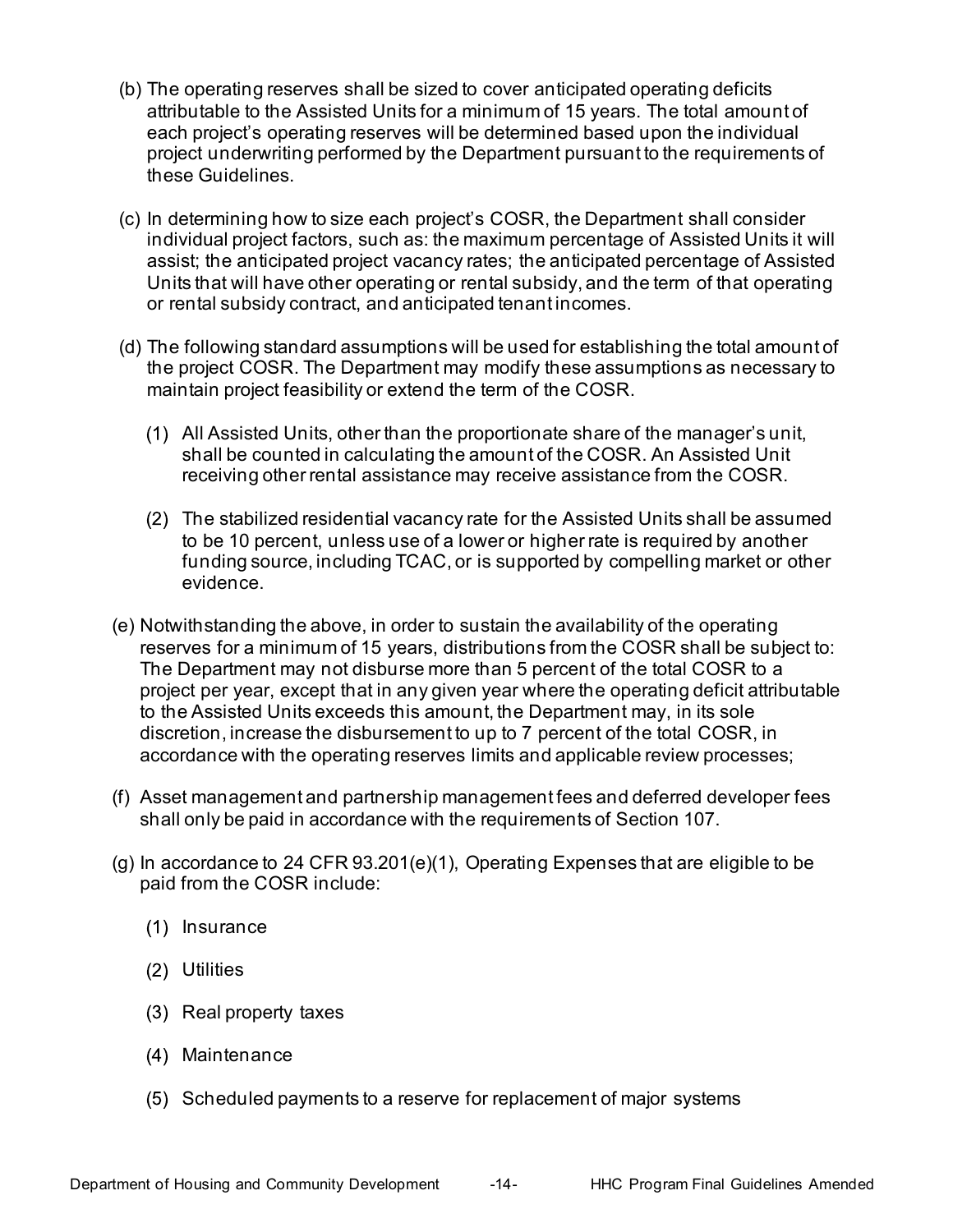NOTE: Authority cited: Health and Safety Code Section 53598(b). Reference cited: Health and Safety Code Section 53591(a)(2).

#### <span id="page-18-0"></span>**Section 109. Award Limits**

- (a) The maximum loan limit per Applicant is \$20 million. The limit on the amount that can be used for the COSR will be one third of the total loan amount, in accordance with 24 CFR 93.200(a)(1).
- (b) NHTF funding will be made available to all jurisdictions in California. Pursuant to the Department's Annual Plan, the Department will set aside at least 20 percent of the funding for projects located in Rural Areas. In the event no projects target the 20 percent set-aside for projects located in Rural Areas, funds will be distributed according to the distribution methods of 24 CFR 91.320(d) and (k).

 NOTE: Authority cited: Health and Safety Code Section 53598(b). Reference cited: Health and Safety Code Section 53591(a)(2).

# <span id="page-18-1"></span> **Section 110. Application Process**

- (a) Contingent upon an annual federal NHTF allocation, the Department shall issue a competitive NOFA for NHTF funding that specifies, among other things, the amount of project funds available, any restrictions on uses of funds, general terms and conditions of funding applications, minimum requirements, timeframe for submittal of applications, application requirements, and rating metrics. Application requirements include, but are not limited to, the following:
	- $(1)$  Identification of Applicants;
	- $(2)$  Information on the proposed project;
	- Adequate information to determine Applicant's eligibility;
	- Adequate information to determine project's eligibility;
	- Certification of compliance with federal and state requirements;
	- Resolution by the governing board authorizing the application and execution of all documents;
	- Adequate information to determine Applicant's experience;
	- Site control;
	- Compliance with the state's policy on Housing First;
	- Project readiness to proceed;
	- A Supportive Services plan, including staff-to-clientratio (1:20);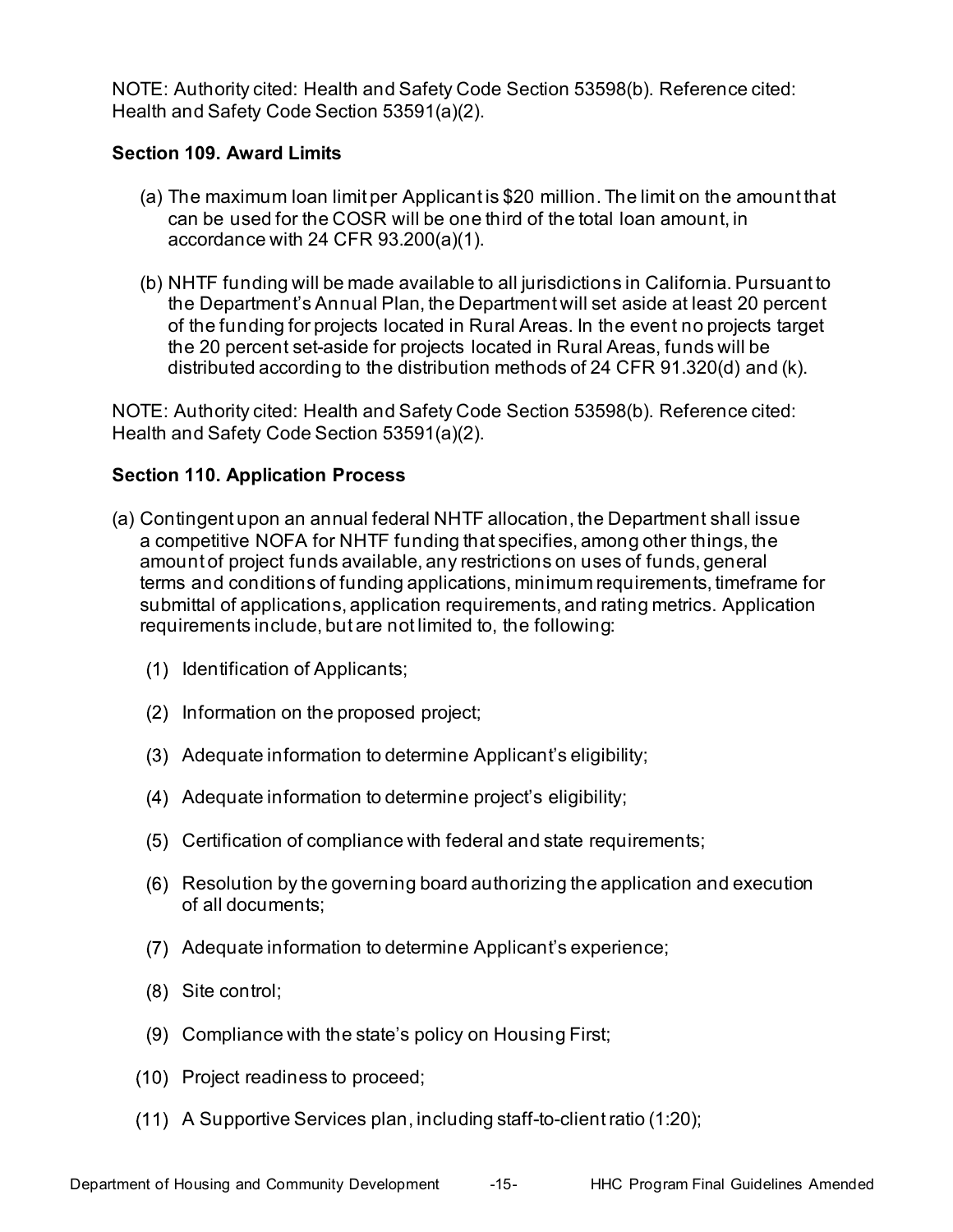- (12) Commitment of services funding; and
- Adequate information to determine the project's feasibility.
- (b) Applications shall be on forms made available by the Department.
- (c) Applications shall be evaluated for compliance with the minimum requirements set forth in Section 102 and will be rated and ranked in accordance with the criteria outlined in Section 111. Applicants that do not meet the minimum requirements will be rejected and will not be rated. Applicants will be subject to the appeal process as detailed in the NOFA.
- (d) If requesting a COSR, the Applicant must comply with the requirements in Section 108 of these Guidelines.
- (e) The Department reserves the right to do the following:
	- Score an application as submitted in the event information is missing from the application; and
	- Request clarification of unclear or ambiguous statements made in an application, and other supporting documents, when doing so will not impact the introduced into the application documentation. competitive scoring of the application. No additional information may be
- (f) Applications selected for funding shall be approved at amounts, terms, and conditions specified by these Guidelines and the NOFA.
- (g) Each project must achieve the minimum scores in the Development Team Experience, Supportive Services plan, and Readiness to Proceed scoring categories, as follows:
	- (1) Development Team Experience: 18 points
	- (2) Supportive Services plan: 10 points
	- Readiness to Proceed: 15 points

 NOTE: Authority cited: Health and Safety Code Section 53598(b). Reference cited: Health and Safety Code Sections 53591(a)(2) and 53595.

# <span id="page-19-0"></span> **Section 111. Application Selection Criteria**

 applications. In the event of tied point scores, the following tiebreakers shall be used to determine which project is selected for funding, in the order listed: The criteria detailed below and summarized in the following table shall be used to rate

 (1) The Readiness to Proceed point score, pursuant to Section 111(f) of these Guidelines; and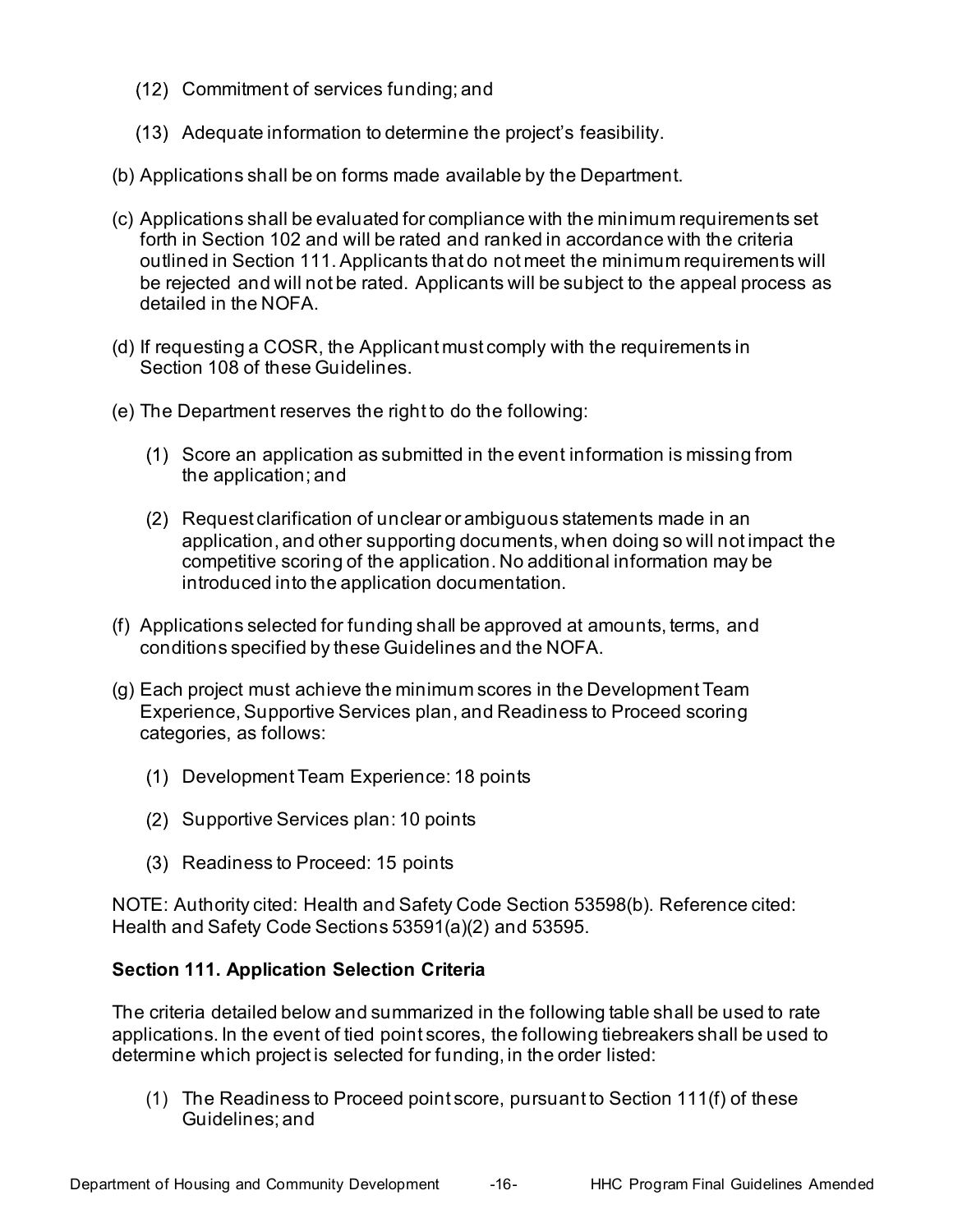(2) The Supportive Services plan point score, pursuant to Section 111(c) of these **Guidelines** 

|                                                | <b>Maximum Applicable Points</b> |
|------------------------------------------------|----------------------------------|
| <b>Development Team Experience</b>             |                                  |
| Developer Experience                           | 10                               |
| Applicant Ownership                            | 5                                |
| <b>Property Management</b>                     | 5                                |
| <b>Lead Service Provider</b>                   | 15                               |
| <b>Total Development Team Experience</b>       | 35                               |
| Supportive Housing Units                       | 25                               |
| Supportive Services plan                       | 25                               |
| Utilization of Funds to Offset Requests        | 10                               |
| Leverage of Rent/Op Subsidies                  | 15                               |
| <b>Readiness to Proceed</b>                    | 30                               |
| <b>Confirmation of Local Need</b>              | 5                                |
| Location Efficiency and Access to Destinations | 5                                |
| <b>TOTAL APPLICABLE POINTS</b>                 | 150                              |

- (a) Development Team Experience (35 points maximum). The Applicant must achieve a minimum of 18 points from this section to receive an award.
	- Developer Experience (10 points maximum)
		- Applications will be scored based on the number of affordable rental housing developments completed by the project developer over the past years serving persons similar to the Target Population. Applicant should address whether these projects were completed timely and within budget. Delays and cost overruns should be explained. five years, including Supportive housing projects completed in the last three
		- Two points will be awarded for each completed development that was timely and within budget, up to a maximum of 10 points.
	- (2) Applicant Ownership and Operations Experience (5 points maximum)
		- Applications will be scored based on the experience of the Applicant in owning or operating (under a long-term master lease or similar arrangement) supportive and/or affordable rental housing developments. The Applicant's experience includes the experience of its affiliated entities or principals (including management-level staff), but not the experience of board members. If there are multiple entities that comprise the ownership entity of the proposed project, the score will be based on the experience of the entity with a controlling interest in the ownership entity and a substantial and continued role in the project's operations, as evidenced in the ownership entity's legal documents.
		- One-half point will be awarded for each affordable housing project, and one of five points. point will be awarded for each Supportive housing project, up to a maximum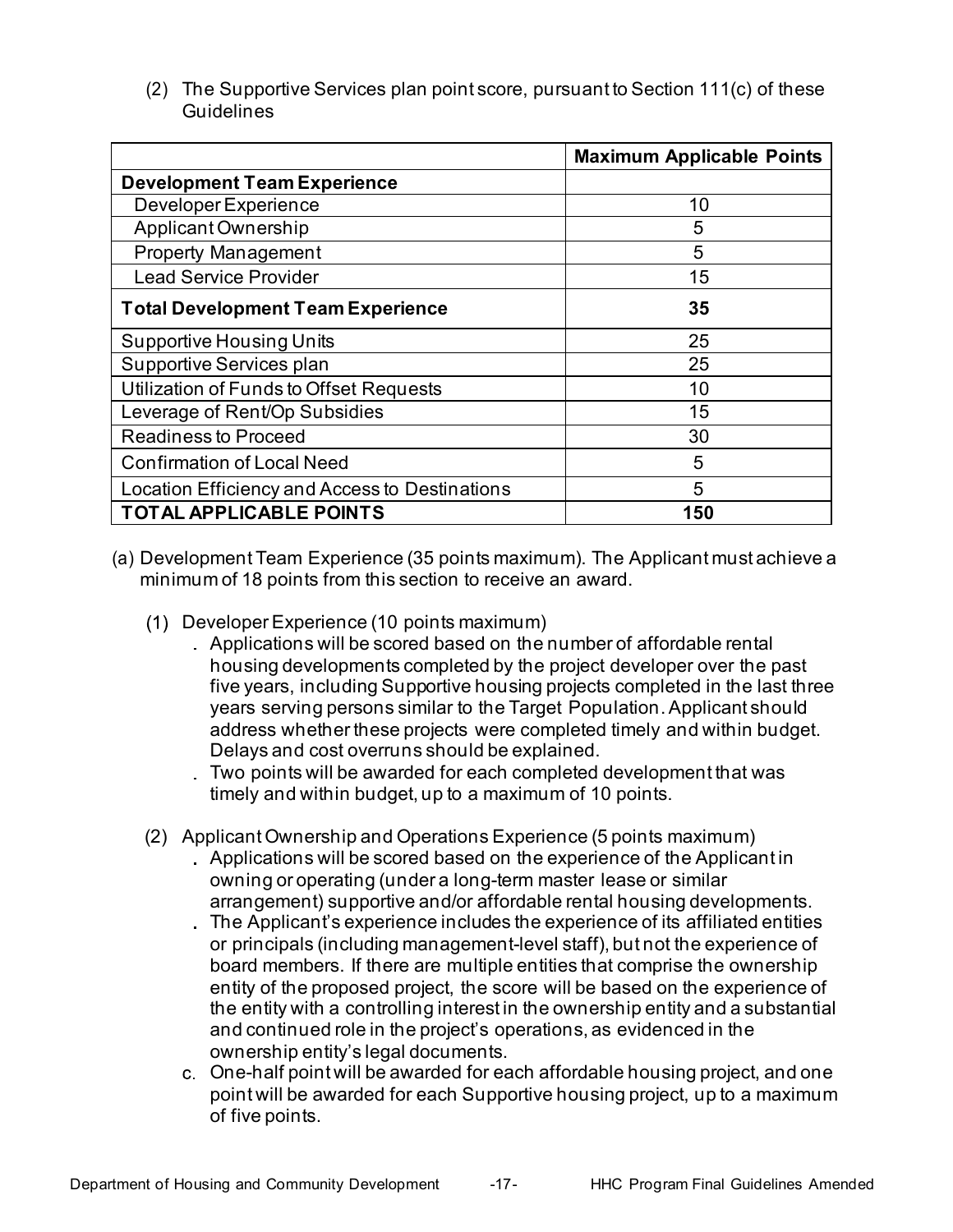- (3) Property Manager Experience (5 points maximum)
	- a. Applications will be scored based on the number of affordable and management agent at the time of application. One-half point will be awarded for each affordable housing development, and one point will be awarded for each Supportive housing development, up to a maximum of five points. Supportive housing developments managed by the designated property
	- b. Points will be awarded for Supportive housing developments that have been in operation for at least two years with units restricted to people Experiencing homelessness.
- (4) Lead Service Provider Experience (15 points maximum)
	- a. Points will be awarded for experience in the last five years providing comprehensive case management and tenancy support to people Experiencing homelessness, and for demonstrated expertise working with the Target Population.
	- b. Experience must be documented through contracts with public agencies, housing owners, or foundations, for services in housing projects with at least 10 units subject to agreements with public agencies restricting rent or occupancy to people Experiencing homelessness persons or households, or in publicly funded tenant-based housing assistance programs serving at least 10 members of the Target Population.

Points will be awarded for the following:

- Years of experience in permanentSupportive housing (3 points maximum).
	- i. One to two years (1 point)
	- ii. Three years to four years (2 points)
	- iii. Five years or more (3 points)
	- Number of projects or contracts in permanentSupportive housing (3 points maximum).
		- i. One to two projects (1 point)
		- ii. Three to four projects (2 points)
		- iii. Five or more projects (3 points)
	- Years of experience serving the Target Population (3 points maximum).
		- i. One to two years (1 point)
		- ii. Three years to four years (2 points)
		- iii. Five years or more (3 points)
- Experience providing comprehensive case management, where Service Provider's clients during the years for which points are sought in members of the Target Population were at least 20 percent of the Lead any of the following (two points for either of the following):
	- Target Population; or i. Permanent Supportive housing restricted to members of the
	- ii. Permanent Supportive housing not restricted to members of the Target Population, with documented experience providing homeless services with documented retention rates of at least 85 percent after 12 months.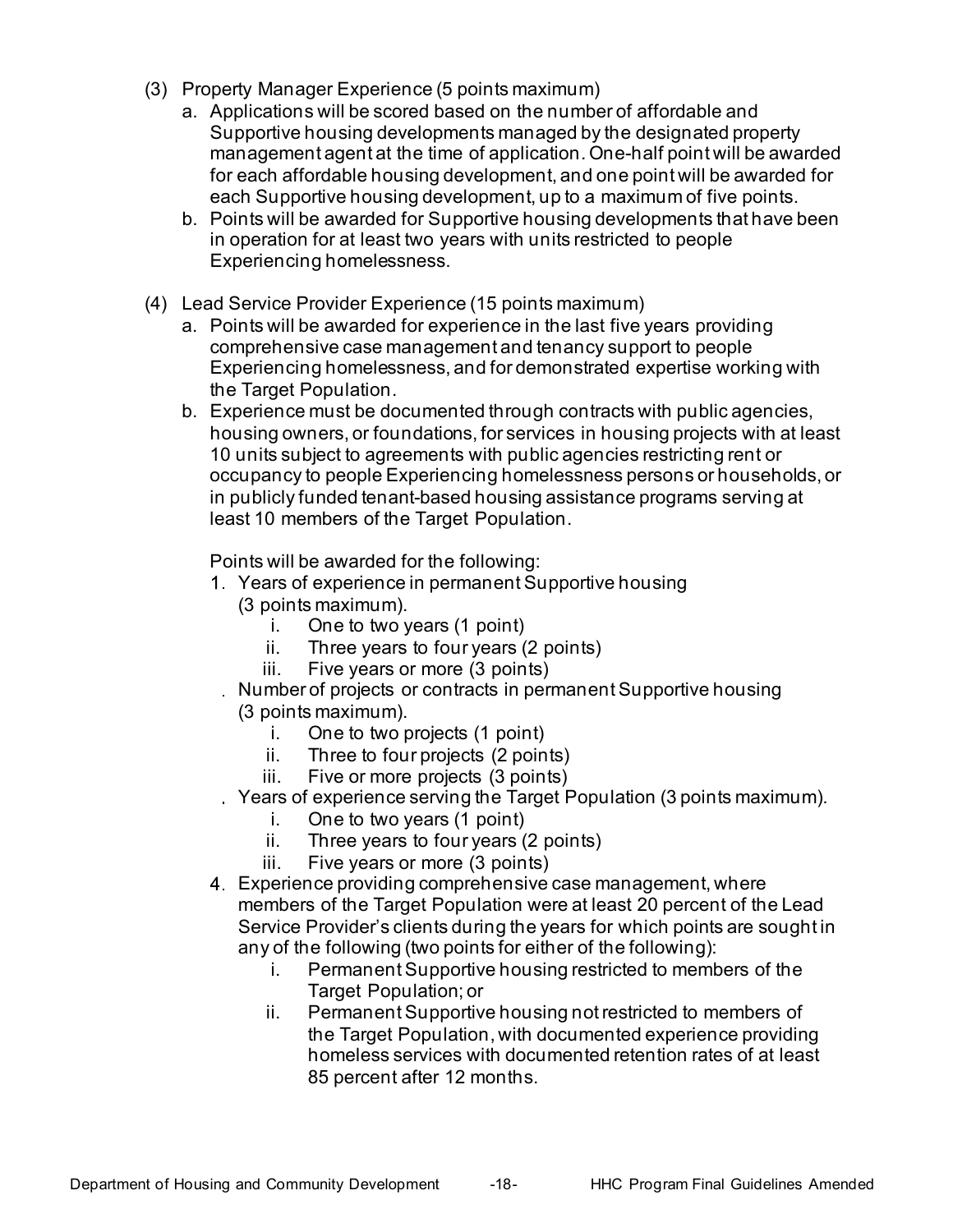To receive points under subsection i. or ii. above, the Lead Service Provider must have current staff expertise and organizational experience:

- i. Connecting members of the Target Population and/or health care services, including linkage to primary care services and behavioral health care; and individuals Experiencing homelessness with community-based
- resumes, job descriptions, contracts, staff training descriptions, and letters from Continuums of Care or other Supportive ii. Staff expertise and experience must be documented through Services organizations.
- Experience of a partner agency if the following conditions are satisfied (2 points):
	- i. An executed agreement between the two agencies must be submitted with the application for HHC assistance; and
	- ii. The agreement must have a term of at least five years and detail the cultural competency services to be provided by the partner agency. These services must include:
		- Technical assistance with program development;
		- Training and mentoring of Lead Service Provider leadership and staff for the proposed project;
		- Assistance with hiring project staff; Assistance with developing community linkages; Other technical assistance as needed; and
		- An agreement to provide services to members of the Target Population residing in the project that are referred by the Lead Service Provider.
- Documented success in meeting or exceeding specified outcome measures for housing stability under a government contract for at least two years as a Lead Service Provider in Permanent Supportive housing serving persons Experiencing homelessness. (2 points)
- (b) Supportive Housing (25 points maximum).
	- Applications will be scored based on the percentage of total project units restricted as Supportive housing in accordance with the table in subsection (2) below.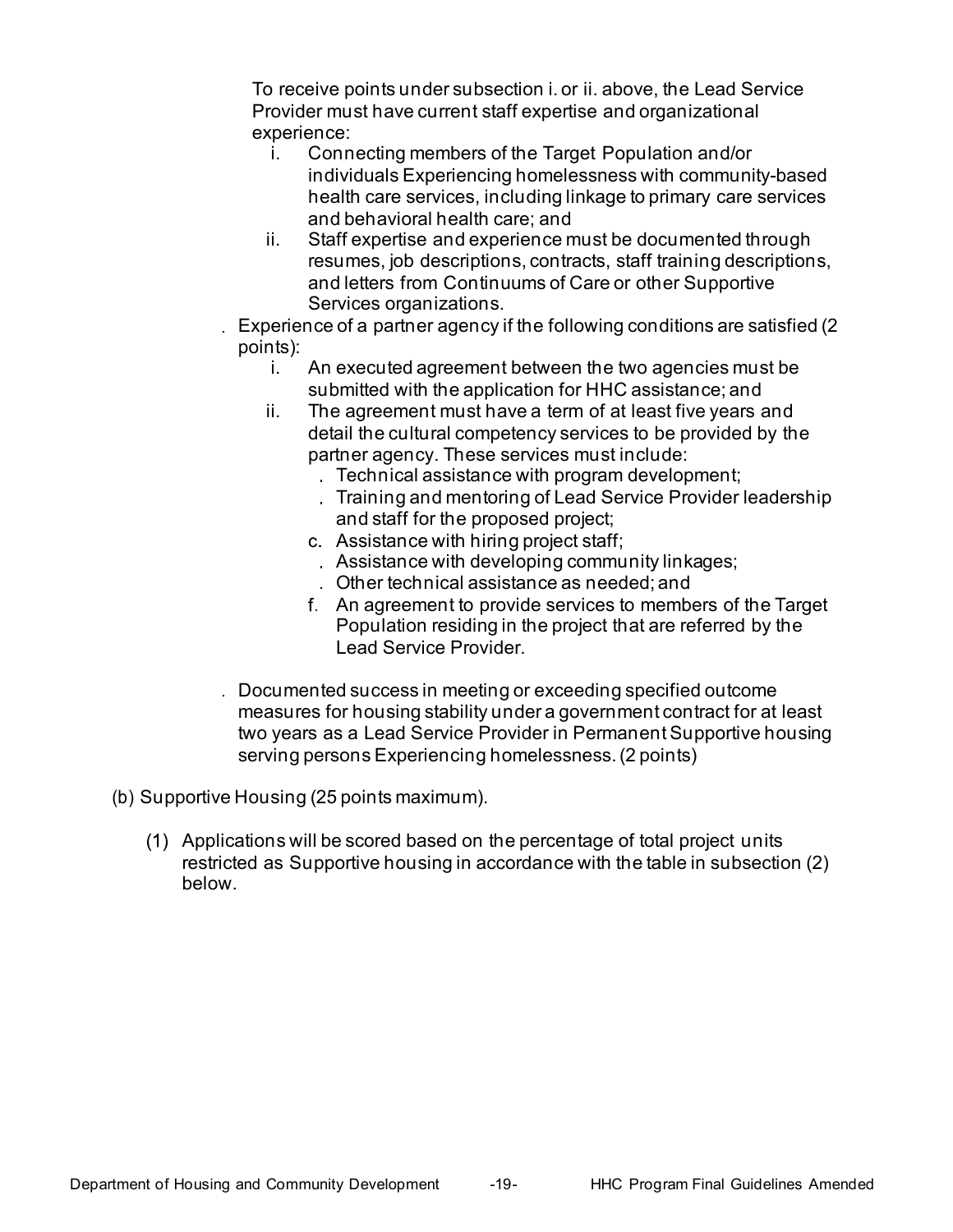To receive any points in this category, a minimum of 5 percent of total project units must be restricted as Supportive housing.

The scoring table is as follows:

| Percentage of Total Project Units | Points |
|-----------------------------------|--------|
| Restricted as Supportive Housing  |        |
| 5%                                | 5      |
| 10%                               |        |
| 15%                               | 13     |
| 20%                               | 17     |
| 25%                               | 21     |
| 30% or more                       | 25     |

- (c) Supportive Services Plan (25 points maximum). The Applicant must achieve a minimum of 10 points from this section to receive an award.
	- (1) Applications for projects will be scored based on the following:
		- Quality and Quantity of Services (7 points maximum)
			- The services provided are of appropriate quality and quantity for the Target Population. (2 points)
			- in cultural competency. (2 points) Staff experience, credentials, and job duties include appropriate skills
			- homelessness impacted with one or more chronic health or behavioral health conditions, that includes, but is not limited to, the following:(3 The service delivery model, tailored to persons Experiencing points)
				- i. Use of a critical time intervention or assertive community treatment model
				- ii. Cognitive behavioral therapy
				- iii. Trauma-informed care
				- iv. Motivational interviewing and other tools to encourage engagement in services
				- Abuse and Mental Health Services Administration (SAMHSA), DHCS, HUD, or other federal or state public agencies v. Other practices recognized as evidenced-based by the Substance
		- The accessibility of services, whether they are on-site or in close proximity to the project, including the hours they are available, and the frequency, both public transportation and private transportation services (e.g., van owned by the provider), and how the service provider will assist in the expense of public transportation (e.g., provide tokens, negotiate discounts, provide their own shuttle service, etc.). (2 points) travel time and cost of transportation required to access them, including
		- Adherence to Section 113, Housing First principles in the provision of services, including provision of flexible services that facilitate Permanent housing access and housing stability.(2 points) The degree to which the physical building space supports social interaction, the provision of services and ensures the safety of all residents, especially those more vulnerable, such as persons with a history of trauma, children, elderly, etc. (1 point)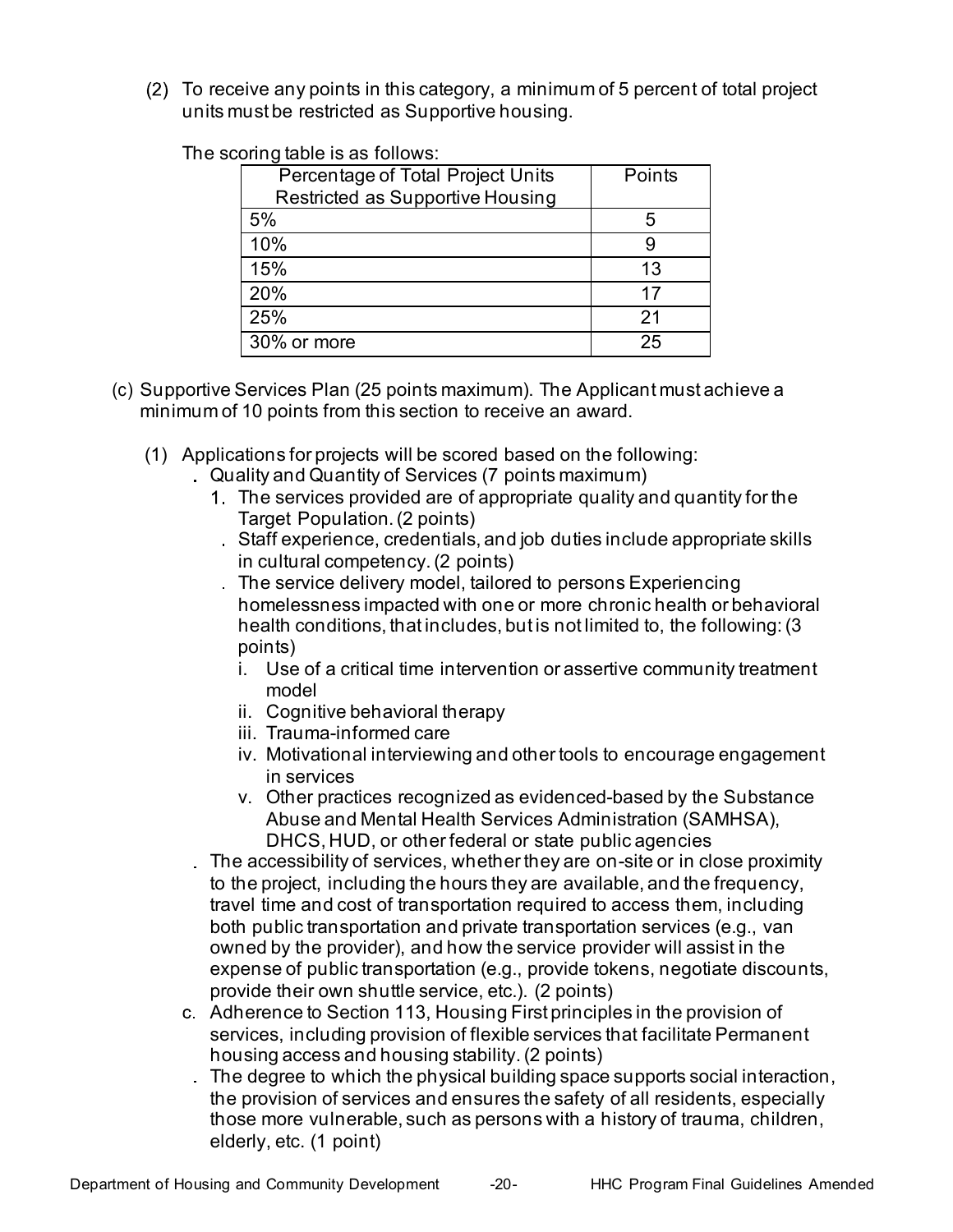The levels of linkages with local systems for ending homelessness and community-based health care resources for members of the Target Population, including: (5 points)

- Participation, verified by the local Continuum of Care, in a local CES that is fully established.
	- The degree of coordination with primary care providers, behavioral health providers, and health care facilities.
- (2) Resident Involvement (3 points maximum) Points will be awarded based on the quality of:
	- (1 point); a. Strategies to engage residents to encourage participation in services
	- b. Strategies to engage residents in services planning and operations (1 point); and
	- c. Tenant satisfaction surveys to inform and improve services, building operations, and property management.(1 point)
- (3) The adequacy of the services budget and the reliability over time of services funding (5 points maximum)

Points will be awarded based on:

- a. The adequacy and accuracy of budgeted income sources, and uses and the consistency of these amounts with other sections of the services plan. (1 point)
- b. The completeness, accuracy, specificity and clarity of the budget document. (1 point)
- c. The extent to which the major services funding sources have been (1 point) accessed by the designated service providers or Applicant in the past.
- d. The track record of the Applicant and providers in filling gaps in services funding left by the loss of major funding sources.(1 point)
- e. The percentage of the total services budget that is committed at the time of application.(1 point)
- (d) Utilization of Funds to Offset Requests (10 points maximum)
	- (1) Applications will be scored based on the ratio of permanent affordable development funding attributable to Assisted Units from sources other than NHTF to the requested NHTF loan amount. Deferred developer fees and funds deposited in a reserve to defray scheduled operating deficits will not be counted in this computation. Land donations will be counted where the value is established by a current appraisal.
	- (2) For projects utilizing 9 percent competitive low-income housing tax credits, 0.375 points will be awarded for each full 5 percentage point increment above 50 percent. For example, an application proposing other funds equal to 100 percent of the NHTF funds will receive 3.75 points. An application where other funds equal 250 percent of NHTF funds will receive 10 points.
	- tax credits, 0.75 points will be awarded for each 5 percent point increment (3) For other projects not utilizing 9 percent competitive low-income housing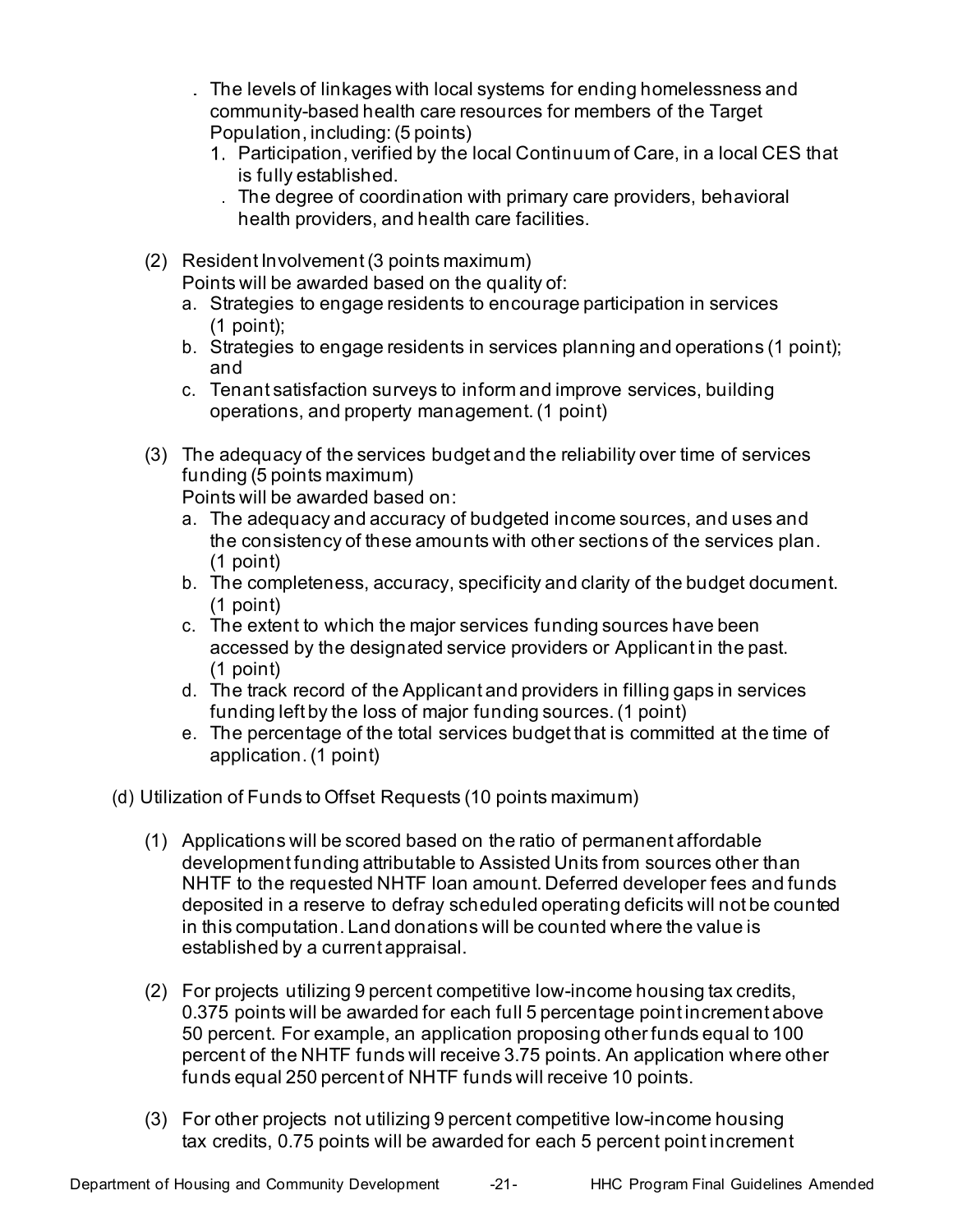above 50 percent. For example, an application proposing other funds equal to NHTF funds will receive 7.5 points, and an application where other funds equal 150 percent of NHTF funds will receive 10 points.

- (e) Leverage of Rental or Operating Subsidies (15 points maximum)
	- (1) Applications will be scored based on the percentage of Assisted Units that either:
		- a. Have committed project-based rental or operating subsidies substantially similar in terms to project-based housing choice vouchers to indicate a high likelihood of receiving similar funding for the proposed project; or
		- b. Are restricted to rents not exceeding 30 percent of household income, with project feasibility determined based on the assumption that rents will be affordable to tenants of existing projects targeting populations Experiencing homelessness, as specified in the HHC application.
	- (2) Project-based housing choice vouchers will be deemed committed if they have been allocated to the project and approved by HUD, or if the Department approves other evidence that they will reliably be available (such as a letter from the housing authority committing to project-based housing choice vouchers to the project).
	- (3) One point will be awarded for each 5 percent point increment, up to a maximum of 15 points.
- of 15 points from this section to receive an award. (f) Readiness to Proceed (30 points maximum). The Applicant must achieve a minimum

 The Supportive Services must be fully implemented and available for use by the tenant at the time of occupancy. Points will be awarded as shown below to projects for each of the following circumstances as documented in the application. Any application demonstrating that a particular category is not applicable to project readiness for the subject project shall be awarded points in that category.

- (1) Obtained enforceable commitments for all construction financing, not including tax-exempt bonds, low-income housing tax credits, and funding to be provided by another Department program. Other Department funds must be awarded prior to the application deadline.(5 points)
- (2) Completion of the California Environmental Quality Act, if necessary, and not entitled to a streamlined review under AB 2162, and
	- a. Phase I Environmental Site Assessment (ESA-ASTM) for projects with NHTF only, or
	- b. If any other federal funding sources are utilized, the project must complete a Phase I Environmental Site Assessment with the National Environmental Policy Act. (5 points)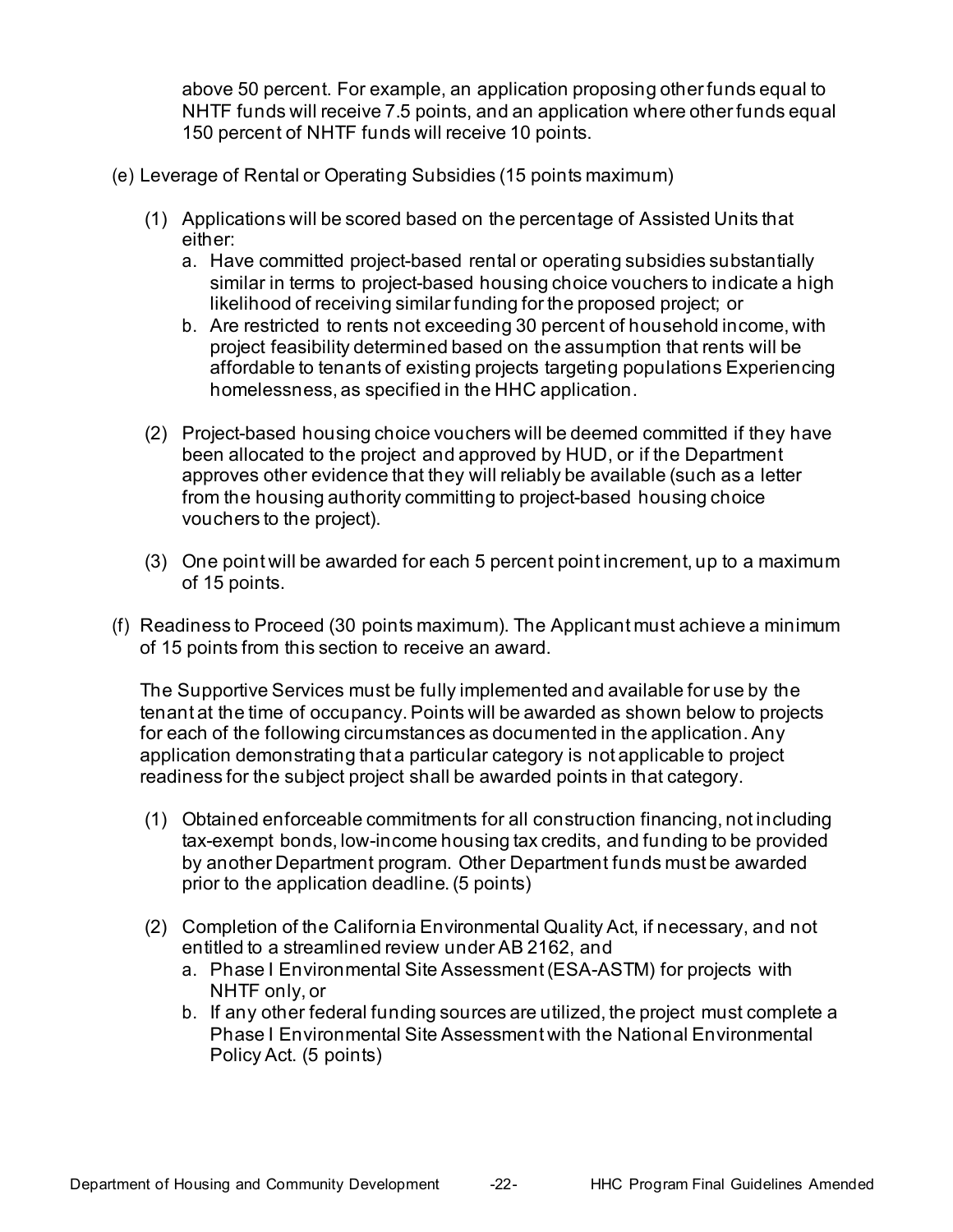- (3) Obtained all necessary and discretionary public land use approvals, except building permits and other ministerial approvals, or documented to be an eligible project under AB 2162. (5 points)
- (4) 5 points will be awarded if either:
	- a. The Applicant has fee title ownership to the site or a long-term leasehold securing the site meeting the criteria for HHC site control; or
	- b. The Applicant can demonstrate that the working drawings are at least 50 percent complete, as certified by the project architect;
- (5) Obtained local design review approval to the extent such approval is required. (5 points)
- (6) Obtained commitments for all deferred-payment financing, grants and subsidies, in accordance with TCAC requirements and with the same exceptions as allowed by TCAC. Deferred payment financing, grant funds, application deadline. (5 points) and subsidies from other Department programs must be awarded prior to
- (g) Local Need (5 points maximum)

 geographic jurisdiction using the latest PIT count and as stated in the NOFA. More than 400 individuals are Experiencing homelessness in the Applicant's

(h) Location Efficiency and Access to Destinations (5 points maximum)

 Location Efficiency and Access to Destinations refers to reasonable access and proximity to amenities, services, and public transportation that allows members of the Target Population to have choices in accessing resources for independent living.

 Points may be awarded cumulatively across the categories below up to a total of five points. Applicants must provide a map demonstrating proximity for items (1) and (2) to be eligible for the respective points.

- (1) Projects located where there is a rapid transit station, light rail station, commuter rail station, ferry terminal, bus station, or public bus stop within one- half mile (one mile for Rural Areas) from the site, with service at least every 30 minutes (or at least two departures during each peak period for a commuter rail station or ferry terminal) during the hours of 7 a.m. - 9 a.m., and 4 p.m. – 6 p.m., Monday through Friday.(1 point)
- (2) Projects that provide a map highlighting the location of the existing and operational services within one-half mile of the project area (two miles for Rural Areas), as follows:
	- a. (1 point) Grocery store which meets the CalFresh Program requirements;
	- b. (1 point) Medi-Cal clinic that accepts Medi-Cal payments;
	- c. (1 point) Public elementary, middle or high school; and
	- d. (1 point) Licensed child care provider.
- (i) Applicants will be subject to the appeal process as detailed in the NOFA.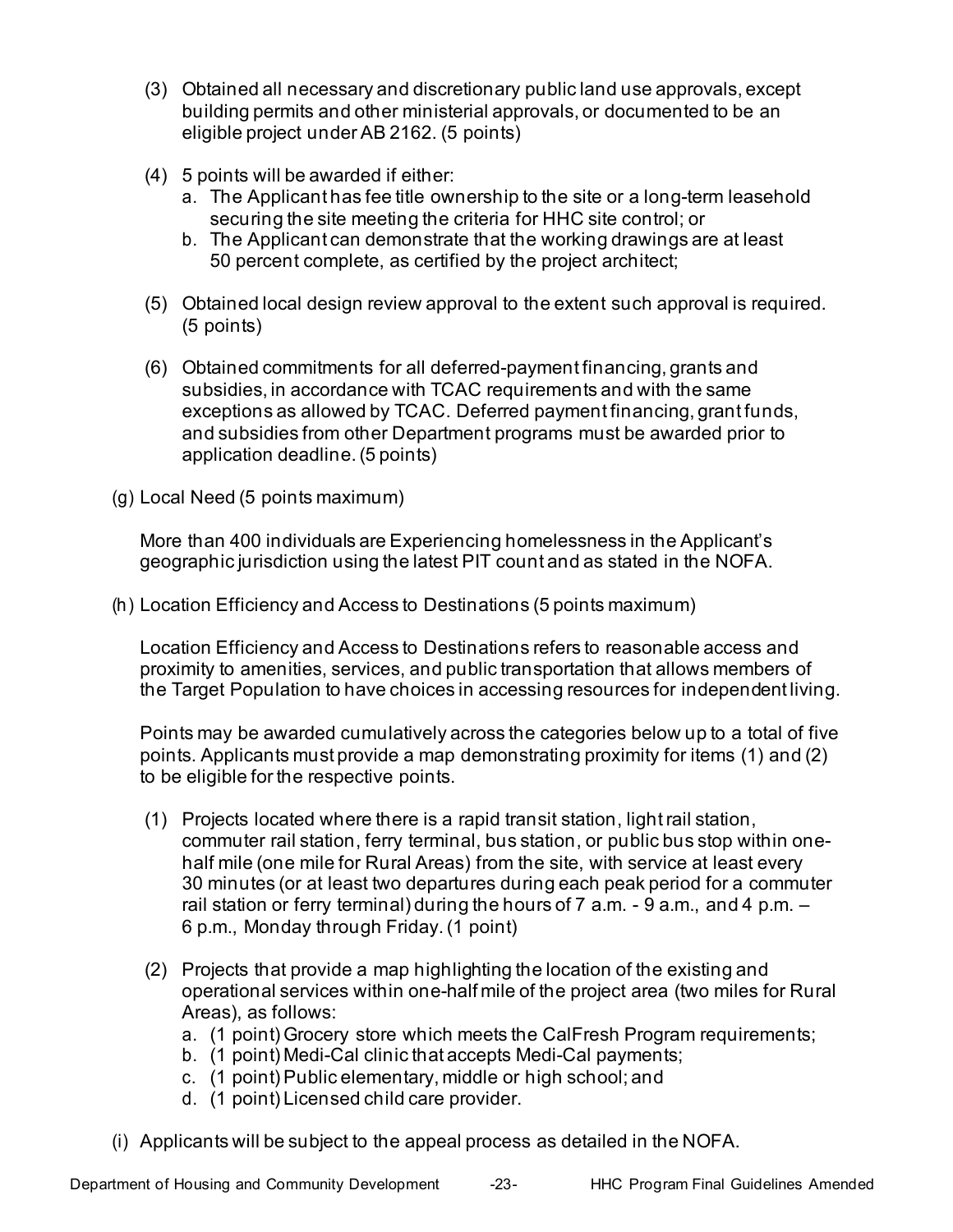NOTE: Authority cited: Health and Safety Code Section 53598(b). Reference cited: Health and Safety Code Sections 53591(a)(2) and 53595.

#### <span id="page-27-0"></span>**Section 112. Supportive Services**

- (a) Each application must include a project-specific Supportive Services plan. This plan include information listed in (c) and (d) of this section. Recipients must utilize a is to be developed by the Lead Service Provider and the property manager and shall Lead Service Provider.
- (b) The property management staff and service providers must make participation in Supportive Services by HHC tenants voluntary. Access to or continued occupancy in housing cannot be conditioned on participation in services or on sobriety. The Supportive Services plan must describe the services to be made available to HHC tenants in a manner that is voluntary, flexible and individualized, so HHC tenants may continue to engage with Supportive Services providers, even as the intensity of services needed may change. Adaptability in the level of services should support tenant engagement and housing retention.
- (c) Using evidence-based models, the following Supportive Services shall be made available to HHC tenants based on tenant need. Except as otherwise noted below, the following required services shall be provided onsite at the project or offsite at another location easily accessible to tenants, with the majority of case management services offered on-site:
	- (1) Assistance accessing and linking tenants to Medi-Cal enrollment, and enrollment in other benefits the tenant may be eligible for;
	- (2) Case management;
	- (3) Peer support activities;
	- (4) Support in linking to behavioral health care, such as assessment, crisis counseling, individual and group therapy, and peer support groups;
	- (5) Support in linking to primary care services, including access to routine and preventive health and dental care, medication management, and wellness services;
	- Supplementary Security Income/State Supplemental Payment (SSI/SSP); (6) Benefits counseling and advocacy, including assistance in accessing
	- (7) Basic housing retention skills (such as unit maintenance and upkeep, cooking, laundry, working with a landlord, getting along with neighbors, and money management); and
	- (8) Services for persons with co-occurring mental and physical disabilities or co-occurring mental and substance use disorders not listed above.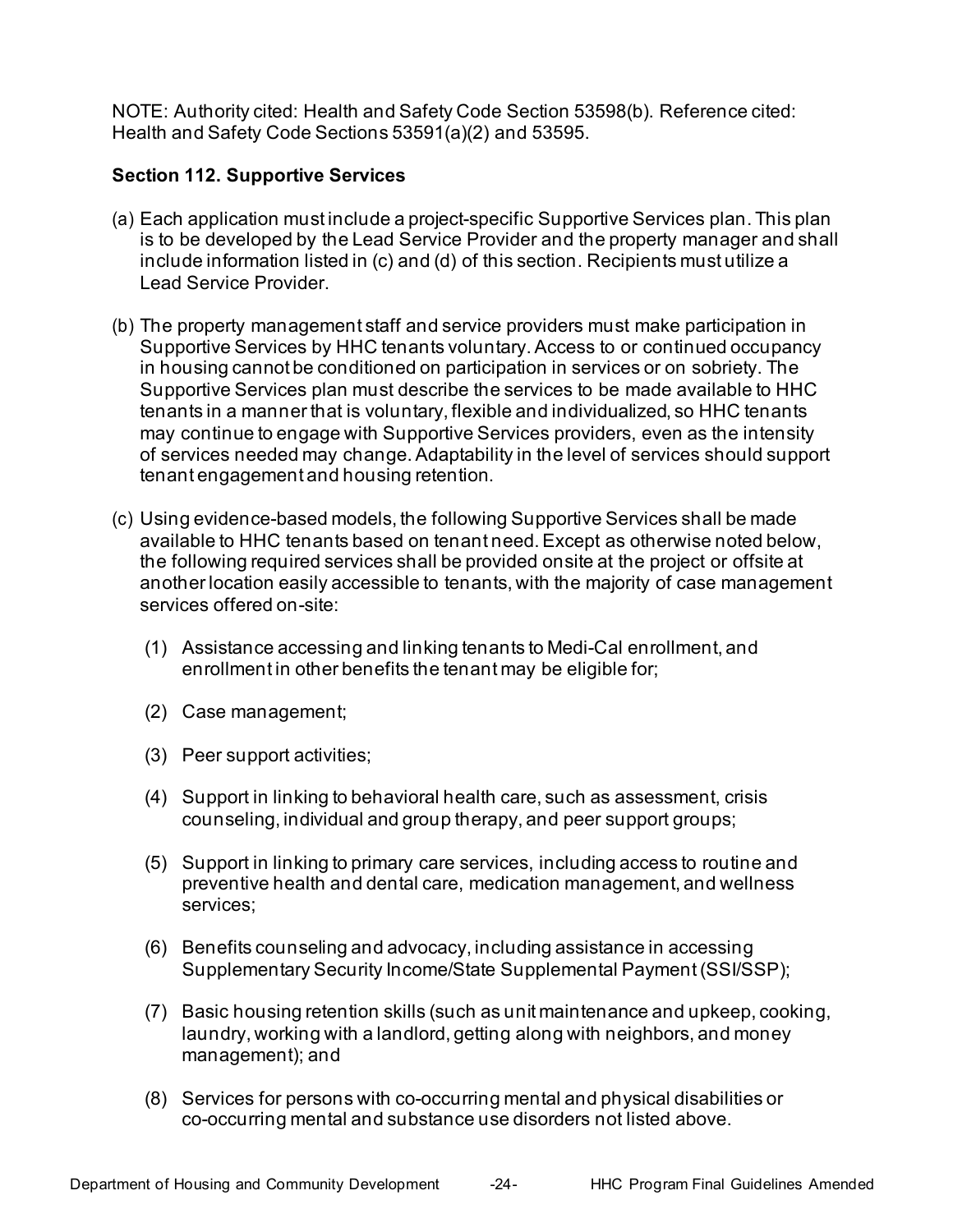The following Supportive Services are not required to be made available but are encouraged to be part of a project's Supportive Services plan.

- Recreational and social activities;
- Educational services, including assessment, GED, school enrollment, assistance accessing higher education benefits and grants, and assistance in obtaining reasonable accommodations in the education process;
- Employment services, such as supported employment, job readiness, job skills training, job placement, and retention services, or programs promoting volunteer opportunities for those unable to work; and
- Obtaining access to other needed services, such as civil legal services, or access to food and clothing.
- (d) The following additional information shall be provided in the Supportive Services plan:
	- (1) Description of the Target Population to be served and identification of any additional subpopulation target or occupancy preference for the HHC project that the Applicant wishes to undertake beyond what is permitted under the Target Population requirements. Any additional subpopulation targeting or occupancy preference for the HHC project must be approved by the Department prior to construction loan closing and must be consistent with federal and state fair housing requirements;
	- (2) Description of tenant outreach, engagement, and retention strategies to be used;
	- (3) Description of each service to be offered, how frequently each service will be offered or provided depending on the nature of the service, who is anticipated to be providing the services, the location, and general hours of availability of the services;
	- (4) For services provided off-site, the plan must describe what public or private transportation options will be available to HHC tenants in order to provide them reasonable access to these services. Reasonable access is access that does not require walking more than one-half mile;
	- (5) Description of how the Supportive Services are culturally and linguistically competent for persons of different races, ethnicities, sexual orientations, gender identities, and gender expressions. This includes explaining how have other communication barriers, including sensory disabilities, and how communication among the services providers, the property manager and these tenants will be facilitated; services will be provided to HHC tenants who do not speak English or
	- (6) Estimated itemized budget and sources of funding for services;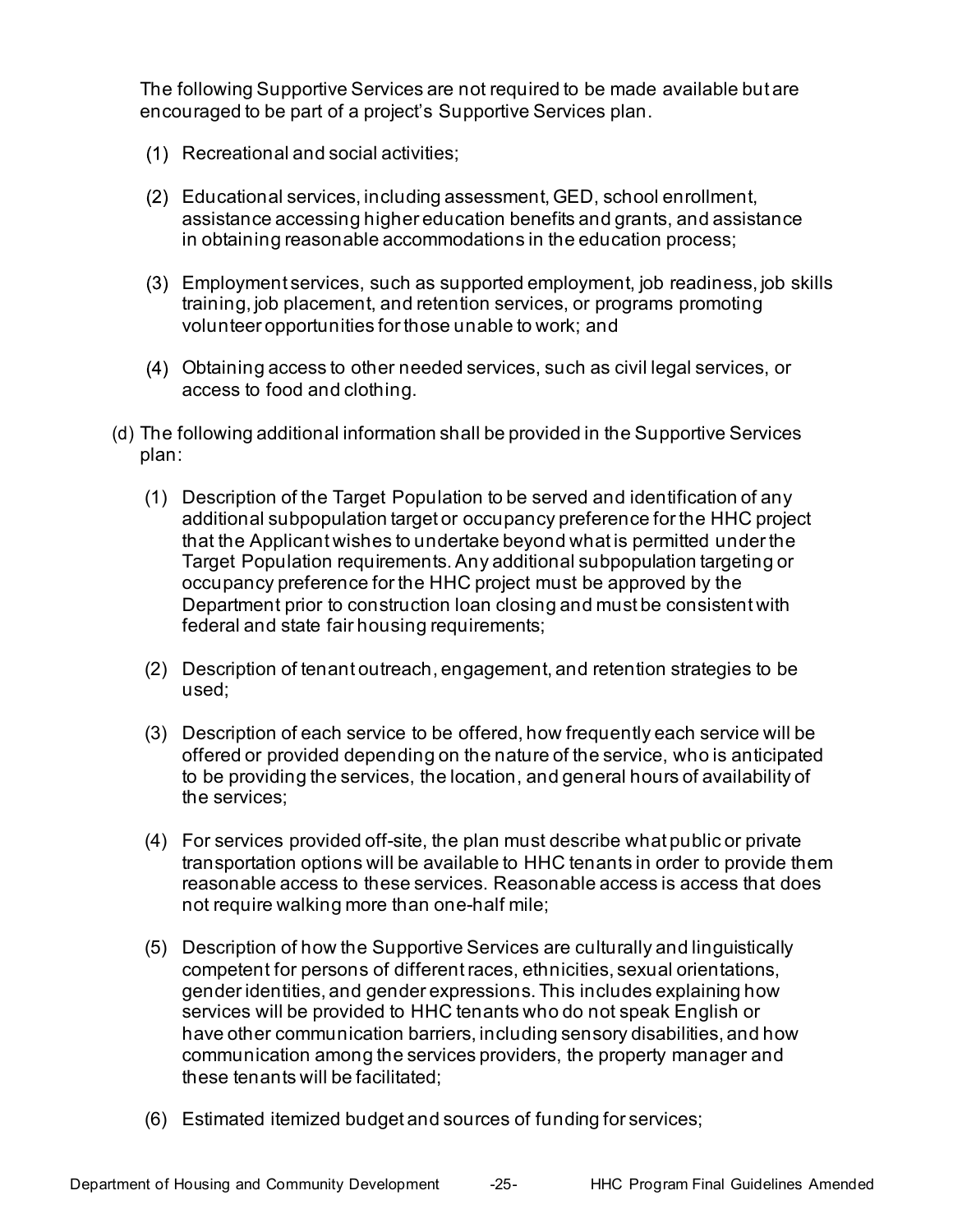- (7) Description of how the Supportive Services staff and property management with harm reduction principles, and to facilitate the implementation of reasonable accommodation policies from rent-up to ongoing operations of the staff will work together to prevent evictions, to adopt and ensure compliance project;
- (8) General service provider and property manager communication protocols;
- (9) Description of how the physical design of the project fosters tenant engagement, onsite Supportive Services provision, safety and security, and sustainability of furnishings, equipment, and fixtures; and
- (10) Other information needed by the Department to evaluate the Supportive Services to be offered consistent with the Program.
- (e) Copies of draft written agreements or memoranda of understanding (MOUs) that identify the roles and responsibilities of the Recipient, the project owner, other agreements or MOUs must be materially consistent with the information set forth in the Supportive Services plan. service providers, and the property manager must be provided. The draft written

 The Department may request that any necessary updates to the Supportive Services plan or related documents, including fully executed written agreements between the county, service providers, the project owner, and the property manager, be provided prior to the beginning of the initial rent-up period or prior to permanent loan closing.

 NOTE: Authority cited: Health and Safety Code Section 53598(b). Reference cited: Health and Safety Code Sections 53591(a)(2) and 53595.

#### <span id="page-29-0"></span> **Section 113. Housing First**

- (a) Projects shall employ Housing First practices that are documented in the application, property management plan, and Supportive Services plan and adhere to the Housing First core components pursuant to Welfare and Institutions Code Section 8255(b
- (b) For all HHC funded projects, Housing First property management and services delivery practices shall be followed. Housing First practices include the following:
	- 1. Tenant selection practices shall be done in conjunction with the local Coordinated Entry System and promote the acceptance of Applicants regardless to their sobriety or use of substances, completion of treatment, or agreement to participate in services;
	- 2. Applicants are not rejected based on poor credit or financial history, poor or lack of rental history, or criminal convictions unrelated to tenancy, or behaviors that indicate a lack of "housing readiness";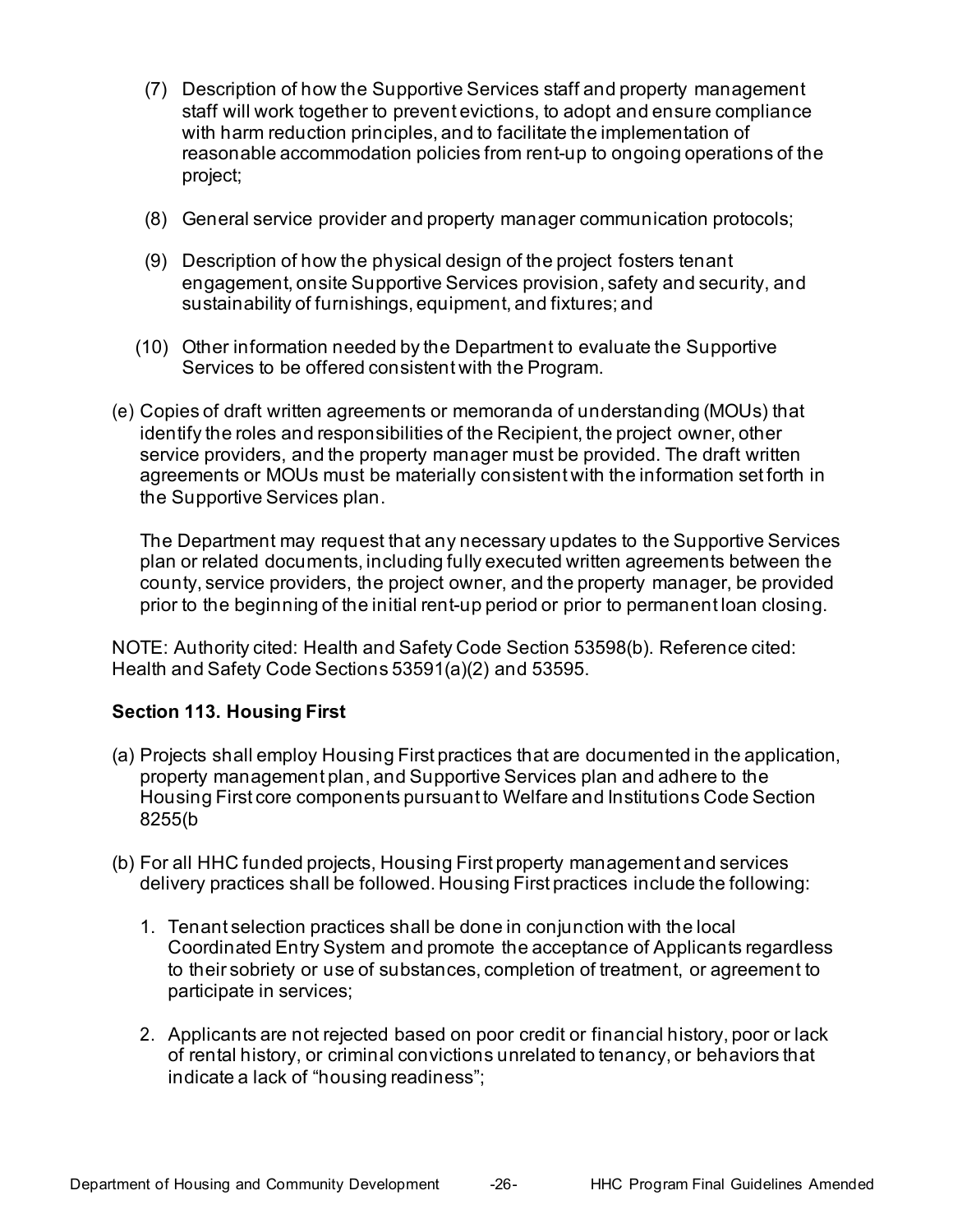- 3. Applicants are assisted in making application for tenancy and reasonable accommodation requests;
- 4. Supportive Services are flexible and voluntary and focus on housing stability, engagement, and problem solving over therapeutic goals; and
- 5. The lack of policies or practices regimenting daily activities or limiting privacy, visitors, or the individual's ability to engage freely in community activities, or to manage their own activities of daily living.

 NOTE: Authority cited: Health and Safety Code Section 53598(b). Reference cited: Health and Safety Code Sections 53591(a)(2) and 53595.

# <span id="page-30-0"></span> **Section 114. Tenant Selection**

 Tenants must meet income requirements in Section 105 and Target Population requirements in Section 102.

 Recipients shall accept referrals through use of a CES or other similar system in accordance with the provisions of 25 CCR Section 8305, and in compliance with Housing First requirements consistent with the core components set forth in Welfare and Institutions Code Division 8 Chapter 6.5 Section 8255 subsection (b), and basic tenant protections established under federal, state, and local law.

- (a) Reasonable selection criteria, as referred to in 25 CCR Section 8305(a)(1), shall include priority status under a local CES developed pursuant to 24 CFR 578.7(a)(8).
- (b) If the CES existing in the county cannot refer persons in the Target Population, the alternative system used must prioritize those with the greatest needs among those for referral to available Assisted Units.
- (c) Recipients shall accept tenants regardless of sobriety, participation in servicesor treatment, history of incarceration, credit, or history of eviction in accordance with practices permitted pursuant to WIC Section 8255 or other federal or state project funding sources.
- (d) Projects must also provide a preference for accessible units to persons with disabilities requiring the features of the accessible units in accordance with Section 10337(b)(2) of the TCAC regulations.

 The requirements of 25 CCR Section 8305 (a)(4)(A) and 25 CCR Section 8305 (a)(4)(D) shall be implemented as approved by the Department in a manner that is consistent with the requirements of the CES.

<span id="page-30-1"></span> NOTE: Authority cited: Health and Safety Code Section 53598(b). Reference cited: Health and Safety Code Sections 53591(a)(2) and 53595.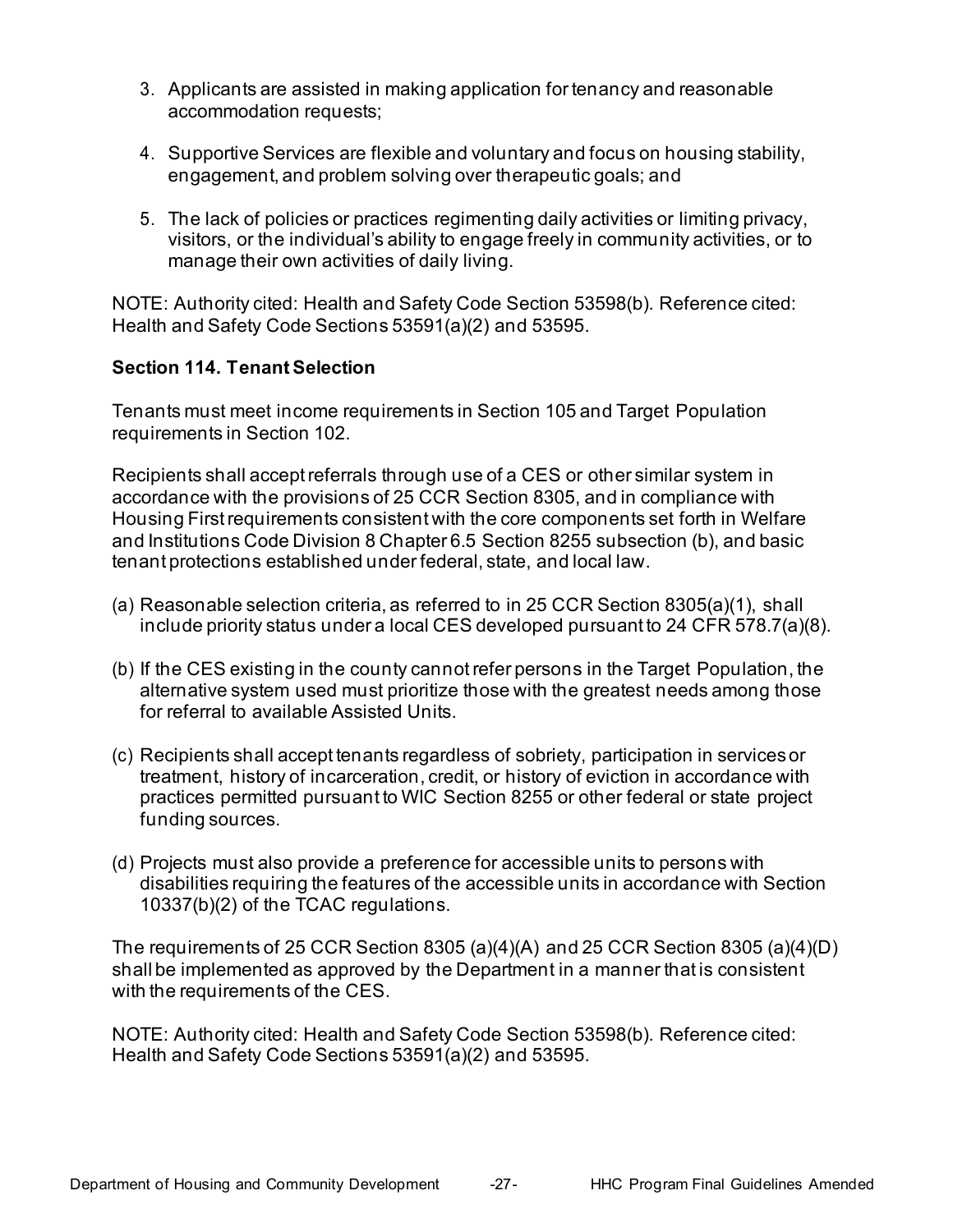# **Section 115. Rental Agreements and Grievance Procedures**

 Rental or occupancy agreements and grievance procedures for Assisted Units shall comply with 25 CCR Section 8307 and 24 CFR 93.303. Tenants shall not be required to maintain sobriety, be tested for substances, or participate in services or treatment.

 NOTE: Authority cited: Health and Safety Code Section 53598(b). Reference cited: Health and Safety Code Sections 53591(a)(2) and 53595.

#### <span id="page-31-0"></span>**Section 116. Vulnerable Populations Best Practices**

 The following best practices should be incorporated in the construction of projects that receive funding from HHC, to the extent possible. These best practices work to further the safety and physical and mental well-being of residents within a project.

- (a) General best practices for all developments:
	- Safety Features:
		- a. Site selection and development of the project should considerthe safety concerns of the prospective tenants.
		- b. Building entrance and exit points should only allow admittance to residents, or guests that residents admit.
		- c. Common areas within the project should be oriented so as to have:
			- Two ways to enter or exit the area;
			- Visibility to the area from outside of it, i.e., windows in wallsor doors; and
				- A centralized location, to the extent possible.
		- d. Safety lighting that reduces or eliminates blind or dark spaces where people can hide.
	- (2) Property Management:
		- a. Policies to support an on-call staff member or 24-hour availability of staff from the property managementcompany.
		- b. Post in common areas and annually review with tenants the project's grievance policy. The policy should include procedures for grievances with management staff or contractors and the process by which the tenant may elevate thecomplaint.
- (b) For those populations that have a history of sexual trauma and/or domestic violence:
	- the following: Safety features that incorporate all the general best practices and include
		- a. For projects that will also be serving women with a history of domestic violence or sexual trauma:
			- Designate at least 25 percent of the Assisted Units will be for women with a history of domestic violence or sexual trauma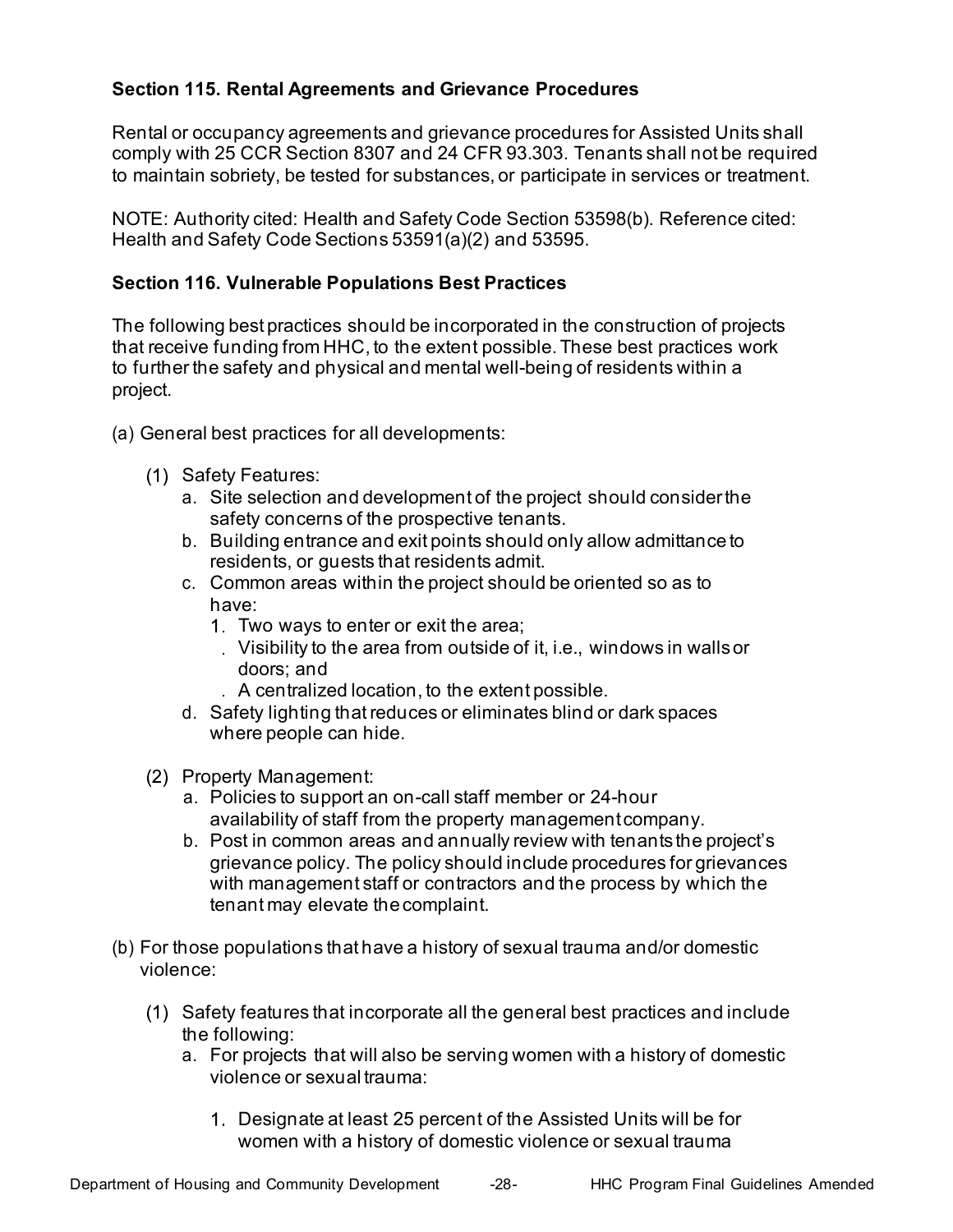and/or women with children, thereby ensuring women are not a small minority of the tenancy.

- Design projects to provide separate and secure floors, wings,or buildings for women with a history of domestic violenceor sexual trauma and/or women with children. These separate and secure areas should restrict access to only the residents in the secured area.
- b. Security cameras:
	- At entrances, exits and common areas (includinghallways, elevators, and stair wells);
		- Written policy on the use of the cameras to specify who has access conditions footage would be released to the authorities; and to see the videos, who monitors the surveillance,and under what
		- Camera recordings should be maintained for at least 30 days.
- (2) Property Management:
	- a. Policies to support an on-call staff member or 24-hour availability of staff from the property managementcompany.
	- b. Post in common areas and annually review with tenants the project's grievance policy. The policy should includeprocedures for grievances with management staff or contractors and the process by which the tenant may elevate thecomplaint.

 The project should have 24-hour security if it serves persons impacted by domestic violence, transition age youth, and other vulnerable populations.

<span id="page-32-0"></span> NOTE: Authority cited: Health and Safety Code Section 53598(b). Reference cited: Health and Safety Code Sections 53591(a)(2) and 53595.

# **Section 117. Reporting Requirements**

 Recipient must collect and report data, as described in Section 53593, to the Department at annual and midyear intervals. Reporting of the following is required:

- (a) Not later than 90 days after the end of each project's fiscal year, the Recipient shall submit an independent audit of the development prepared by a certified public accountant and in accordance with the Department's current audit requirements and all other applicable requirements, as stated by law or included in the NOFA.
- (b) Recipients shall report on the sources of tenant referrals for the project and submit both client data and performance outcome data to the Department. Tenant data may include, but is not limited to, demographic information. Performance outcome data shall include, but is not limited to, information on housing stability, tenant satisfaction as measured in a survey, and changes in income and benefits received.
- (c) Recipients shall report the number of participants living in the Supportive housing project after 12 months, 24 months, and 36 months, as relevant.
- (d) Recipients shall report the number of participants and the type of interventions offered through the grant funds.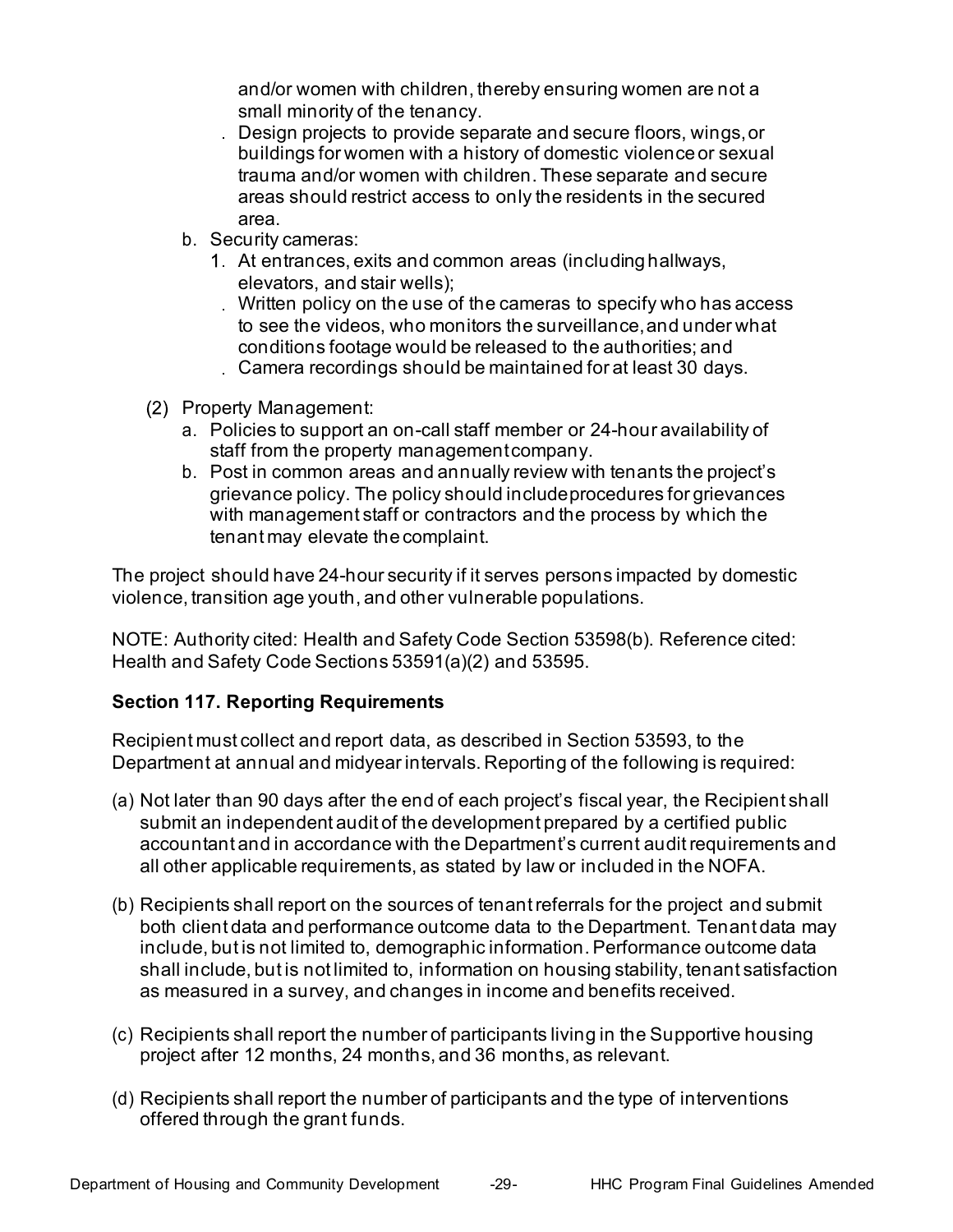- (e) Recipients shall report on the number of participants who exited the project each year and where they exited to, including other Permanent housing, homelessness, or death.
- (f) To the extent available and feasible, Recipients shall provide data on the impact of the Program on participants' use of corrections systems and law enforcement resources.
- (g) If Recipient is a local government, must comply with 2 CFR Part 512, as outlined in the NOFA.

<span id="page-33-0"></span> NOTE: Authority cited: Health and Safety Code Section 53598(b). Reference cited: Health and Safety Code Section 53593.

# **Section 118. Operating Budgets**

 The Recipient shall submit proposed operating budgets to the Department prior to occupancy, and annually thereafter. These budgets shall be subject to Department approval and comply with the requirements in 25 CCR Section 7326.

 NOTE: Authority cited: Health and Safety Code Section 53598(b). Reference cited: Health and Safety Code Section 53591(a)(2).

# <span id="page-33-1"></span> **Section 119. Federal and State Overlays**

- (a) Federal Overlays. Activities funded with HHC funds are required to comply with 24 CFR Part 93.350 and 24 CFR Part 93.301. Compliance with these requirements include, but are not limited to, environmental provisions, federal Davis-Bacon Wage requirements and state prevailing wage laws, relocation, Equal Opportunity and Fair Housing, Fair Housing Amendments Act, Affirmative Marketing, Section 504 of the Rehabilitation Act and its implementing regulations, and the Americans with income persons), Violence Against Women Act, and Single Audit report 2 CFR Part 200.512. Failure to comply with federal overlays could result in significant project cost increases, and rejection of the HHC application. Disabilities Act and its implementing regulations, Section 3 (employment of low-
- (b) State Overlays. Article XXXIV of the California Constitution requires local voter approval before any state public body can develop, construct, or acquire a low- rent housing project in any manner. However, the Public Housing Election Implementation Law (Health & Safety. Code, §§ 37000 - 37002) provides clarification as to when Article XXXIV is applicable.

 NOTE: Authority cited: Health and Safety Code Section 53598(b). Reference cited: Health and Safety Code Section 53591(a)(2).

# <span id="page-33-2"></span>**Section 120. Legal Documents**

 After a Recipient is sent a letter providing notice of award pursuant to a NOFA, and prior to actual disbursement of funds pursuant to that award, the Department and Recipient shall enter into a state "Standard Agreement" that shall constitute a conditional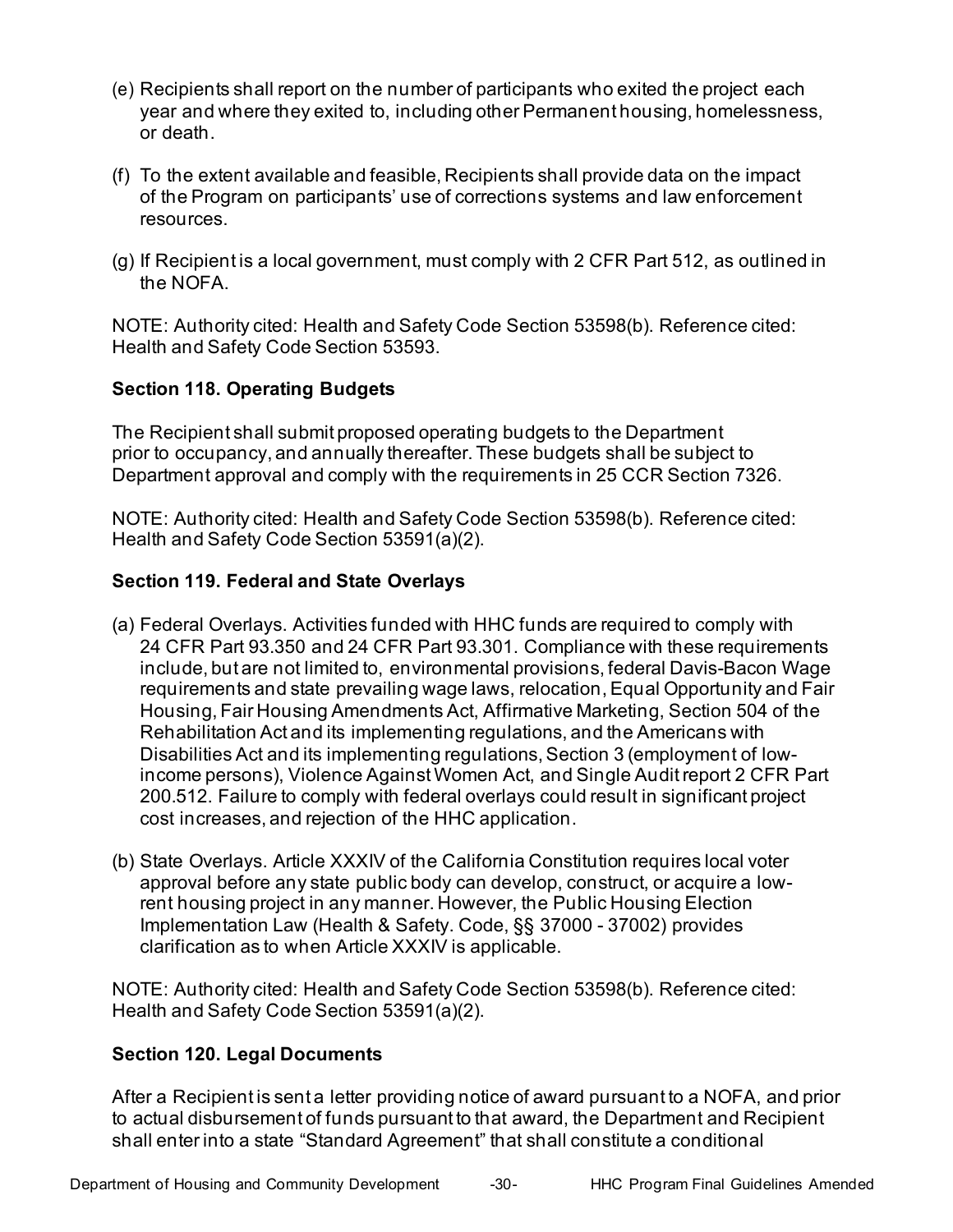commitment of said funds. The Standard Agreement shall require the Recipient to encumber state moneys in an amount no more than as established in the NOFA and said amount shall be consistent with the application and corresponding award letter. The Standard Agreement shall contain the terms necessary to ensure the Recipient complies with all HHC-NHTF requirements, including, but not limited to, the following: comply with the requirements and provisions of these Guidelines, and generally applicable state contracting rules and requirements. The Standard Agreement shall

- (a) Requirements for the execution of a promissory note, operating reserve agreement, or other project-specific contracts as may be applicable;
- (b) Requirements set forth in the NOFA;
- (c) Requirements, where appropriate, for the execution and recordation of covenants, regulatory agreements, or other instruments restricting the use and occupancy of and appurtenant to the project and the property thereunder (for the purposes of these Guidelines, all such documents are collectively herein referred to as the HHC regulatory agreement);
- (d) Requirements for the execution of a Deed of Trust or other security instrument securing the debt owed by the borrower to the Department for the amount of the property; leasehold security will not be accepted unless such security strictly meets the requirements set forth in 25 CCR Section 8316; award. The Deed of Trust must be recorded against the fee estate underlying the
- (e) The Recipient's responsibilities for timing and completion of the project, as well as all reporting requirements;
- of the Standard Agreement; and (f) Remedies available to the Department in the event of a violation, breach or default
- (f) All other provisions necessary to ensure compliance with the requirements of HHC and applicable state and federal law.

 NOTE: Authority cited: Health and Safety Code Section 53598(b). Reference cited: Health and Safety Code Sections 53591(a)(2), 53593 and 53595.

# <span id="page-34-0"></span>**Section 121. Defaults and Loan and/or Grant Cancellations**

- (a) In the event of a breach or violation by the Recipient of any of the provisions of HHC- trust, or any other agreement pertaining to the project, the Department may give written notice to the Recipient to cure the breach or violation within a period of not less than 15 days. If the breach or violation is not cured to the satisfaction of the Department within the specified time, the Department, at its option, may declare a default under the relevant document(s) and may seek legal remedies for the default, including, but not limited to, the following: NHTF requirements, the regulatory agreement, the promissory note, or the deed of
	- interest, due under the loan and demand immediate repayment thereof. Upon a The Department may accelerate all amounts, including outstanding principal and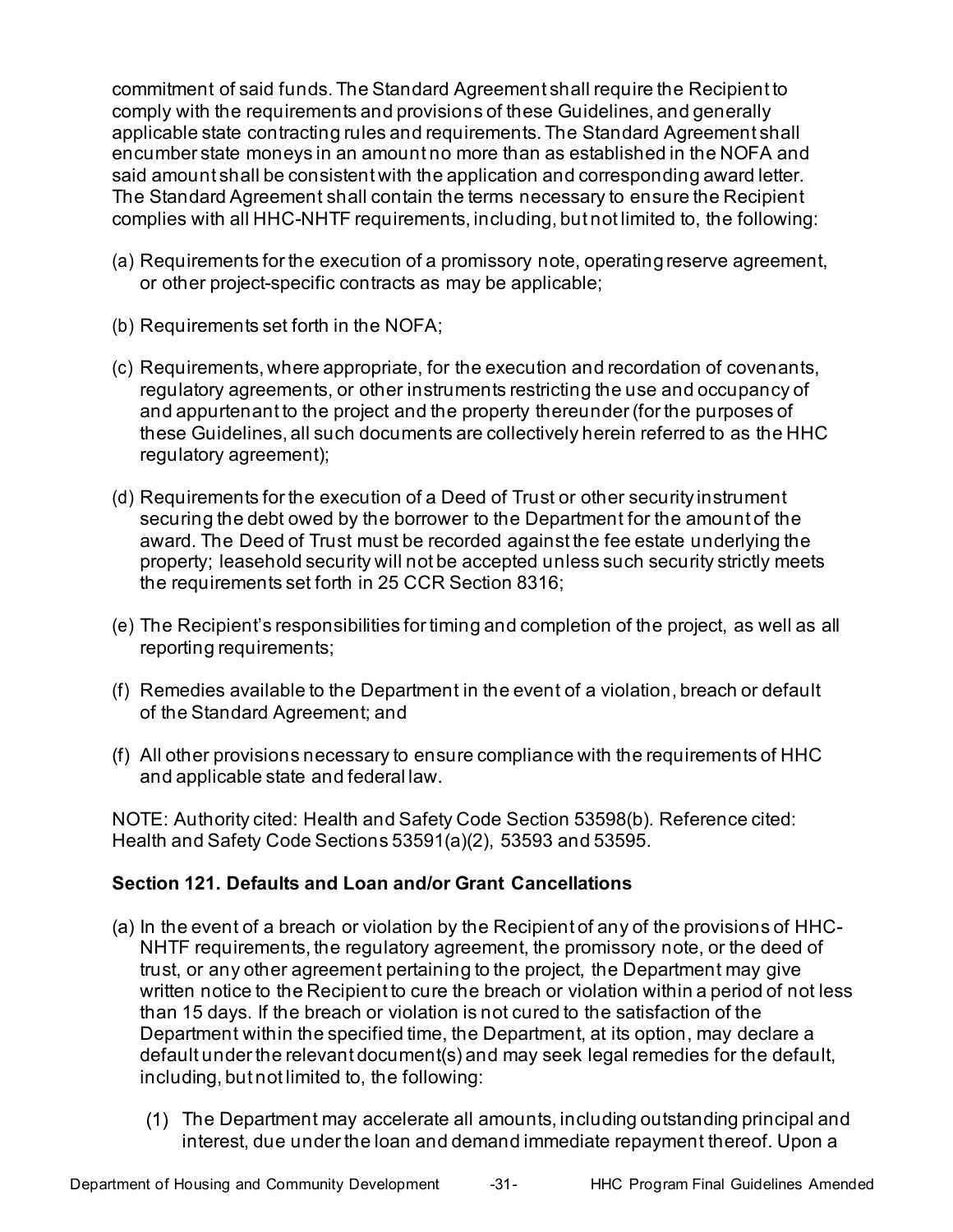failure to repay such accelerated amounts in full, the Department may proceed with a foreclosure in accordance with the provisions of the Deed of Trust and state law regardingforeclosures.

- The Department may seek, in a court of competent jurisdiction, an order for specific performance of the defaulted obligation or the appointment of a receiver to operate the project in accordance with HHC-NHTF requirements.
- The Department may seek such other remedies as may beavailable under the relevant agreement or any law as it relates to both the loan and the COSR grant.
- (4) Suspension from future Department funding awards.
- The Department may seek other remedies set forth in the relevant agreement or any other applicable legal or equitable remedies law.
- (b) If the breach or violation involves charging tenants rent or other charges in excess of return of such excess rents or other charges to the respective households. In any action to enforce the provisions of the regulatory agreement, the Department may seek, as an additional remedy, the repayment of such overcharges. those permitted under the regulatory agreement, the Department may demand the
- (c) The Department may cancel loan commitments or COSR grants under any of the following conditions:
	- The objectives and requirements of HHC cannot be met;
	- Implementation of the project cannot proceed in a timely fashion in accordance with the approved plans and schedules;
	- Special conditions have not been fulfilled within required time periods;
	- There has been a material change, not approved by the Department, in the principals or management of the Recipient or project; or
	- If the Recipient fails to apply for tax credit funding, which they relied on for project feasibility in their application, within 18 months of the HHC award date.

 The Department, in writing and upon demonstration by the Recipient of good cause, may extend the date for compliance with any of the conditions in this subsection, as long as these extensions are within the established/agreed upon deadlines established in the NOFA.

- (d) Upon receipt of a notice from the Department of intent to cancel the loan or request to repay the grant, the Recipient shall have the right to appeal to the Director.
- (e) The Department may use any funds available to it to cure or avoid a Recipient's default on the terms of any loan or other obligation that jeopardizes the fiscal integrity of a project or the Department's security in the project. Such defaults may include defaults or impending defaults in payments on mortgages, failures to pay taxes, or failures to maintain insurance or required reserves. The payment or advance of funds by the Department pursuant to this subsection shall be solely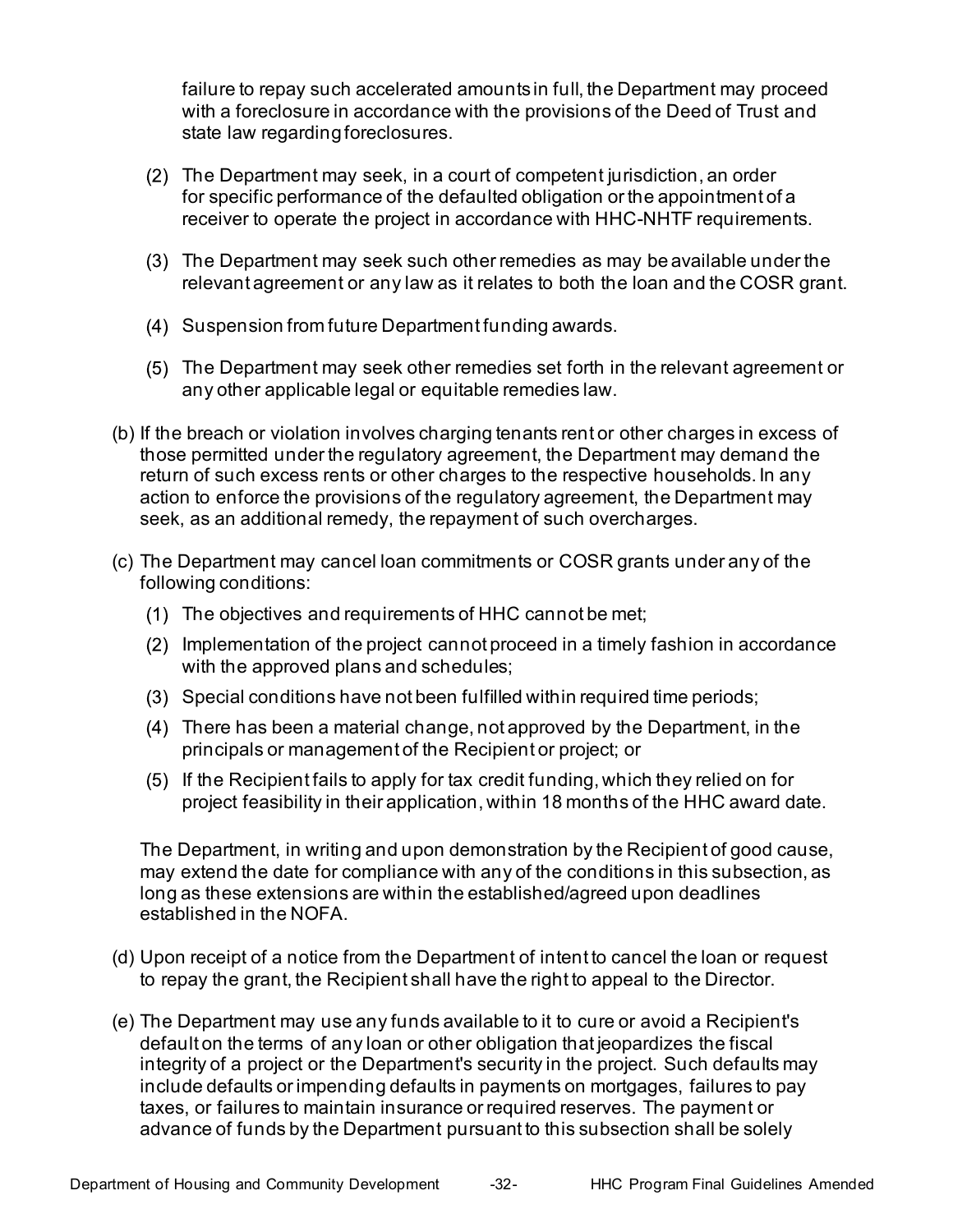within the discretion of the Department and no Recipient shall be entitled to or have any right to payment of these funds. All funds advanced pursuant to this Subsection shall be part of the HHC loan or COSR grant and, upon demand, due and payable to the Department. Where it becomes necessary to use state funds to assist a project to avoid threatened defaults or foreclosures, the Department shall take those actions necessary, including, but not limited to, foreclosure or forced sale of the project property to prevent further similar occurrences and ensure compliance with the terms of the applicable agreements.

 NOTE: Authority cited: Health and Safety Code Section 53598(b). Reference cited: Health and Safety Code Sections 53591(a)(2), 53593 and 53595.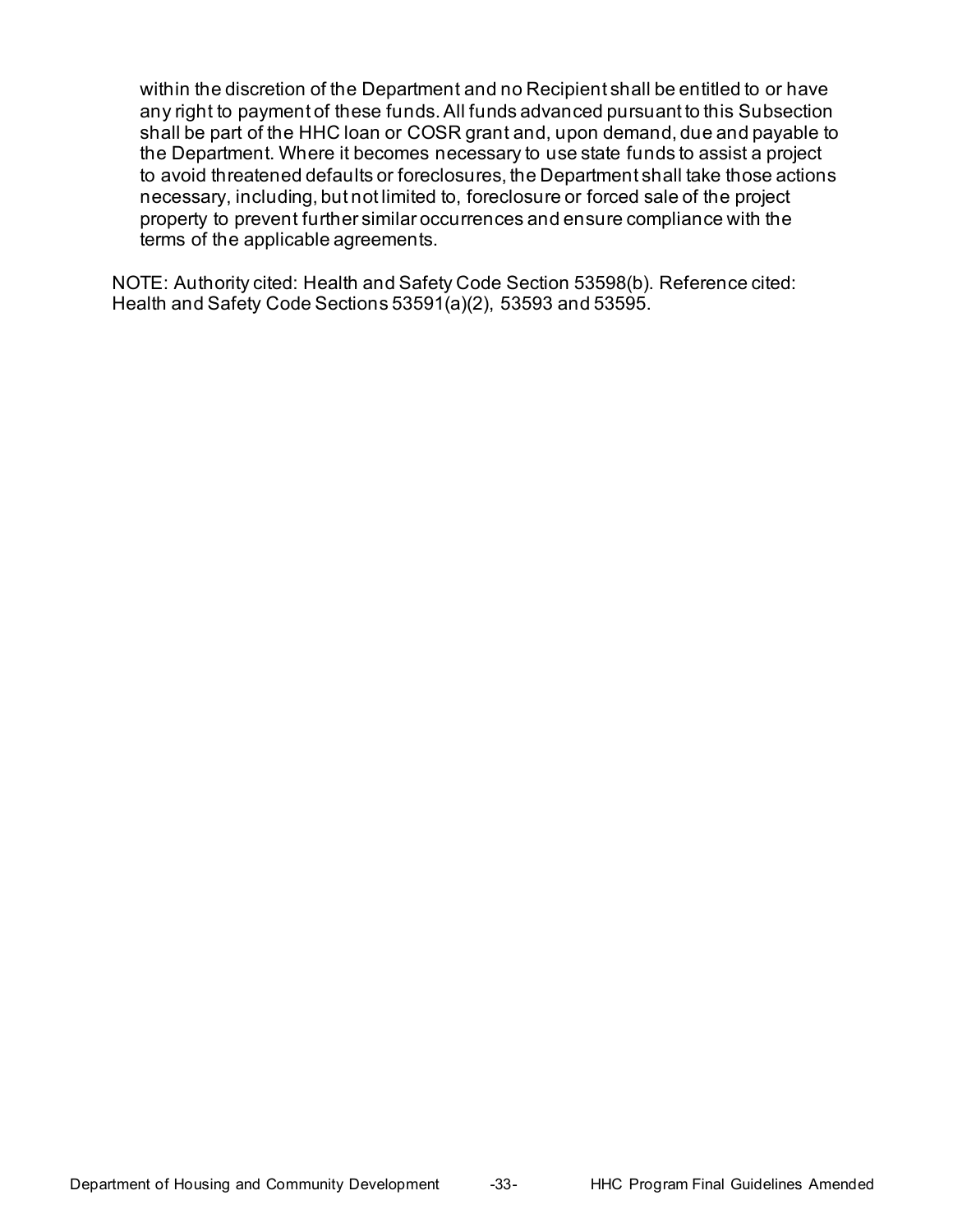# **Article II. Building Homes and Jobs Trust Fund Allocation**

# <span id="page-37-0"></span> **Section 200. Purpose and Scope**

- (a) In September of 2017, AB 74 was signed into law. This legislation authorizes the California Department of Housing and Community Development (Department) to develop the Housing for a Healthy California (HHC) program to create Supportive housing for individuals who are recipients of or eligible for health care provided through the California Department of Health Care Services (DHCS) Medi-Cal program. The goal of HHC is to reduce the financial burden on local and state resources due to the overutilization of emergency rooms or incarceration as the first point of health care provision for people who are Experiencing homelessness, or with the DHCS, consistent with state and federal privacy law, to match Program participant data to Medi-Cal data to identify outcomes among participants, as well as changes in health care costs and utilization associated with housing and services provided under HHC. chronic homelessness, and a High-cost health user. The Department shall coordinate
- other revenue sources for HHC purposes. As directed in the 2018-2019 state Budget Act, the Department will utilize a portion of moneys collected in calendar year 2018 and deposited into the Building Homes and Jobs Trust Fund for the HHC program. new construction or reconstruction and rehabilitation, administrative costs, capitalized operating subsidy reserves (COSR), and rental subsidies for existing Supportive housing to assist HHC's Target Population. The Department has elected to incentivize utilizing locally committed funding in an amount at least equivalent to the requested HHC funding amount. (b) AB 74 allows the Department to utilize revenues appropriated to the Department from The Department will allocate these funds competitively to Counties for acquisition,
- (c) In addition to applicable state and federal laws and regulations, these guidelines (hereinafter "Guidelines") implement, interpret, and make specific the HHC program authorized by Part 14.2 (commencing with Section 53590) of Division 31 of the Section 50470) of Part 2 of Division 31 of the Health and Safety Code. Health and Safety Code and for Fiscal Year 2018 Chapter 2.5 (commencing with

 NOTE: Authority cited: Health and Safety Code Section 53598(b). Reference cited: Health and Safety Code Sections 53591(a)(1), 53594 and 50472.

#### <span id="page-37-1"></span>**Section 201. Definitions**

 All terms not defined below shall, unless their context suggests otherwise, be interpreted in accordance with the meaning of terms described in Part 14.2 of Division 31 of the Health and Safety Code (commencing with Section 53590).

- (a) "Applicant" means a County, as defined below.
- (b) "Area Median Income" or "AMI" means the most recent applicable County median family income published by HUD.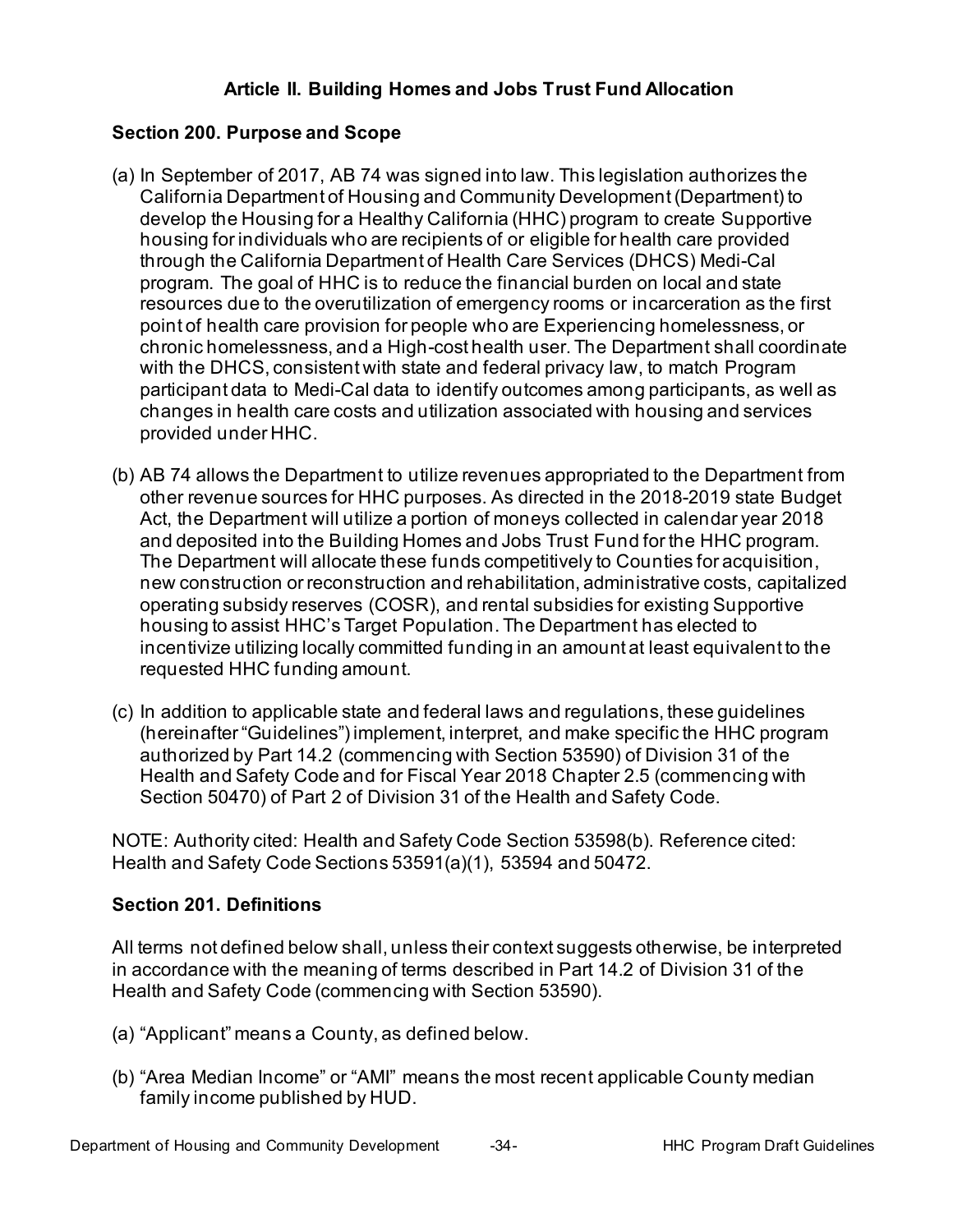- (c) "Assisted Unit" means a housing unit that is subject to the program's rent and/or occupancy restrictions as a result of the financial assistance provided under the program.
- (d) "Case Manager" means a social worker or other qualified individual who works with a tenant to offer individualized service planning that is flexible and creative to help the tenant gain housing stability. It includes working in collaboration with the tenant to plan, assess, coordinate, and reassess the tenant's needs, as well as referrals and advocacy and connection to community support to meet tenants' Supportive Services needs. Services include, but are not limited to: tenancy support services, coordination of medical and behavioral health, substance use disorder treatment, employment services, life skills training, peer support, and crisis management interventions. Resident service coordinators are not Case Managers.
- (e) "Continuum of Care" is defined in 24 CFR Section 578.3.
- (f) "Coordinated Entry System" or "CES" means a centralized or coordinated process developed pursuant to 24 CFR Section 578.7(a)(8), designed to coordinate coordinated assessment system covers the geographic area, is easily accessed by individuals and families seeking housing or services, is well advertised, and includes program participant intake, assessment, and provision of referrals. A centralized or a comprehensive and standardized assessment tool.
- (g) "County" means a county, city and county, or a city collaborating with a county to secure services funding.
- (h) "DHCS" means the state Department of Health Care Services.
- (i) "Department" means the Department of Housing and Community Development.
- (j) "Development Sponsor" or "Sponsor", as defined in Section 50675.2 of the Health and Safety Code and subdivision (c) of Section 50669 of the Health and Safety Code, means any individual, joint venture, partnership, limited partnership, trust, corporation, cooperative, local public entity, duly constituted governing body of an Indian Reservation or Rancheria, or other legal entity, or any combination thereof, certified by the Department as qualified to own, manage, and rehabilitate a rental housing development. A Development Sponsor may be organized for profit, limited profit or be nonprofit, and includes a limited partnership in which the Development Sponsor, or an affiliate of the Development Sponsor, is a general partner.
- (k) "Distributions" has the same meaning as under 25 CCR Section 8301(h).
- (l) "Experiencing chronic homelessness" means a person who is chronically homeless, as defined in 578.3 of Title 24 of the Code of Federal Regulations as that section homelessness before entering an institution would continue to be defined as Experiencing chronic homelessness upon discharge, regardless of length of stay. read on January 1, 2018, except that a person who was Experiencing chronic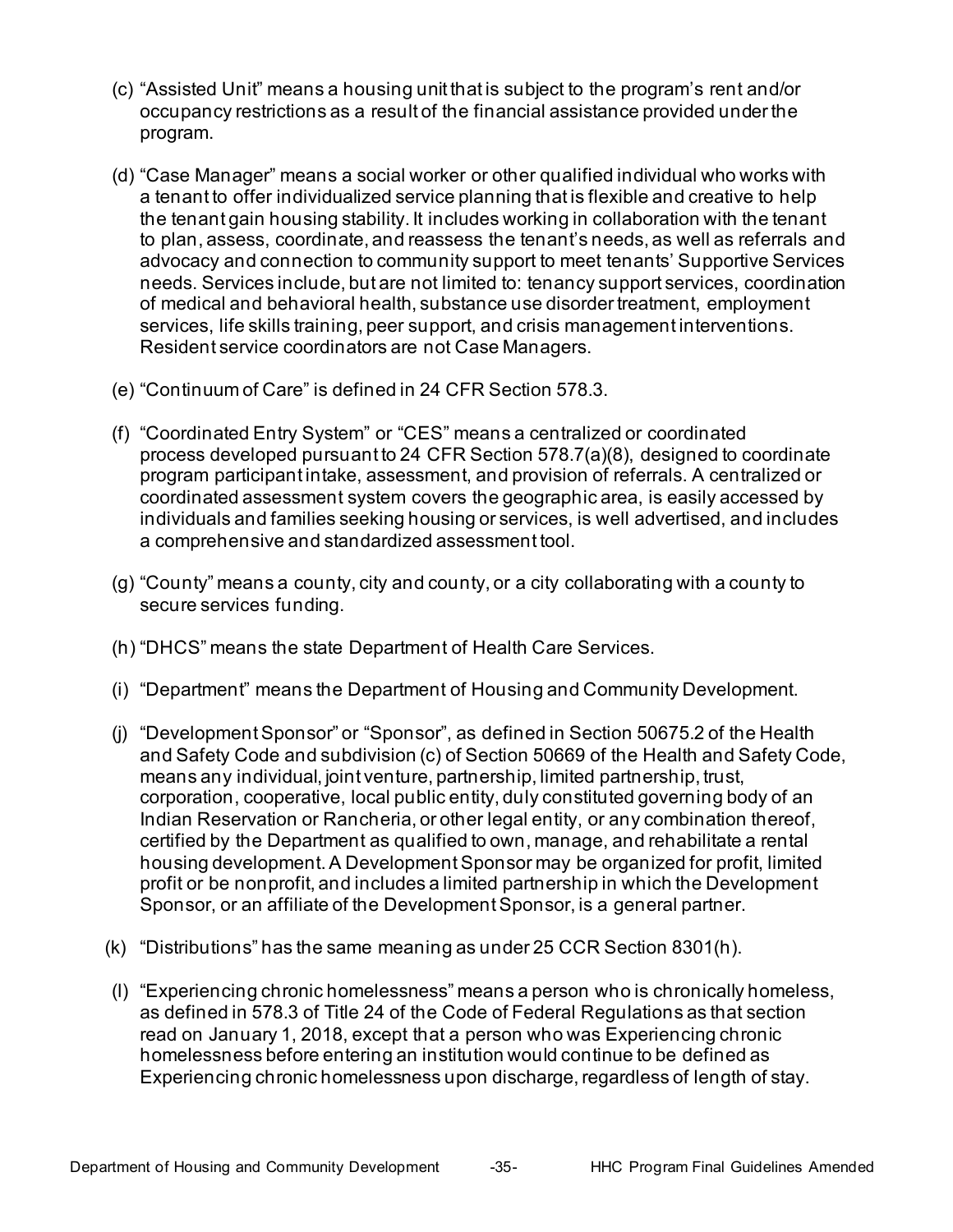- (m)"Experiencing homelessness" means a person who is homeless, as defined in Section 578.3 of Title 24 of the Code of Federal Regulations, as that section read on January 1, 2018.
- (n) "Fair Market Rent" or "FMR" means the rent, including the cost of utilities, as established by HUD pursuant to Parts 888 and 982 of Title 24 of the Code of Federal Regulations, as those parts read on January 1, 2018, for units, by number of bedrooms, that must be paid in the market area to rent privately owned, existing, decent, safe, and sanitary rental housing of non-luxury nature with suitable amenities.
- (o) "Fiscal Integrity" means, for any project for any given period of time during the term specified in the program's regulatory agreement, that the total Operating Income for such project for such period of time, plus funds released pursuant to the Program documents from the project's operating reserve account(s) during such period of time is sufficient to: (1) pay all current Operating Expenses for such project for such period of time; (2) pay all current mandatory debt service (excluding deferred interest) coming due with respect to such project for such period of time; (3) fully fund all reserve accounts established pursuant to the Program documents for such project for such period of time; and (4) pay other costs permitted by the Program documents for such project for such period of time. The ability to pay any or all the permitted annual distributions for a project shall not be considered in determining the Fiscal Integrity of a project.
- (p) "Grantee" means an eligible Applicant that has been awarded funds under the program.
- (q) "HHC" means the Housing for a Healthy California Program administered by the Department.
- the Department of Health Care Services, established pursuant to Article 3.9 (commencing with Section 14127) of Chapter 7 of Part 3 of Division 9 of the (r) "Health Homes Program" means the Health Homes Program, administered by Welfare and Institutions Code.
- (s) "High-cost health users" means people who have had either at least three emergency department visits or one hospital inpatient stay over the last year.
- (t) "Housing First" has the same meaning as in Welfare and Institutions Code Section 8255.
- (u) "Lead Service Provider" or "LSP" means the organization that has the overall responsibility for the provision of Supportive Services and implementation of the management services or contract with other agencies that provide services. Supportive Services plan. The LSP may directly provide comprehensive case
- (v) "Long-term rental assistance" means a rental subsidy provided to a housing private-market landlord, or Sponsor master leasing private-market apartments, to assist a tenant to pay the difference between 30 percent of the tenant's income and provider, including a developer leasing affordable housing or supportive housing,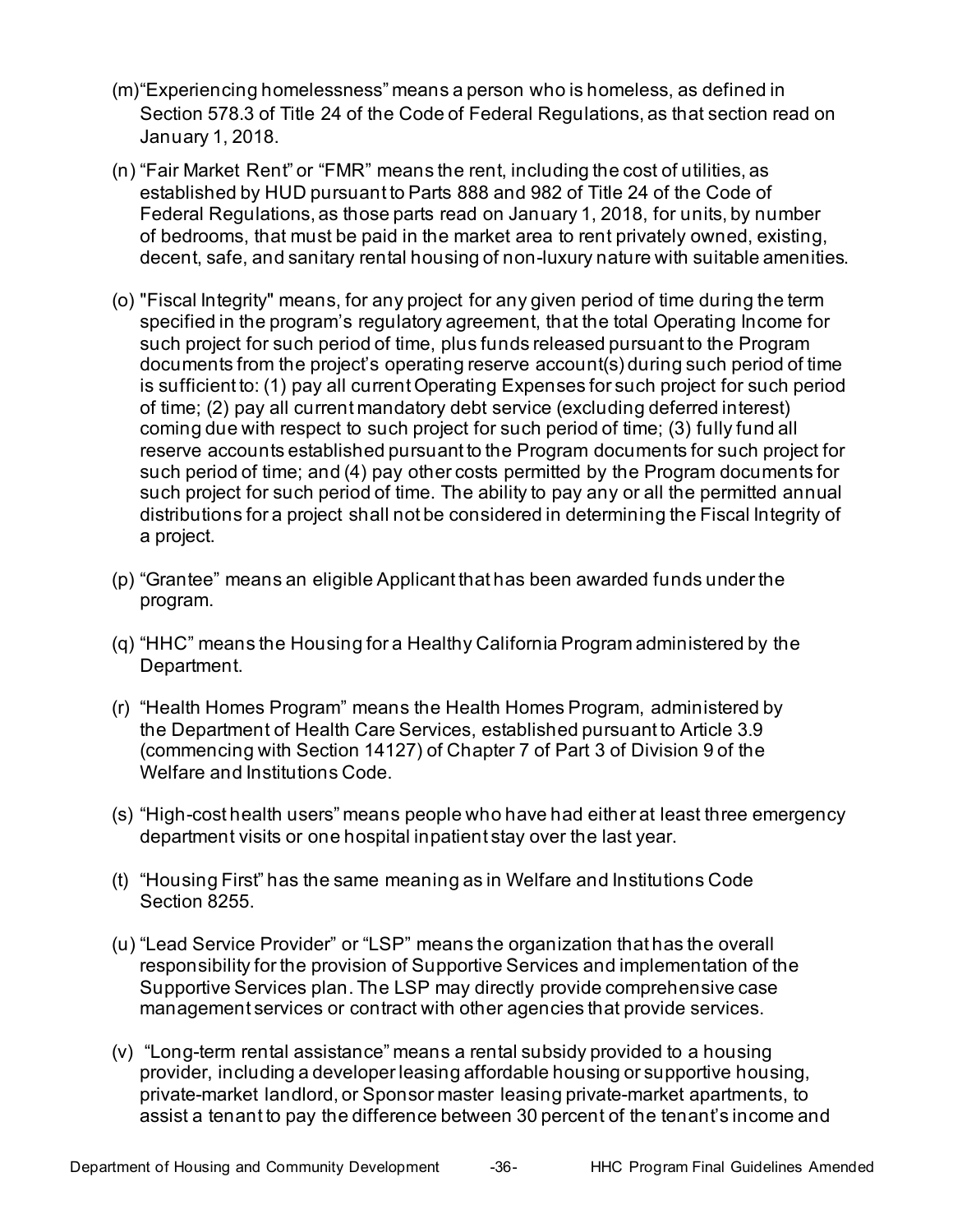FMR or reasonable market rent as determined by the grant recipient and approved by the Department.

- (w)"NOFA" means a Notice of Funding Availability.
- (x) "Operating Expenses" has the same meaning as in 25 CCR Section 8301.
- (y) "Operating Income" has the same meaning as in 25 CCR Section 8301.
- (z) "Operating Reserves" has the same meaning as in 25 CCR Section 8308.
- (aa) "Permanent housing" means a housing unit where the landlord does not limit the length of stay in the housing unit, the landlord does not restrict the movements of the tenant, and the tenant has a lease and is subject to the rights and responsibilities of tenancy, pursuant to Chapter 2 (commencing with Section 1940) of Title 5 of Part 4 of Division 3 of the Civil Code.
- (bb) "Point-in-Time Count" or "PIT" refers to an annual count of sheltered and unsheltered homeless persons on a single night in January.
- (cc) "Program" means the Housing for a Healthy California Program created by this part.
- (dd) "Supportive housing" means housing with no limit on length of stay, that is occupied Supportive housing resident in retaining the housing, improving his/her health status, and maximizes his/her ability to live, and when possible, work in the community. by the Target Population, and that is linked to onsite or offsite services that assist the
- (ee) "Supportive Services" means social, health, educational, income support and employment services and, benefits; coordination of community building and educational activities, individualized needs assessment, and individualized assistance with obtaining services and benefits.
- (ff) "Target Population" means a person who is Experiencing homelessness, or chronic homelessness, and a High-cost health user upon initial eligibility, is a Medi-Cal beneficiary or is eligible for Medi-Cal, is eligible to receive services under a program providing services promoting housing stability and is likely to improve their health conditions with Supportive housing.
- (gg) "UMR" means the Uniform Multifamily Regulations commencing with 25 CCR Section 8300.
- (hh) "Whole Person Care" Pilot or "WPC" has the meaning as described in the Medi-Cal 2020 Waiver Special Terms and Conditions (STCs), Sections 110-126, as approved by the federal Centers for Medicare and Medicaid Services on December 30, 2015.

 NOTE: Authority cited: Health and Safety Code Section 53598(b). Reference cited: Health and Safety Code Sections 53590 and 53595.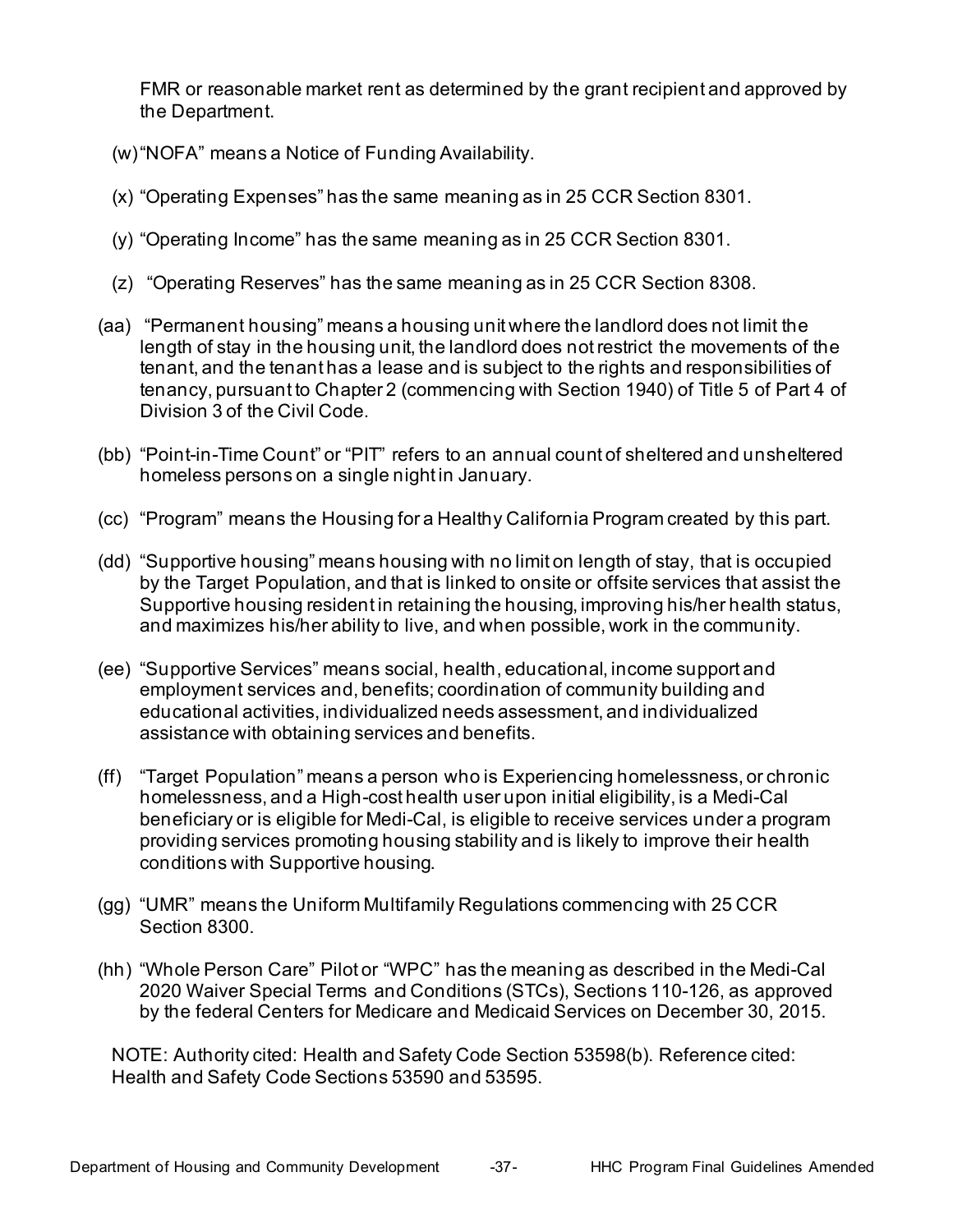# <span id="page-41-0"></span> **Section 202. Minimum Requirements**

 The Applicant shall comply with the requirements of HHC and all applicable federal and state laws.

- (a) The Applicant shall meet all the following minimum requirements:
	- (1) Has identified a source of funding for providing intensive services promoting housing stability. Funding for these services may include, but is not limited to, one of more of the following:
		- a. County general funds.
		- b. WPC pilot program funds, to the extent those funds are available, or the WPC program has been renewed
		- c. The Health Homes Program
		- d. MHSA program
		- e. Managed Care Organization
		- f. Other County-controlled funding to provide these services to eligible participants
	- (2) Has designated a process for administering grant funds through agencies administering housing programs. The agency the Applicant is partnering with, or the applying housing agency, must have either administered rental assistance or funded an affordable or Supportive housing project within the past three years.
	- (3) Agrees to collect and report data, as described in Section 219, to the Department.
	- (4) Must be compliant with both the housing element and their annual progress report submittals.
- (b) The Applicant shall submit an application that meets the following requirements:
	- (1) The request for funding shall promote housing for persons who meet all the following requirements:
		- health user upon initial eligibility a. Is Experiencing homelessness or chronic homelessness and a High-cost
		- b. Is a Medi-Cal beneficiary or is eligible for Medi-Cal
		- c. Is eligible to receive services under a program providing services promoting housing stability, including, but not limited to, the following:
			- has been renewed 1. The WPC pilot program, to the extent the WPC program is available or
			- 2. The Health Homes Program
			- 3. A locally controlled service program funding or providing services in Supportive housing
		- d. Is likely to improve their health conditions with Supportive housing
	- (2) The use of funds proposed by the Applicant shall be clearly connected to the goals and strategies pursuant to Section 53591(a)(1).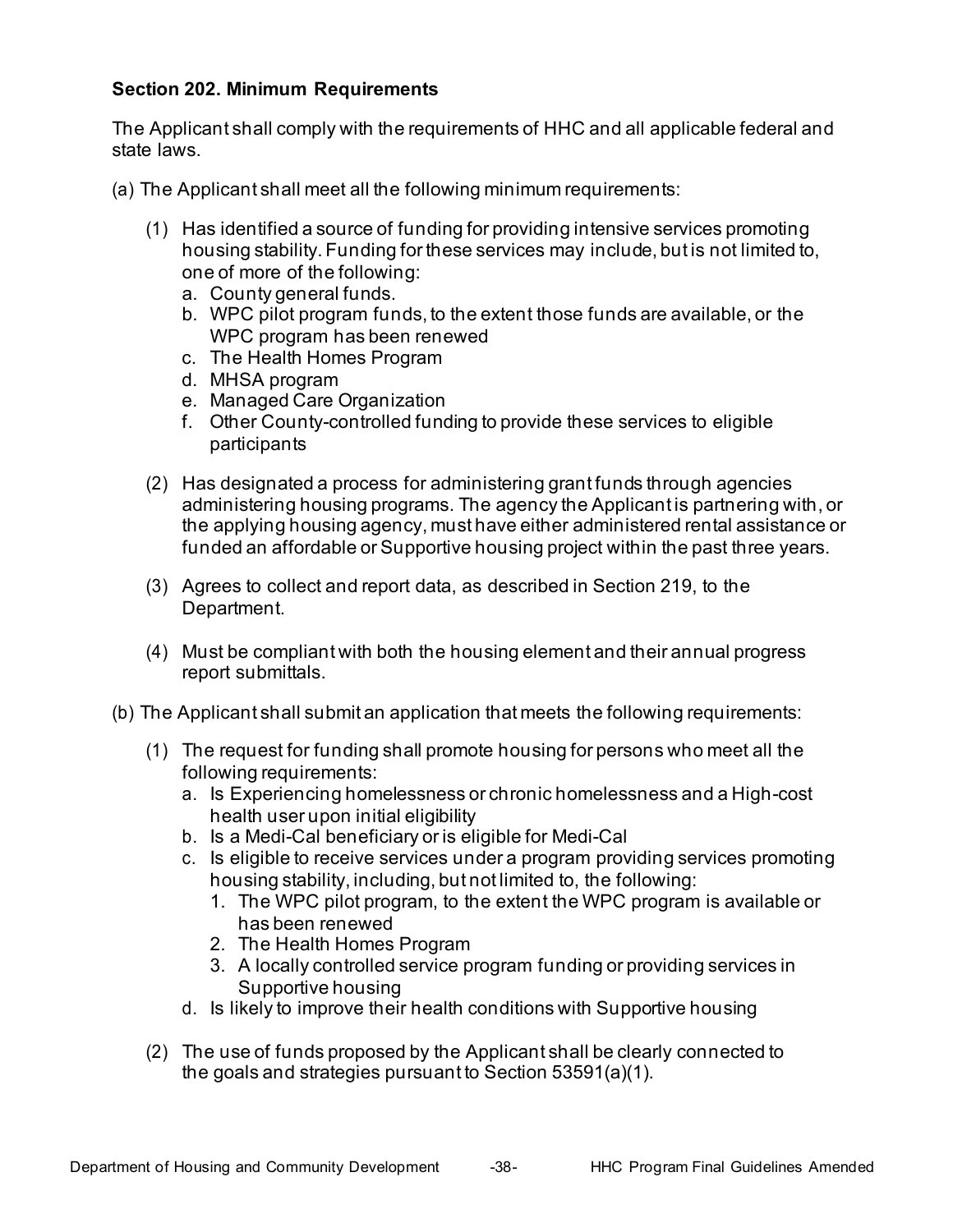- (3) The amount requested shall not exceed the maximum amount specified in Section 208.
- (4) The proposed projects shall be financially feasible for the duration of the HHC rental subsidy.
- (5) A resolution from the County board of supervisors, or other controlling body, access to health care services to HHC tenants, such as a WPC pilot program, Health Homes Program, or other community-based program funding services. that authorizes the County to apply for funding and coordinate referrals and
- (6) A County Application Plan as specified in Section 211.
- (c) A County subrecipient(s) of HHC funds cannot be debarred or suspended from any state programs.

 NOTE: Authority cited: Health and Safety Code Section 53598(b). Reference cited: Health and Safety Code Sections 53592 and 53595.

#### <span id="page-42-0"></span> **Section 203. Eligible Uses**

- (a) A County shall use grants awarded pursuant to this part for one or more of the following:
	- (1) Long-term rental assistance in an amount the County identifies, but no more than two times the FMR for the market area where the County is providing long-term rental assistance, as referenced in the NOFA.
	- (2) Acquisition, new construction, gap funding, or reconstruction and rehabilitation of (a) project(s).
	- (3) Incentives to landlords to accept rental assistance for program participants, including security deposits and holding fees.
	- (4) Project based operating subsidies, which may include either or both of the following:
		- a. Operating subsidies for periods of up to five years.
		- b. A Capitalized Operating Subsidy Reserve (COSR) for at least 15 years to pay for operating costs of an apartment or apartments receiving capital funding to provide Supportive housing to people Experiencing homelessness.
	- (5) A County's administrative costs of no more than 5 percent of the grant awarded, or as determined by the Department NOFA.

 NOTE: Authority cited: Health and Safety Code Section 53598(b). Reference cited: Health and Safety Code Section 53594.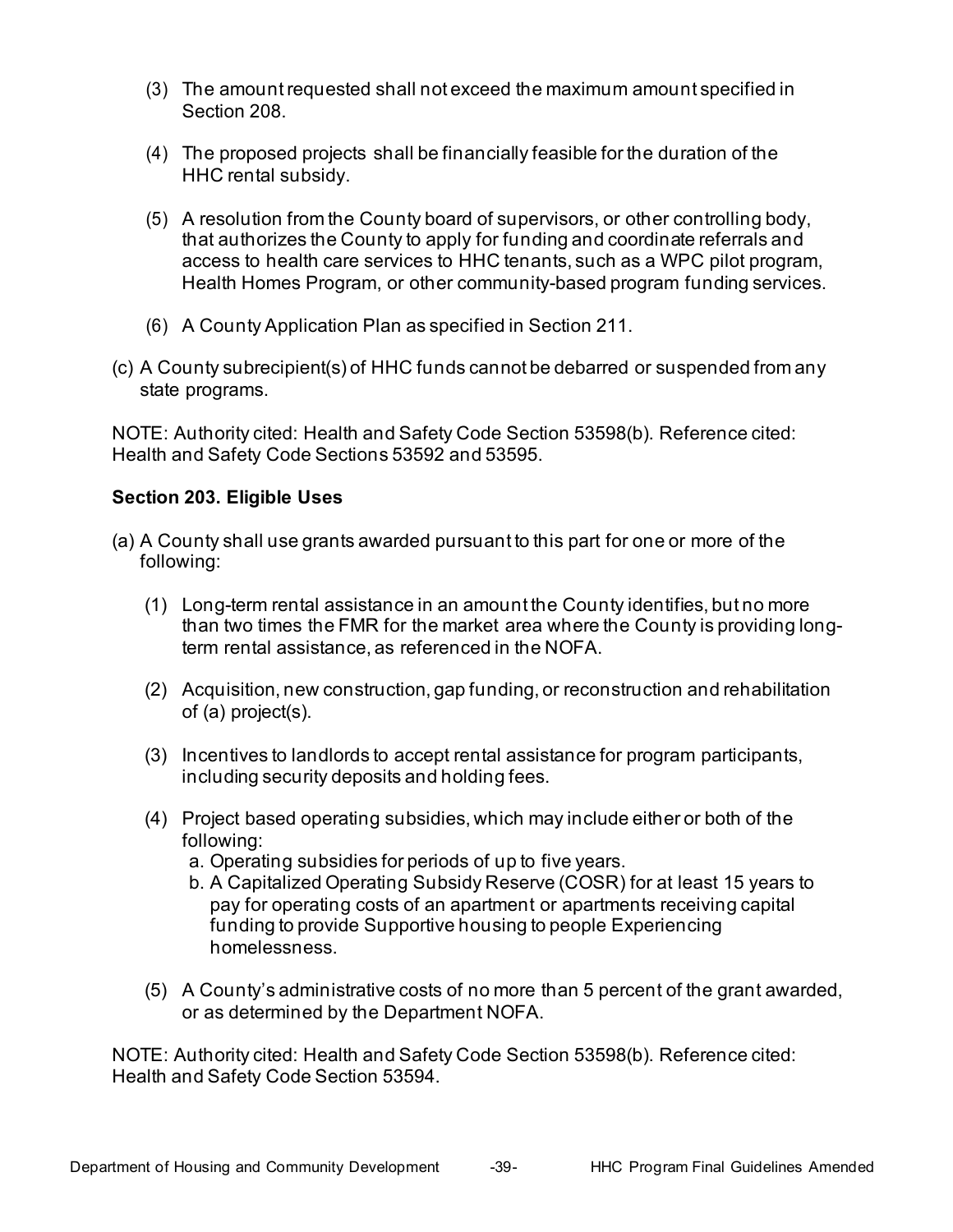# <span id="page-43-0"></span> **Section 204. Site and Neighborhood and Property Standard Requirements**

 In carrying out the site and neighborhood standards with respect to new construction, the requirements of 24 CFR 983.57(e)(2) apply. These standards do not apply to rehabilitation projects. However, if project-based vouchers are used in an assisted rehabilitation unit, the site and neighborhood standards for project-based vouchers will apply. In addition, the requirements of 24 CFR Part 8 will apply, and specifically address the site selection with respect to accessibility for persons with disabilities.

 The Applicant shall ensure that all Assisted Units meet all applicable federal and state property standards. All Assisted Units must also meet the requirements of 25 CCR Section 8304 for the duration of the affordability period. Projects must meet the accessibility requirements specified in the TCAC regulations, as may be amended and renumbered from time to time, including those of Section 10325(f)(7)(K) and, for senior projects, those of Section 10325(g)(2)(B) and (C). Exemption requests, as provided for in the TCAC regulations, must be approved by the Department.

 NOTE: Authority cited: Health and Safety Code Section 53598(b). Reference cited: Health and Safety Code Section 53594.

# <span id="page-43-1"></span>**Section 205. Occupancy and Income Requirements**

- (a) Household income shall be determined in accordance with the rules in 24 CFR 93.151. At the time of move-in, household income shall not exceed the established ELI limits, or incomes at or below the poverty line, whichever is greater.
- (b) The County or subrecipients shall maintain documentation of tenant income eligibility and eligibility in all the following ways, as applicable:
	- (1) Documentation of enrollment in or eligibility for Medi-Cal benefits.
	- (2) Documentation of a person's status as Experiencing chronic homelessness could be captured through any of the following:
		- a. A client's entry and exits documented in a Homeless Management Information System;
		- b. An outreach worker or Case Manager's written observations; or
		- c. A client's self-report of episodes of Experiencing homelessness and disability status must be done in accordance with procedures established through the local Coordinated Entry System, or other procedures established by the County for determining whether a person qualifies as Experiencing homelessness, or chronic homelessness, and a High-cost health user.
	- (3) Documentation of a person's status as a High-cost health user could be captured through any of the following:
		- a. Discharge summaries; or
		- b. An outreach worker's, case manager's, or local County's health department written observations.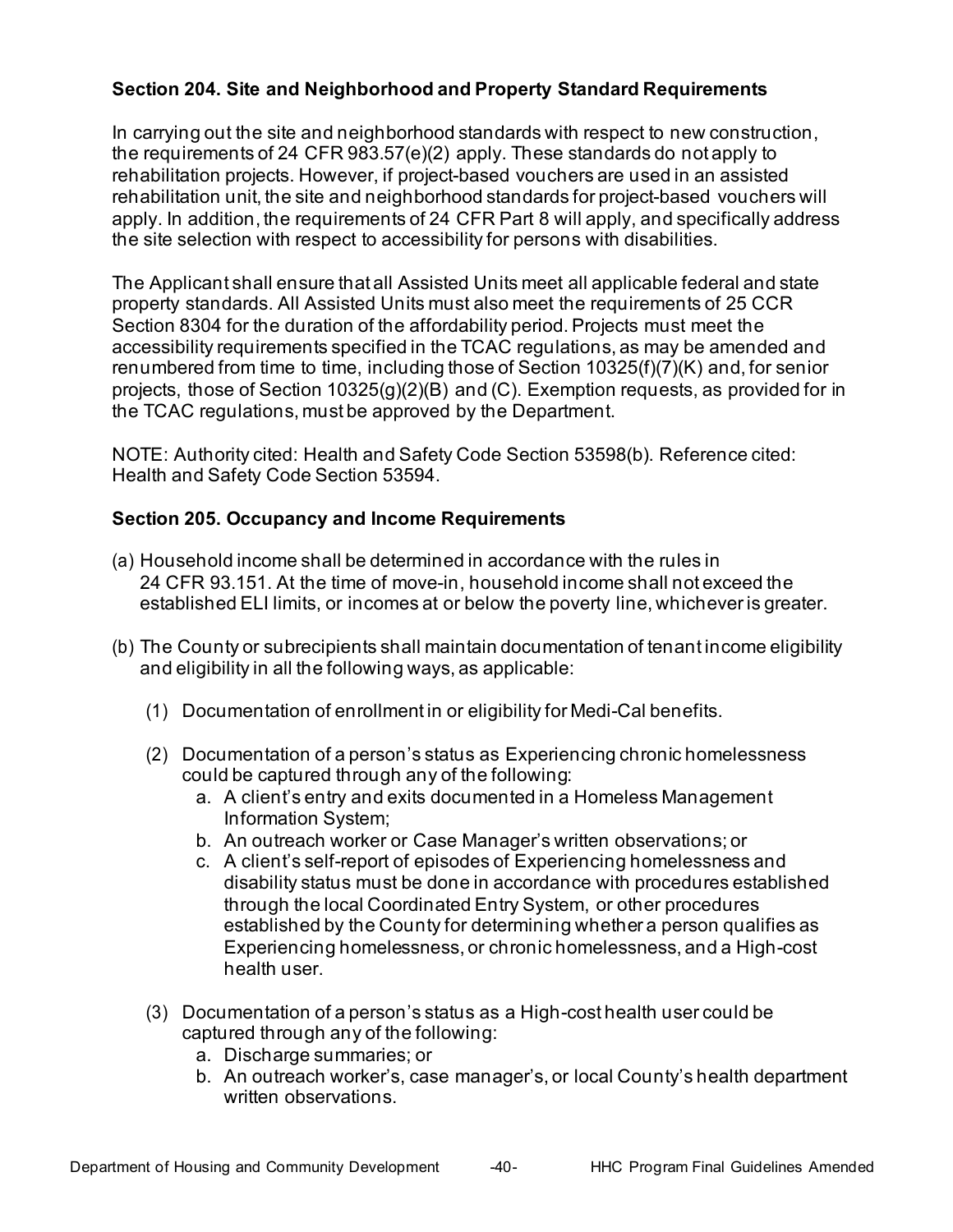NOTE: Authority cited: Health and Safety Code Section 53598(b). Reference cited: Health and Safety Code Section 53594.

#### <span id="page-44-0"></span>**Section 206. Rent Limits**

- (a) Assisted Unit rent shall not exceed the FMR or reasonable market rent as determined by the grant Recipient and approved by the Department. Tenants must meet the income determination requirements of Section 205.
- (b) Over-income tenants if at the time of re-certification, a tenant household's income exceeds the ELI limit, or income at or below the poverty line, then the County/subrecipient:
	- (1) Shall re-designate the tenant's Assisted Unit as a non-Assisted Unit and designate the next available non-assisted comparable unit as an Assisted Unit until the unit mix required by the Program regulatory agreement is achieved.
	- (2) If all the project units are Assisted Units, that project can continue with the over-income unit(s) until such time as those over-income households no longer reside in the project.
	- (3) A unit shall be deemed "comparable" if it has the same number of bedrooms and reasonably similar square footage as the original unit.

 NOTE: Authority cited: Health and Safety Code Section 53598(b). Reference cited: Health and Safety Code Section 53594.

# <span id="page-44-1"></span> **Section 207. Capitalized Operating Subsidy Reserves (COSR)**

HHC grant funds may be used to pay for a COSR with the following conditions:

- (a) The COSR shall be sized to cover anticipated operating deficits attributable to the Assisted Units for a minimum of 15 years. The total amount of each project's operating reserves will be determined based upon the individual project underwriting performed by the County pursuant to the requirements of these Guidelines.
- (b) In determining how to size each project's COSR, the County shall consider individual project factors, such as: the maximum percentage of Assisted Units it will assist; anticipated project vacancy rates; the anticipated percentage of Assisted Units that will have other operating subsidy, and the term of that operating subsidy contract, and anticipated tenant incomes.
- (c) The following standard assumptions will be used for establishing the total amount of a COSR. The Department may modify these assumptions as necessary to maintain project feasibility or extend the term of the operating reserves.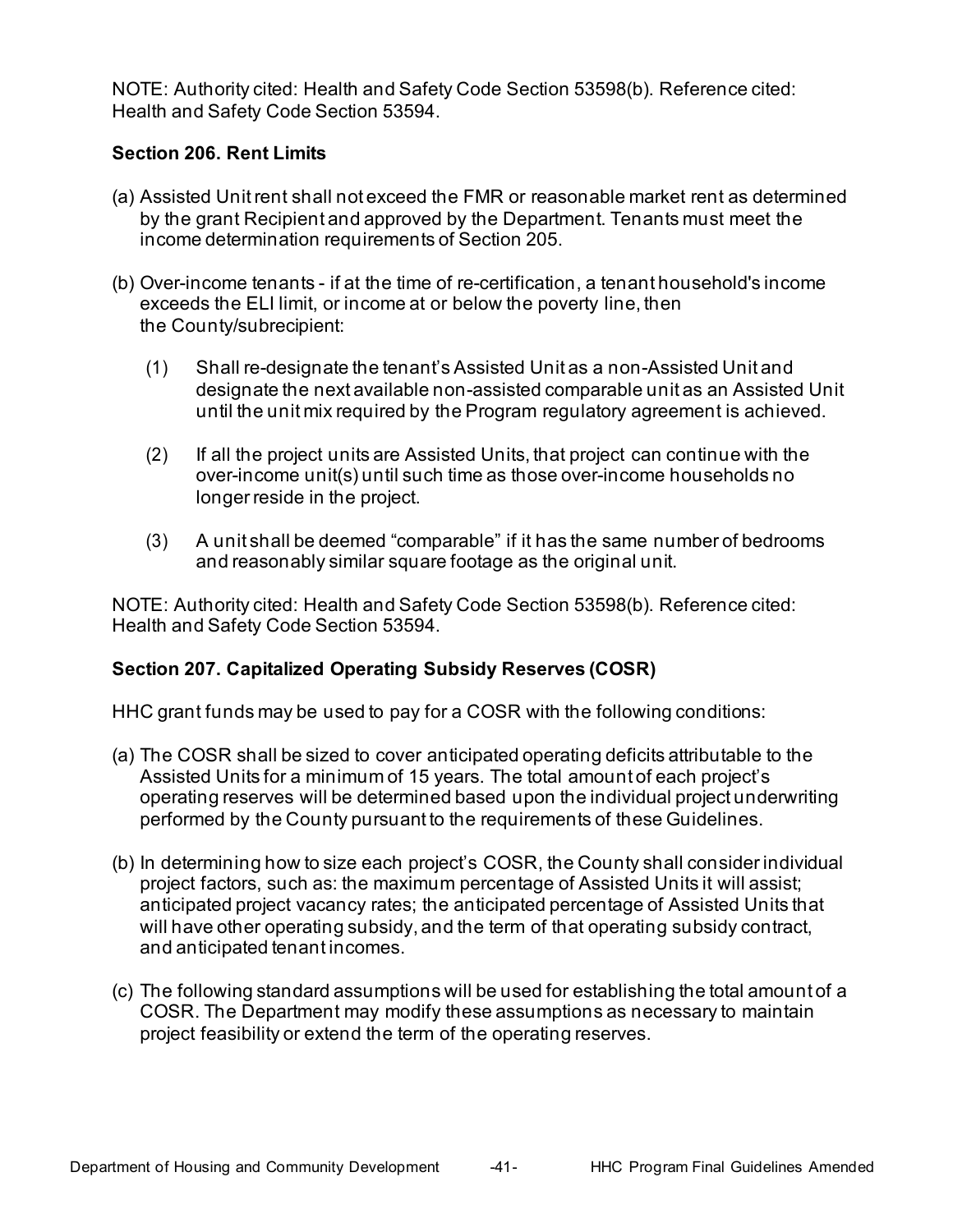- (1) All Assisted Units, other than the proportionate share of the manager's unit, shall be counted in calculating the amount of a COSR. An Assisted Unit receiving other rental assistance may receive assistance from a COSR.
- (2) In projects of greater than 20 units, HHC will assist no more than 49 percent of the total project units.This limitation shall not be interpreted to preclude occupancy of any project units by persons with disabilities or restrictions by other funding sources, including, but not limited to, TCAC, that result in more than 49 percent of the total project units being restricted to the Target Population. It shall also not apply to projects complying with alternative requirements for demonstrating Olmstead compliance adopted by local jurisdictions and approved by the Department.
- (3) In projects of 20 units or less, up to 100 percent of the units may be Assisted Units.
- (4) The stabilized residential vacancy rate for the Assisted Units shall be assumed to be 10 percent, unless use of a lower or higher rate is required by another funding source, including TCAC, or is supported by compelling market or other evidence.
- (d) Notwithstanding the above, in order to sustain the availability of a COSR for a minimum of 15 years, distributions from a COSR shall be subject to the following:

 a project per year, except that in any given year where the operating deficit attributable to the Assisted Units exceeds this amount, the Grantee may, in its sole discretion, increase the disbursement to up to 7 percent of the total COSR award, in accordance with the operating reserves limits and applicable review processes. The County may not disburse more than 5 percent of the total COSR award made to

- (e) Operating expenses that are eligible to be paid from a COSR include:
	- (1) Insurance
	- (2) Utilities
	- (3) Real property taxes
	- (4) Maintenance
	- (5) Supportive Services costs
- (f) The statute/Guidelines do not preclude use of HHC funds on other Supportive housing opportunities using capital and operating assistance, as long as the use of the funds is consistent with the requirements of Part 14.2 of Division 31 of the Health and Safety Code, as well as all other state, federal laws and regulations.

 NOTE: Authority cited: Health and Safety Code Section 53598(b). Reference cited: Health and Safety Code Section 53594.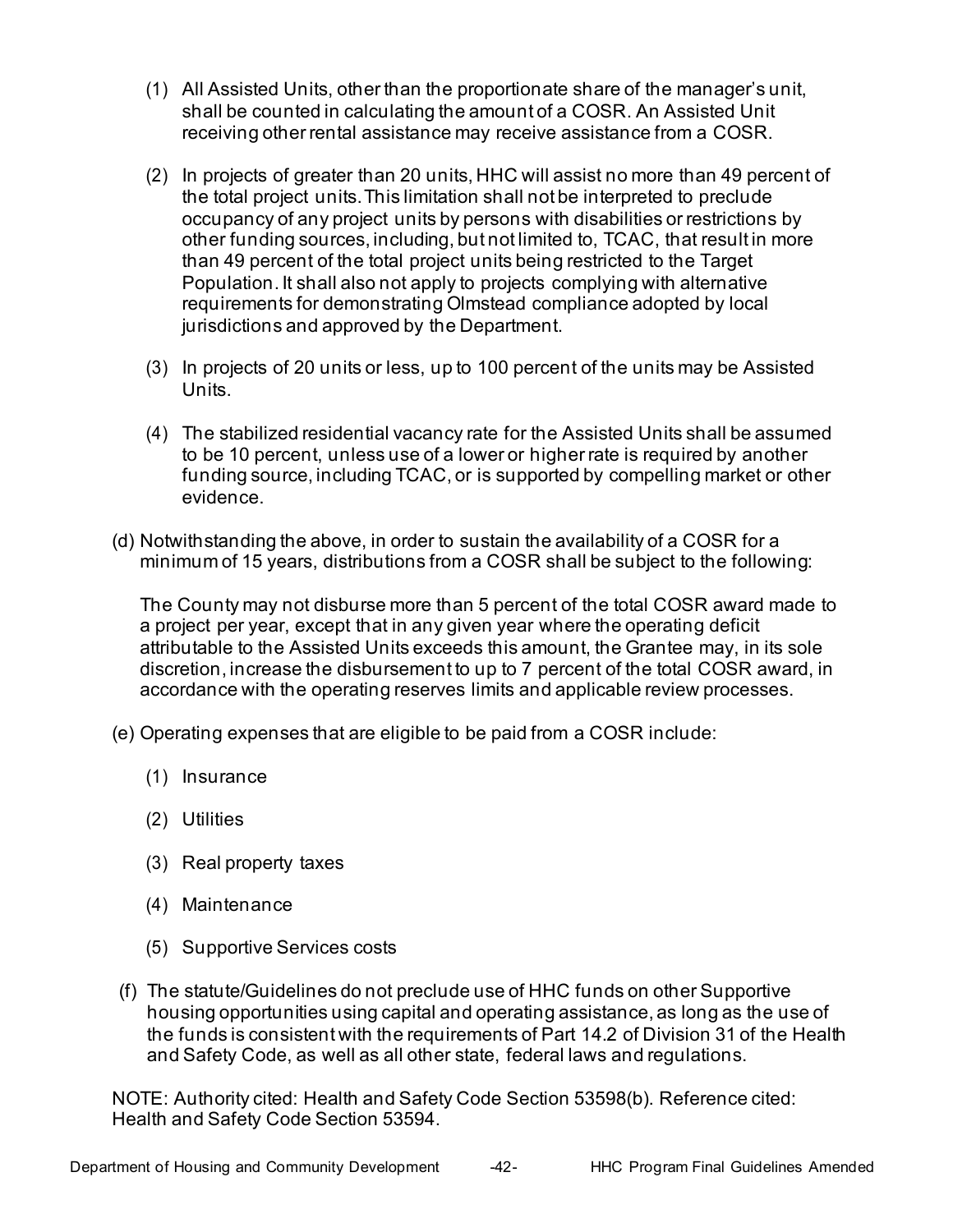#### <span id="page-46-0"></span>**Section 208. Maximum Award Limits**

 The maximum grant limit is \$20 million per Applicant for new construction, acquisition, rehabilitation, rental subsidies, incentives to landlords, gap funding, reconstruction, and including security deposits and holding fees, operating subsidies, administrative costs and/or operating assistance (COSR and/or rental assistance). The actual award amounts may be adjusted for project size and the number of households served.

 NOTE: Authority cited: Health and Safety Code Section 53598(b). Reference cited: Health and Safety Code Section 53594.

# <span id="page-46-1"></span> **Section 209. Fee Limits**

A County may use up to 5 percent of the grant, or as reflected in the NOFA, to fund administrative costs for the HHC program.

 NOTE: Authority cited: Health and Safety Code Section 53598(b). Reference cited: Health and Safety Code Section 53594.

#### <span id="page-46-2"></span>**Section 210. Use of Operating Cash Flow**

 Regarding allowable uses of operating cash flow for capital or operating subsidies, including a COSR, the County shall follow the requirements commencing with 25 CCR Section 8314, as applicable.

 Where there is a difference between the provisions of the UMRs and these Guidelines, the provisions of these Guidelines shall prevail.

 NOTE: Authority cited: Health and Safety Code Section 53598(b). Reference cited: Health and Safety Code Section 53594.

#### <span id="page-46-3"></span> **Section 211. County Application Plan**

 Any plan that meets the following requirements is acceptable, including, but not limited to, Continuum of Care plans, or any other County plan specific to homelessness. Applicant's proposed uses of funds should be clearly connected to the goals and strategies outlined in the plan.

Applicants should include in their application plan the following:

- number of residents Experiencing homelessness or chronic homelessness among single adults, families, and unaccompanied youth; (a) A description of homelessness County-wide, including a discussion of the estimated
- (b) Special challenges or barriers to serving the Target Population;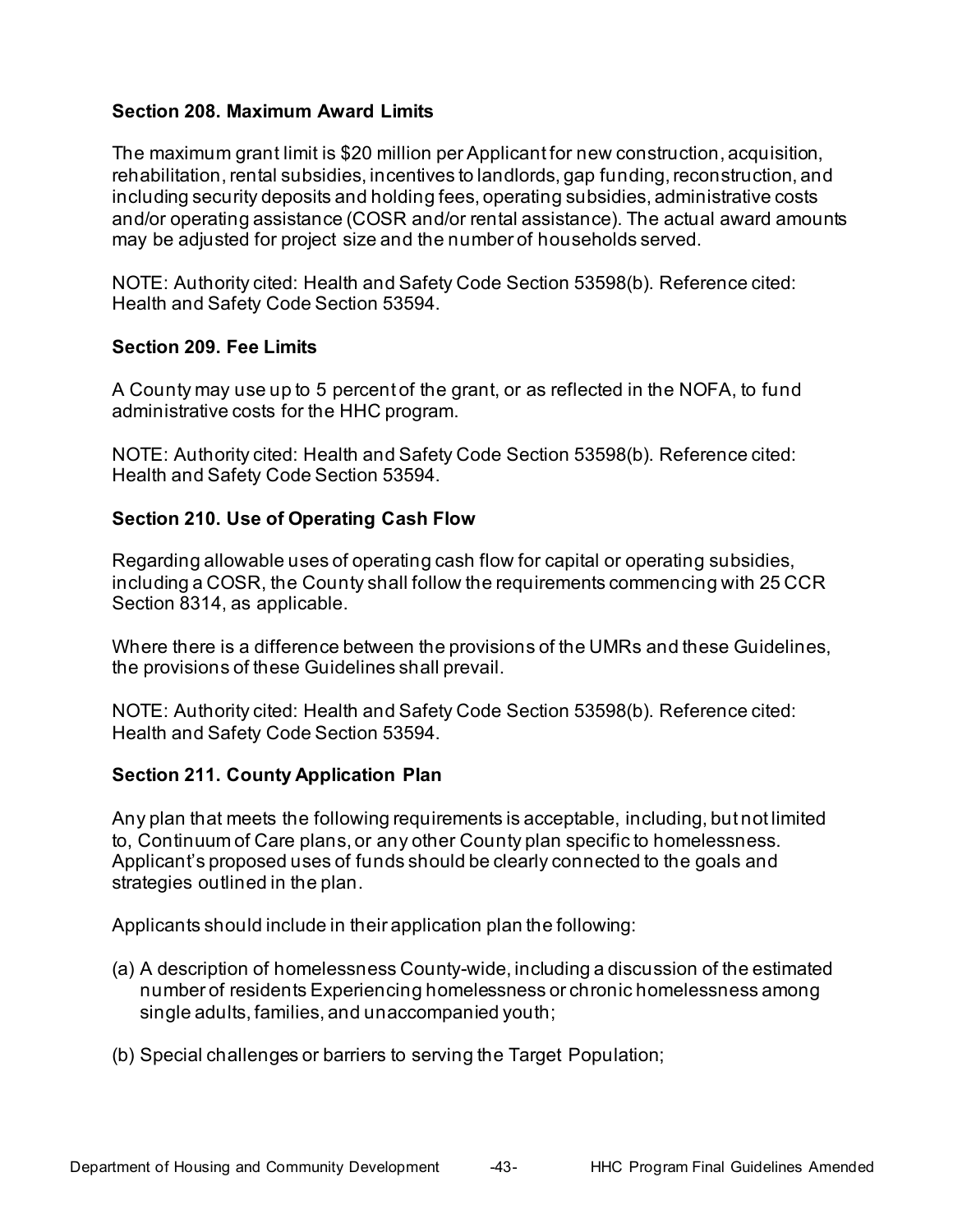- (c) County resources applied to address homelessness, including efforts undertaken to prevent the criminalization of activities associated with homelessness;
- (d) Available community-based resources, including partnerships with community-based organizations and nonprofits;
- (e) Identification of other partners tasked with addressing homeless needs;
- (f) Systems in place to collect the data required under Section 219;
- (g) Efforts that will be undertaken to ensure that access to a CES, and any alternate assessment and referral system established for the Target Population pursuant to the requirements of these Guidelines, will be available on a nondiscriminatory basis;
- (h) Applicants may propose an alternative definition of High-cost health user than defined in Section 201 of these Guidelines.

 NOTE: Authority cited: Health and Safety Code Section 53598(b). Reference cited: Health and Safety Code Section 53592 and 53595.

# <span id="page-47-0"></span>**Section 212. Application Process**

- (a) The Department shall issue a NOFA that details the application process for Applicants that specifies, among other things, the amount of funds available, application requirements, threshold requirements, award requirements, the allocation of rating points, the deadline for submittal of applications, and other general terms and conditions of funding commitments.
- requirements set forth in Section 202, and score based on the criteria outlined in (b) The Department shall evaluate applications for compliance with the minimum Section 213.
- (c) Applicants that do not meet the minimum requirements will be rejected and will not be rated.
- (d) The Department reserves the right to do the following:
	- (1) Score an application as submitted in the event information is missing from the application; and
	- (2) Request clarification of unclear or ambiguous statements made in an application and other supporting documents where doing so will not impact the competitive scoring of the application.
- (e) Applications selected for funding shall be approved at amounts, terms, and conditions specified by the Guidelines and the NOFA.

 NOTE: Authority cited: Health and Safety Code Section 53598(b). Reference cited: Health and Safety Code Section 53591(a)(1).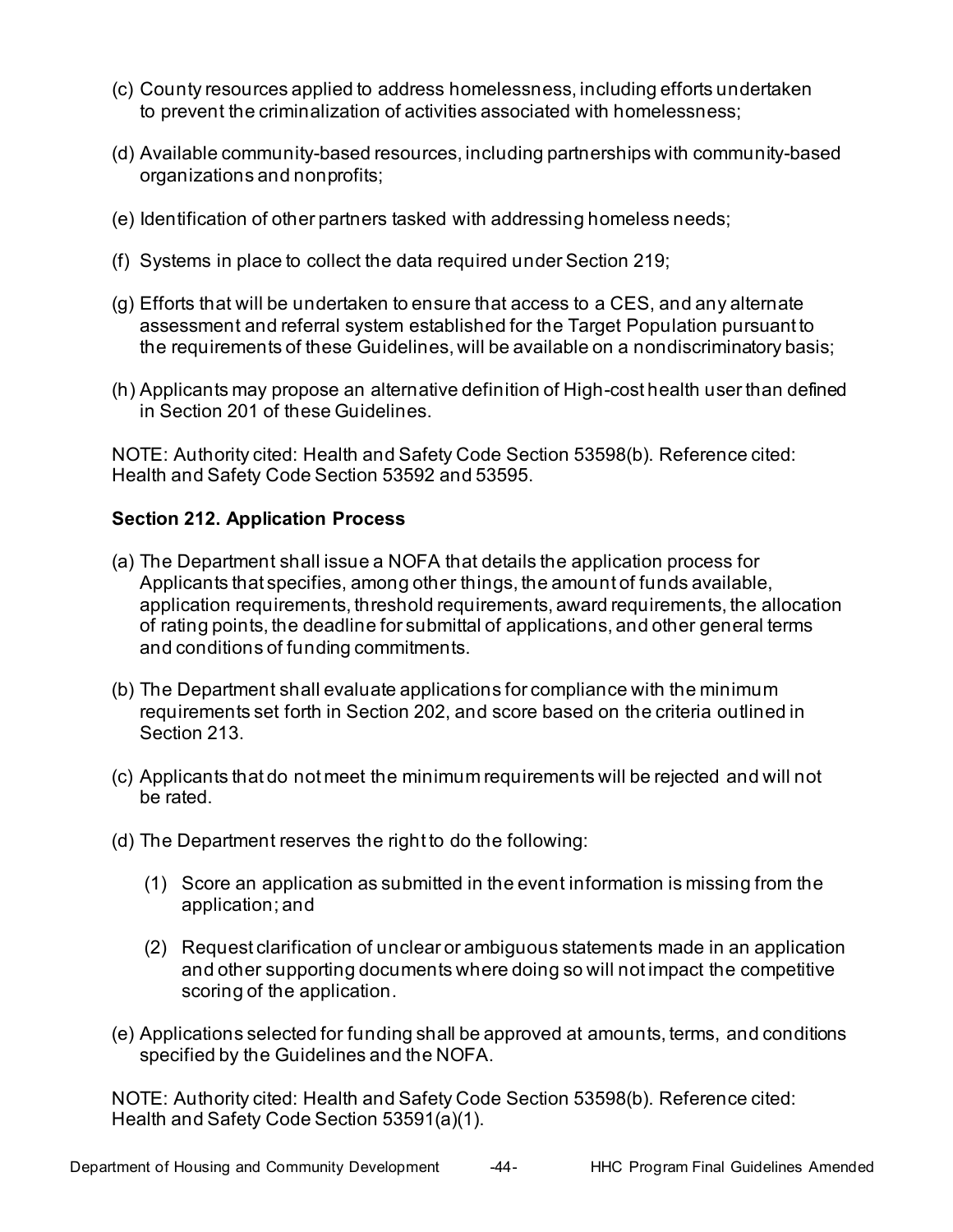# <span id="page-48-0"></span> **Section 213. Application Selection Criteria**

The criteria detailed below and summarized in the following table shall be used to rate applications.

|                                                         | <b>Maximum Applicable Points</b> |
|---------------------------------------------------------|----------------------------------|
| <b>Need</b>                                             |                                  |
| Number of individuals Experiencing homelessness         | 10                               |
| and impact of housing costs (H&S Code                   |                                  |
| 53591(a)(1)(A))                                         |                                  |
| Applicant's commitment to address homelessness          | 15                               |
| needs (H&S Code 53591(a)(1)(D))                         |                                  |
| <b>Total Need Points</b>                                | 25                               |
| <b>Proposed Uses and Process for Using Funds</b>        |                                  |
| Project(s) Description (H&S Code 53591(a)(1)(F))        | 10                               |
| Process for Using Grant Funds (H&S Code                 | 10                               |
| 53591(a)(1)(B))                                         |                                  |
| Funding Coordination (H&S Code 53591(a)(1)(C))          | 10                               |
| <b>Total Uses of Funds Points</b>                       | 30                               |
| <b>Experience</b>                                       |                                  |
| Applicant's experience in rental subsidies, funding,    | 15                               |
| underwriting, or administering Supportive housing       |                                  |
| projects                                                |                                  |
| Applicant's experience with projects comparable in      | 15                               |
| scope/services to proposed project                      |                                  |
| Barriers encountered and addressed                      | $\frac{5}{5}$                    |
| Identify any best practices that could be used by       |                                  |
| other program participants                              |                                  |
| <b>Total Experience Points</b>                          | 40                               |
| <b>Funding Sources</b>                                  |                                  |
| Description of plan to sustain funding                  | 30                               |
| <b>Total Funding Sources Points</b>                     | 30                               |
| <b>Incentive Points</b>                                 |                                  |
| Applicant has Whole Person Care Pilot Program           | 10                               |
| available or renewed, or has Health Homes Program,      |                                  |
| or has other County-controlled funding that provides    |                                  |
| similar services to the Target Population. H&S Code     |                                  |
| 53591(a)(1)(E)                                          |                                  |
| Projects with locally committed funding for projects in | 10                               |
| an amount at least equivalent to requested HHC          |                                  |
| funding                                                 |                                  |
| <b>Total Incentive Points</b>                           | 20                               |
| TOTAL APPLICABLE POINTS                                 | 145                              |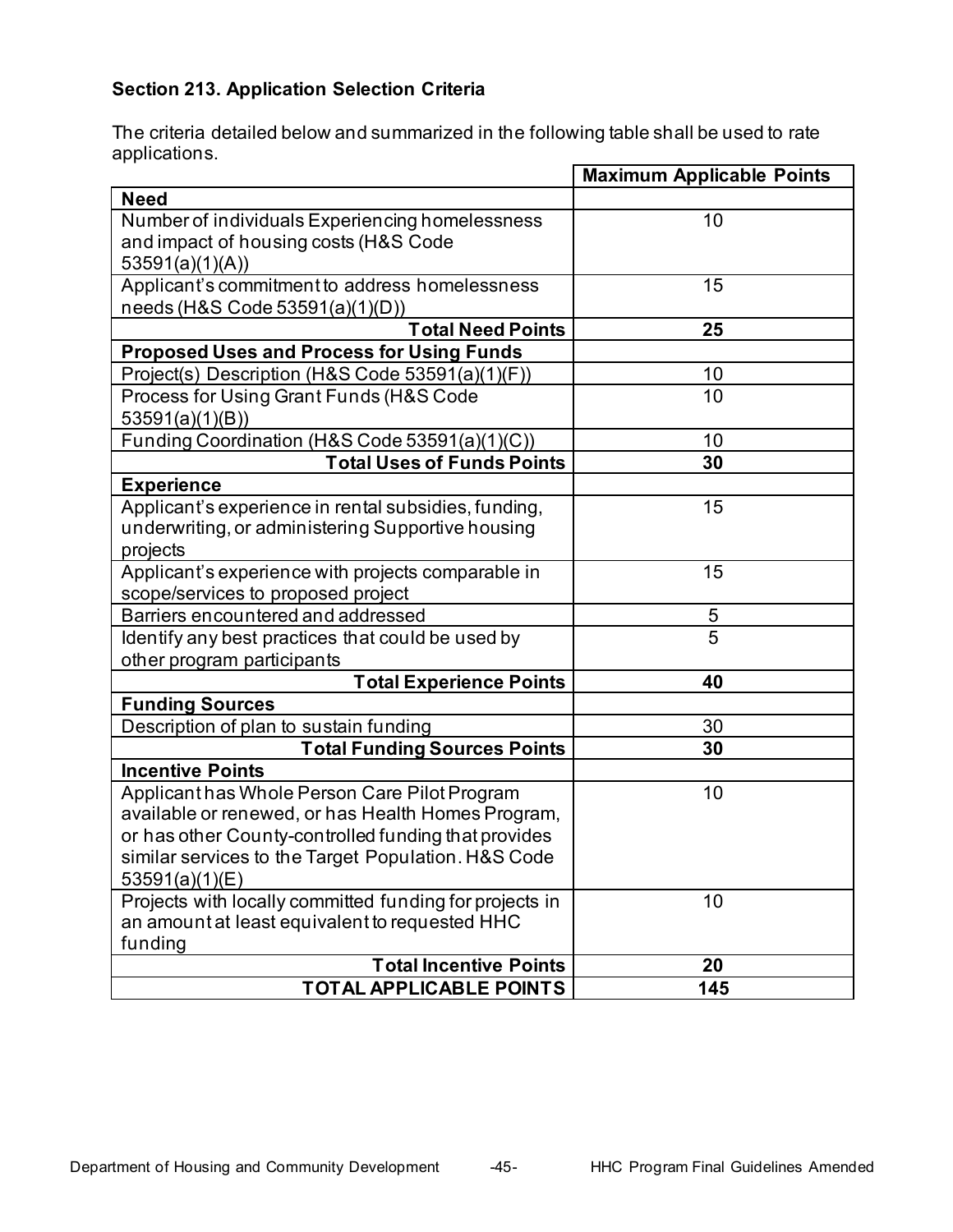(a) Need (25 points maximum)

 Consideration will be given to the number of individuals experiencing homelessness number of Homeless individuals established at the latest PIT Count and rent burden Affordability Strategy (CHAS) data. Points will be awarded as follows: and the impact of housing costs in the County. Estimated need will be based on the in the Applicant's geographic jurisdiction according to the Comprehensive Housing

- (1) Estimated Need (10 points maximum)
	- jurisdiction as stated in the NOFA (10 points); or a. More than 400 individuals are homeless in the Applicant's geographic
	- b. More than half of the ELI population in the Applicant's geographic jurisdiction pay more than 50 percent of their income towards rent. (5 points)
- (2) Describe the Applicant's demonstrated commitment to address the needs of outcomes in implementing federal and state programs addressing the needs of people experiencing homelessness, along with local commitment of resources. people experiencing homelessness. Applicant has demonstrated successful (15 points maximum)
	- a. The Applicant has dedicated local resources to provide Permanent housing to residents experiencing homelessness over the last three years and has a plan to address homelessness. The plan has been successful and has been implemented for at least one year (15 points); or
	- b. The Applicant has administered programs with successful outcomes in moving people from homelessness to Permanent housing, but has not dedicated resources consistently over the last three years. The Applicant has a plan to address homelessness and has been implementing it over the last year (10 points); or
	- c. The Applicant proposes to implement some actions in the next 12 months, including implementation of a plan to address homelessness and dedication of local resources. (5 points)
- (b) Proposed Uses and Process for Using Funds (30 points maximum)
	- (1) Project Description. Applicant's description of the specific uses of the grant funds. For each specific planned use of the grant funds, the Applicant must respond to the required items to receive full points: (10 points)
		- a. If the Applicant intends to use funding for development, project(s)' location and target date(s) for completion (10 points); or
		- b. If the Applicant intends to use funding for rental assistance or a COSR, project(s)' total number of units and the total number of households who will receive Permanent housing and/or rental subsidies under the project (10 points).
	- (2) Process for Using Grant Funds. The Applicant's description of the following: (10 points maximum)
		- a. The Applicant's or agency or agencies responsible for the distribution of the HHC grant funds and the proposed selection criteria and process to identify project(s) and/or sub-recipient(s)(6 points);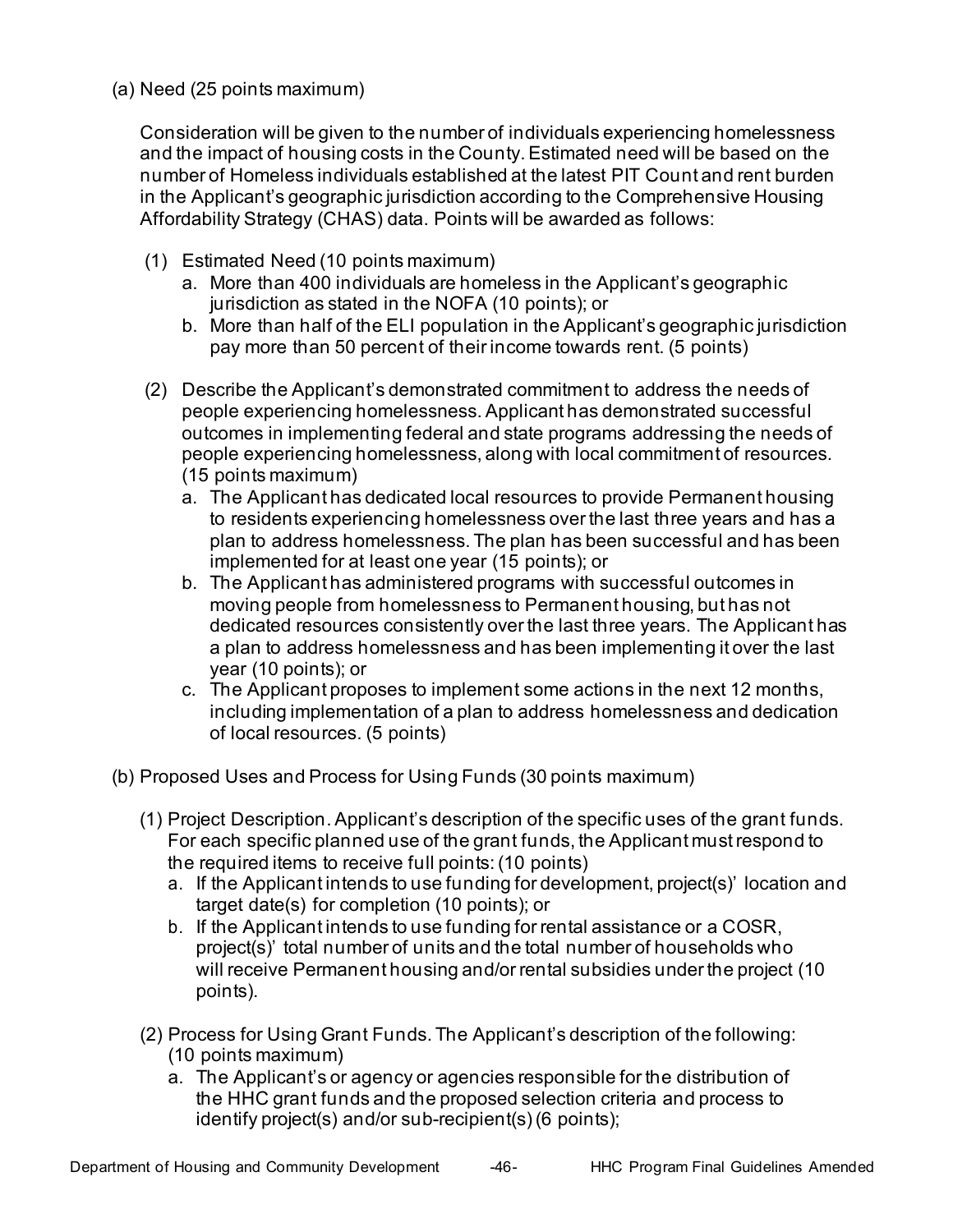- b. The timeline with clearly delineated milestones (1 point); and
- c. The proposed funding source for the services (3 points)
- (3) Funding Coordination. The Applicant's description of how the proposed HHC funding will supplement existing federal, state, and local funding. (10 points maximum)
	- a. Regarding service provision, the Applicant's description of the following:
		- 1. The funding source(s) (2 points);
		- 2. The amount of funding per participant, per month, the Applicant intends to commit (1 point);
		- 3. The length of time services will be provided (1 point); and
		- 4. The process for selecting the homeless service provider (2 points).
	- b. The description of the Applicant's partnerships with affordable and Supportive housing providers to address homelessness (2 points).
	- c. The description of the Applicant's partnerships with healthcare providers who provide dental, mental health, primary care and substance abuse services (2 points).
- (c) Experience (40 points maximum)
	- (1) The Applicant's experience, for the last three years, in funding and underwriting Supportive housing projects; and/or the Applicant's experience administering Supportive housing projects; and/or the Applicant's experience working with agencies that administer rental subsidies.(15 points maximum)
		- a. If the Applicant intends to use funding for development or a COSR, the Applicant has developed and/or administered four or more projects in the last three years. If the Applicant intends to use funding for rental assistance, the administering agency has administered rental subsidies for at least 500 households in the last three years. (15 points)
		- b. If the Applicant intends to use funding for development or a COSR, the Applicant has developed and/or administered at least two to three projects in the last three years. If the Applicant intends to use funding for rental assistance, the administering agency has administered rental subsidies for at least 300 households in the last three years. (10 points)
		- c. If the Applicant intends to use funding for development or a COSR, the Applicant has developed and/or administered one project in the last three years. If the Applicant intends to use funding for rental assistance, the administering agency has administered rental subsidies for at least 100 households in the last three years. (5 points)
	- (2) The Applicant's development funding, rental assistance, or other operating assistance to the Target Population that is comparable in scale and scope to the number of projects or rental assistance the Applicant has proposed for the Program. (15 points maximum)
		- a. If the Applicant intends to use funding for development or a COSR, the Applicant has developed and/or administered four or more projects comparable in scale and scope to the proposed project and Target Population. If the Applicant intends to use funding for rental assistance,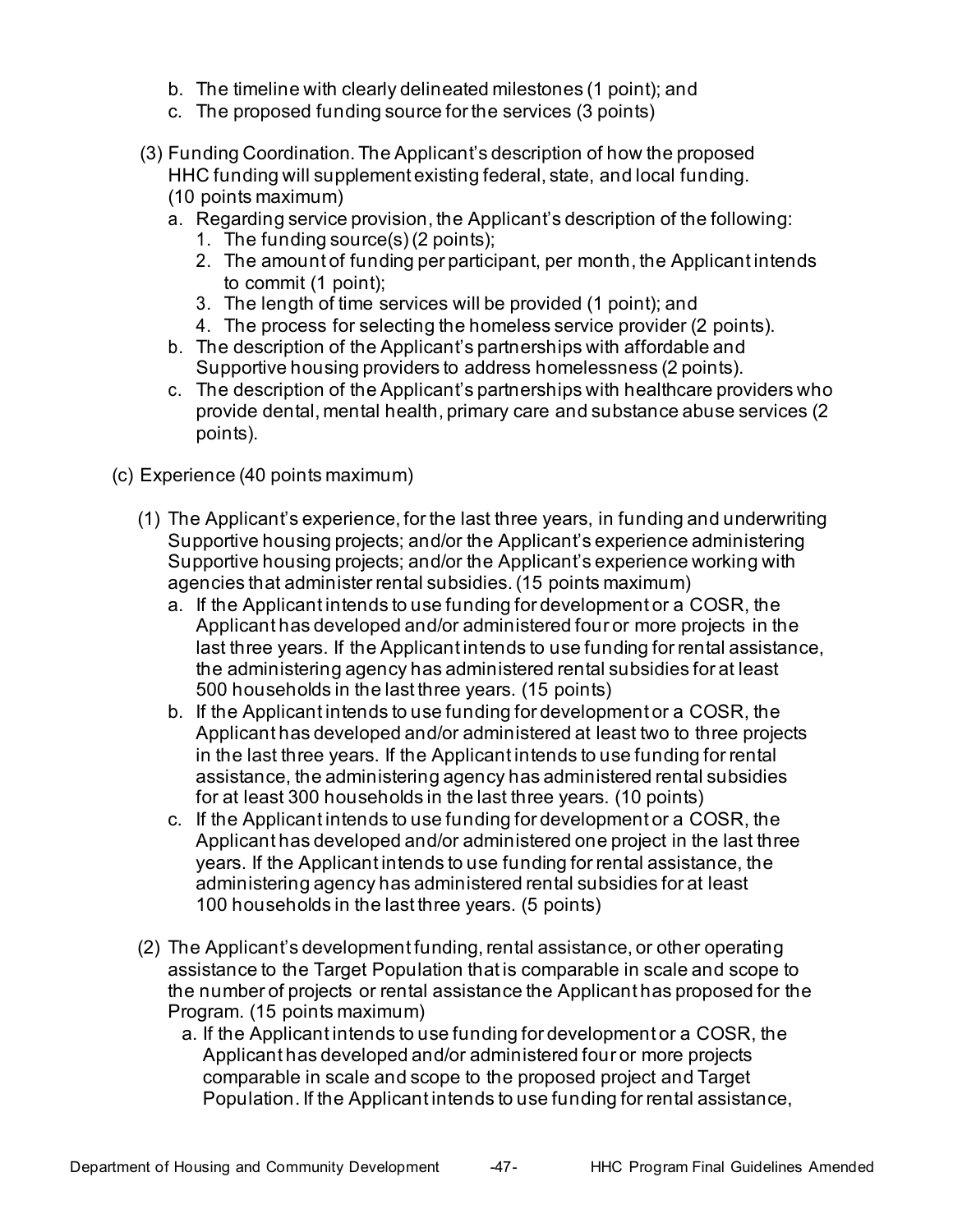the administering agency has administered rental subsidies for at least 500 clients similar to the Target Population. (15 points)

- b. If the Applicant intends to use funding for development or a COSR, the Applicant has developed and/or administered at least two to three projects comparable in scale and scope to the proposed project and Target Population. If the Applicant intends to use funding for rental assistance, the administering agency has administered rental subsidies for at least 300 clients similar to the Target Population. (10 points)
- c. If the Applicant intends to use funding for development or a COSR, the Applicant has developed and/or administered one project comparable in scale and scope to the proposed project and Target Population. If the Applicant intends to use funding for rental assistance, the administering agency has administered rental subsidies for at least 100 clients similar to the Target Population. (5 points)
- (3) Description of barrier(s) the Applicant encountered in the implementation of its homeless strategy or funding and how barriers were resolved. (5 points)
- (4) Description of any best practices developed by the Applicant that could be used for other program participants. (5 points)
- (d) Funding Sources (30 points maximum)
	- (1) The Applicant's description of the plan to sustain funding for the program/project. The Applicant may commit to using funding from the Building Homes & Jobs Act allocations to score points in this category. (30 points)
- (e) Incentive Points (20 points maximum)
	- (1) The Applicant has a Whole Person Care Pilot Program or is working with managed care organizations to make available Health Homes Program benefits to people Experiencing homelessness. (10 points)
	- (2) Evidence demonstrating locally committed funding in an amount at least equivalent to requested HHC funding. (10 points)

 In the event of tied point scores, the following tiebreakers shall be used to determine which project is selected for funding, in the order listed:

- (1) Applicant relevant experience
- (2) Need
- (3) Application Plan

 NOTE: Authority cited: Health and Safety Code Section 53598(b). Reference cited: Health and Safety Code Section 53591(a)(1).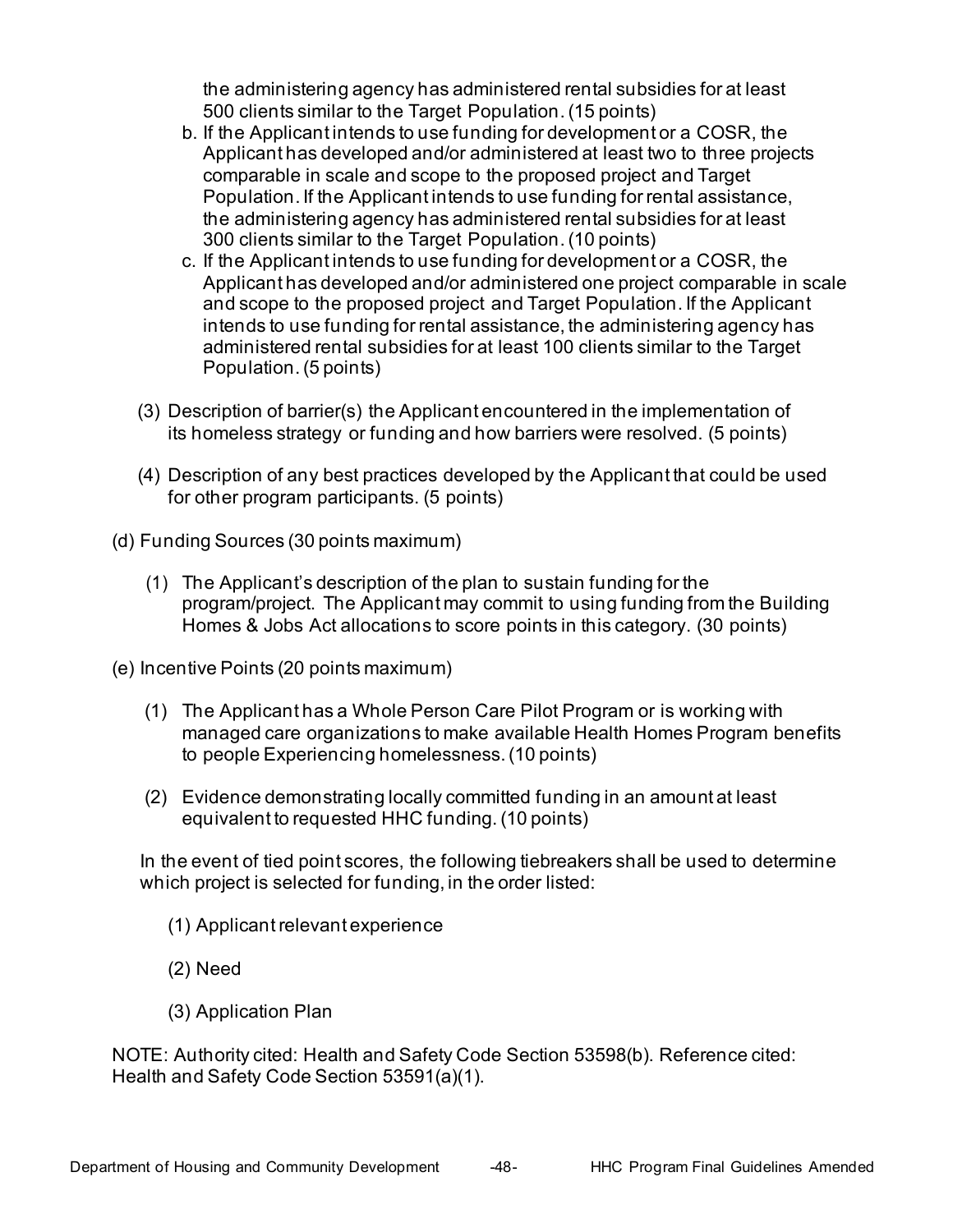#### <span id="page-52-0"></span>**Section 214. Supportive Services**

- (a) Each application must include a County-specific Supportive Services plan that will identify how the County plans to provide or subcontract to provide Supportive Services to participants in the Program.
- are not required to participate in services. Access to or continued occupancy in housing cannot be conditioned on participation in services or on sobriety. The tenants in a manner that is voluntary, flexible, and individualized, so HHC tenants may continue to engage with Supportive Services providers, even as the intensity of services needed may change. The level of services should support tenant (b) The County must ensure services are provided to participants, but that participants Supportive Services plan must describe the services to be made available to HHC engagement and housing retention.
- (c) Using evidence-based models, the following Supportive Services shall be made available to HHC tenants based on tenant need. Except as otherwise noted below, the following required services shall be provided onsite at the project or offsite at another location easily accessible to tenants, with the majority of case management services offered on-site:
	- (1) Housing navigation to assist people experiencing homelessness to establish relationships with private landlords, if the County is using funding for rental assistance, and to apply for housing;
	- (2) Case management and tenancy support services;
	- (3) Peer support activities;
	- (4) Services to link participants, as needed, to behavioral health care, such as assessment, crisis counseling, individual and group therapy, and peer support groups, and to coordinate care;
	- (5) Services to link participants, as needed, to substance abuse disorder treatment;
	- (6) Support in linking to primary care services, including access to routine and preventive health and dental care, medication management, and wellness services;
	- (7) Benefits advocacy, including assistance or linkage to services in accessing Medi-Cal and Supplemental Security Income/State Supplementary Payment(SSI/SSP);
	- (8) Housing retention skills, including working with landlords and neighbors, unit maintenance and upkeep, and money management; and
	- (9) Services for persons with co-occurring mental and physical disabilities or co-occurring mental and substance use disorders not listed above.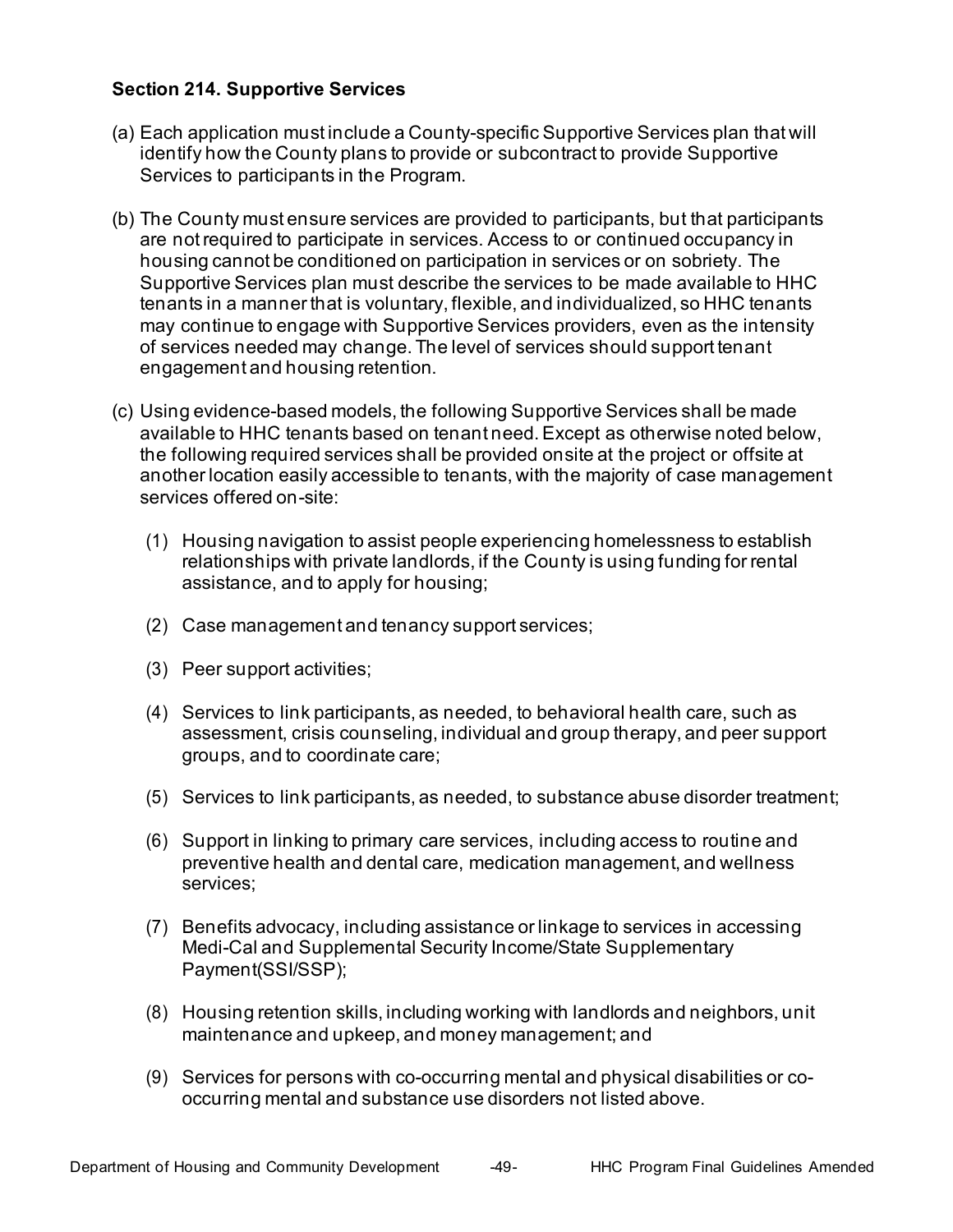The following Supportive Services are not required to be made available, but are encouraged to be part of an Applicant's plan to provide Supportive Services to participants.

- (1) Recreational and social activities;
- (2) Educational services, including assessment, GED, school enrollment, assistance accessing higher education benefits and grants, and assistance in obtaining reasonable accommodations in the education process;
- (3) Employment services, such as supported employment, job readiness, job skills training, job placement, and retention services, or programs promoting volunteer opportunities for those unable to work; and
- (4) Obtaining access to other needed services, such as civil legal services, or access to food and clothing.
- (d) The following additional information shall be provided in the Applicant's plan to provide Supportive Services:
	- (1) Description of tenant outreach, engagement, and retention strategies to be used;
	- (2) Description of each service to be offered, how services will be offered or provided depending upon who is anticipated to be providing the services, the location, and general hours of availability of the services;
	- (3) For services provided off-site, the plan must describe what public or private transportation options will be available to HHC tenants in order to provide them reasonable access to these services. Reasonable access is access that does not require walking more than one-half mile. Case management services should largely be provided on-site;
	- (4) Description of how the Supportive Services are culturally and linguistically competent for persons of different races, ethnicities, sexual orientations, gender identities, and gender expressions. This includes explaining how services will be provided to HHC tenants who do not speak English, or have other communication barriers, including sensory disabilities, and how communication among the services providers, the property manager, and these tenants will be facilitated;
	- (5) Estimated itemized budget, and sources of funding for services;
	- (6) Description of how the supportive services staff, and property management staff or landlord, will work together to prevent evictions, adopt and ensure compliance with harm reduction principles, and facilitate the implementation of reasonable accommodation policies from rent-up to ongoing operations of the project;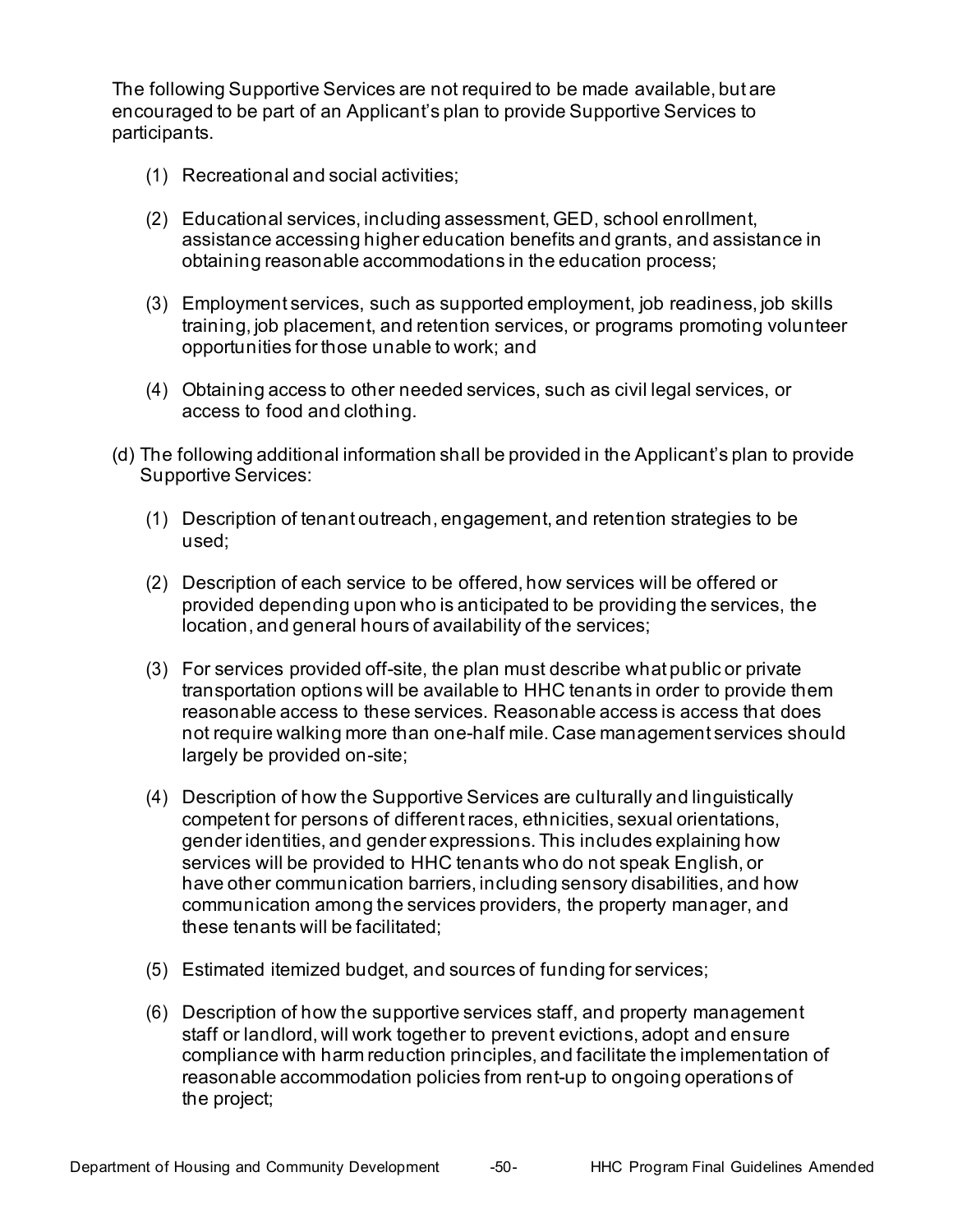- (7) General service provider and property manager communication protocols;
- (8) Provider-to-client staff ratio (1:20);
- (9) Description of how the physical design of the project fosters tenant engagement, onsite Supportive Services provision, safety and security, and sustainability of furnishings, equipment, and fixtures; and
- (10) Other information needed by the Department to evaluate the Supportive Services to be offered consistent with the Program, as specified in the NOFA.

 The Department may request that any necessary updates to the plan to agreements between the County, service providers, the project owner(s), if relevant, and the property manager, if relevant, be provided prior to the beginning of the initial rent-up period, or prior to permanent loan closing, or after participants move into provide Supportive Services, or related documents, including fully executed written private-market apartments.

 NOTE: Authority cited: Health and Safety Code Section 53598(b). Reference cited: Health and Safety Code Section 53591(a)(1) and 53595.

#### <span id="page-54-0"></span>**Section 215. Housing First**

- (a) Projects shall employ Housing First practices that are documented in the Applicant's Housing First core components pursuant to Welfare and Institutions Code Section plan to provide Supportive Services in the application. Projects must adhere to the 8255(b).
- (b) Housing First practices include the following:
	- (1) Tenant selection practices that adhere to Section 216 of these Guidelines and promote the acceptance of Applicants regardless of their sobriety or use of substances, completion of treatment, or agreement to participate in services;
	- (2) Tenants are not rejected on the basis of poor credit or financial history, poor or lack of rental history, or minor criminal convictions;
	- (3) Tenants are assisted in making application for tenancy and reasonable accommodation requests;
	- (4) Supportive Services are flexible and voluntary and focus on housing stability, engagement, and problem-solving over therapeutic goals; and
	- (5) Landlords or property managers do not impose restrictions on daily activities or limiting privacy, visitors, or the individual's ability to engage freely in community activities.
- (c) Management and services practices emphasize tenant retention and offer flexibility and services to prevent and resolve lease violations and evictions. Subsidy-only units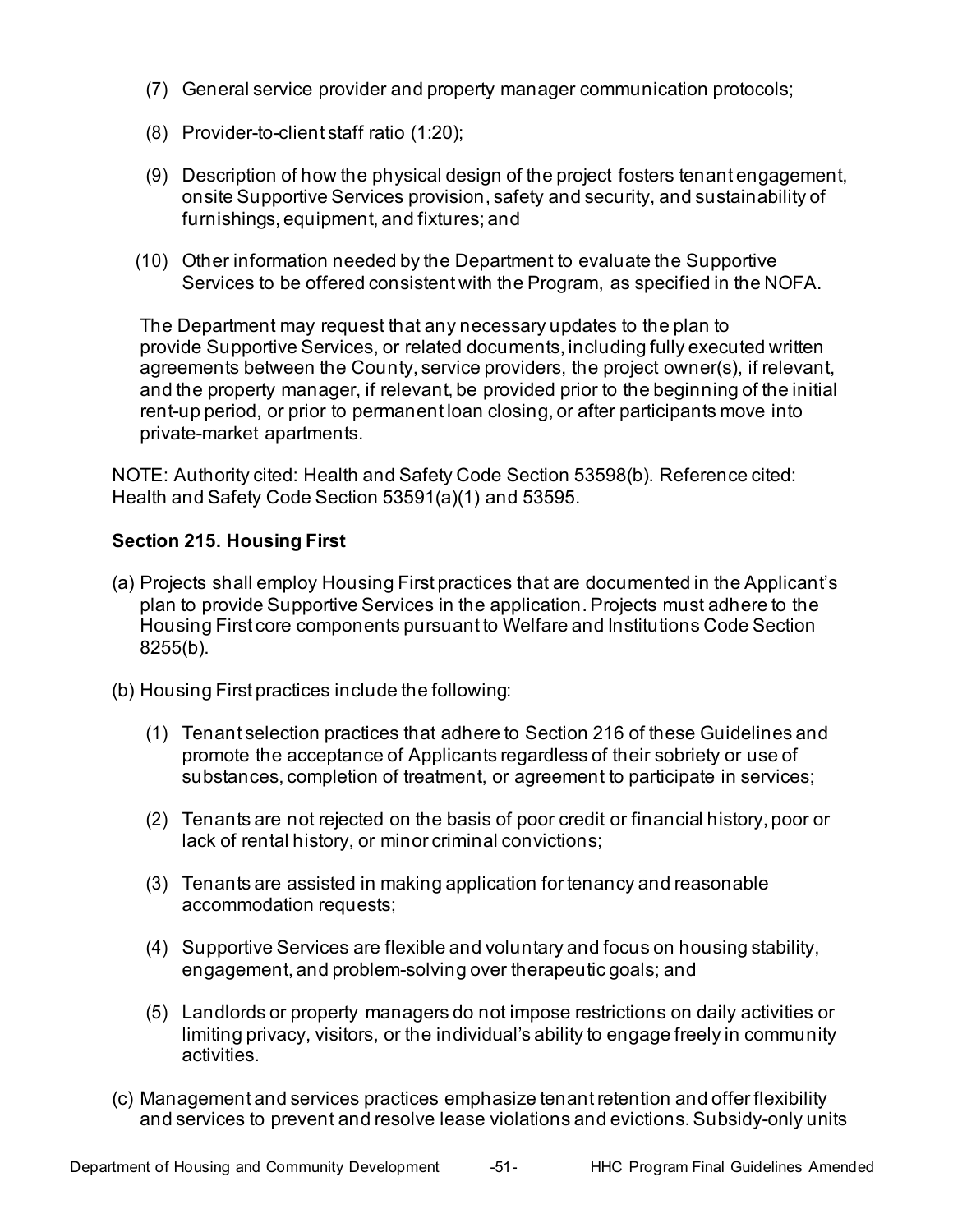shall follow Housing First property management and services practices described in subsection (b) above, or implement modified Housing First practices that, at a minimum, incorporate:

- (1) Tenant selection practices that promote the acceptance of Applicants regardless of their sobriety or use of substances, completion of treatment, or agreement to participate in services;
- (2) Applicants are seldom rejected on the basis of poor credit or financial history, poor or lack of rental history, or minor criminal convictions;
- (3) Applicants are assisted in making application for tenancy and reasonable accommodation requests;
- (4) Assistance shall be provided in obtaining Permanent housing as rapidly as possible and without preconditions, such as participation in services, length of stay, or successful completion of a transitional housing program. Upon exit to Permanent housing, follow up services shall be provided for no less than six months to ensure that tenants retain Permanent housing; and

(d) Services are voluntary unless required by a public agency funding source.

 NOTE: Authority cited: Health and Safety Code Section 53598(b). Reference cited: Health and Safety Code Section 53591(a)(1) and 53595.

# <span id="page-55-0"></span> **Section 216. Tenant Selection**

- (a) Tenants must meet income requirements in Section 205 and Target Population requirements in Section 202.
- (b) Tenants shall be selected through use of a CES, in accordance with the provisions of 25 CCR Section 8305 and in compliance with Housing First requirements consistent with the core components set forth in Welfare and Institutions Code Division 8.

 Chapter 6.5 Section 8255 subsection (b) and basic tenant protections established under federal, state, and local law.

- (1) Reasonable selection criteria, as referred to in 25 CCR Section 8305(a)(1), shall include priority status under a local CES developed pursuant to 24 CFR 578.7(a)(8).
- (2) If the CES existing in the County cannot refer persons in the Target Population, the alternative system used must prioritize those with the greatest needs among those for referral to available Assisted Units.
- (3) Sponsors shall accept tenants regardless of sobriety, participation in services or treatment, history of incarceration, credit, or history of eviction in accordance with practices permitted pursuant to WIC Section 8255 or other federal or state project funding sources.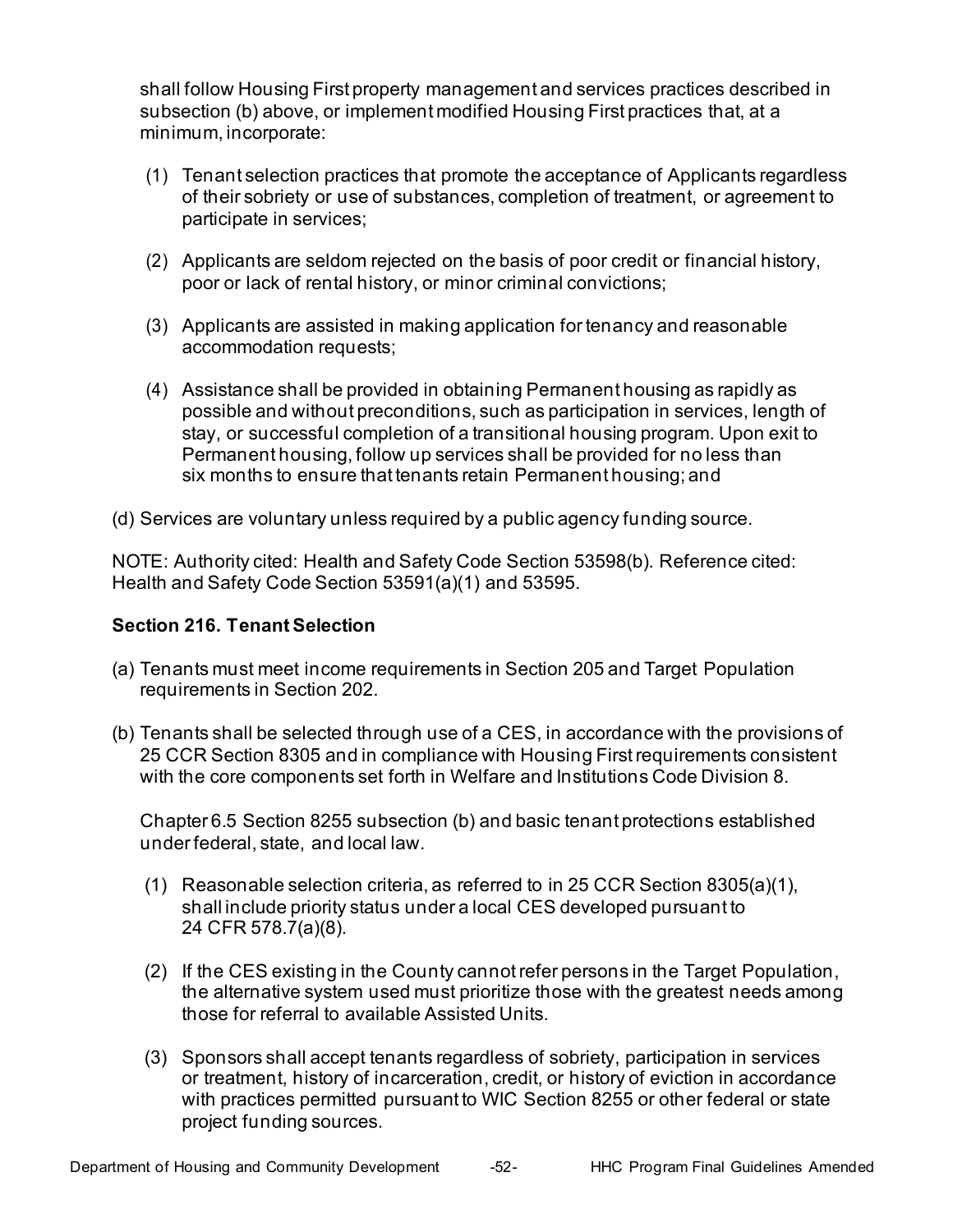- (c) The requirements of 25 CCR Sections 8305 (a)(4)(A) and 8305 (a)(4)(D) shall be implemented as approved by the Department in a manner that is consistent with the requirements of the CES.
- (d) In communities that are not yet referring people experiencing homelessness to programs through CES, Applicants should describe the process of referring residents based on eligibility for the Program.
- (e) Projects must also provide a preference for accessible units to persons with disabilities requiring the features of the accessible units be in accordance with Section 10337(b)(2) of the TCAC regulations.

 NOTE: Authority cited: Health and Safety Code Section 53598(b). Reference cited: Health and Safety Code Section 53591(a)(1) and 53595.

# <span id="page-56-0"></span>**Section 217. Rental Agreements and Grievance Procedures**

 Rental or occupancy agreements and grievance procedures for Assisted Units shall comply with 25 CCR Section 8307 and 24 CFR 93.303. Tenants shall not be required to maintain sobriety, be tested for substances, or participate in services or treatment.

 NOTE: Authority cited: Health and Safety Code Section 53598(b). Reference cited: Health and Safety Code Section 53594.

# <span id="page-56-1"></span>**Section 218. Vulnerable Populations Best Practices**

 The following best practices should be incorporated in the construction of projects that receive funding from HHC, to the extent possible. These best practices work to further the safety and physical and mental well-being of residents within a project.

- (a) General best practices for all developments:
	- (1) Safety features:
		- a. Site selection and development of the project should considerthe safety concerns of the prospective tenants.
		- b. Building entrance and exit points should only allow admittance to residents or guests that residents admit.
		- c. Common areas within the project should be oriented so as to have:
			- 1. Two ways to enter or exit the area;

 2. Visibility to the area from outside of it, i.e., windows in walls or doors; and

- 3. A centralized location, to the extent possible.
- d. Safety lighting that reduces or eliminates blind or dark spaces.
- (2) Property Management:
	- a. Policies to support an on-call staff member, or 24-hour availability of staff from the property management company.
	- b. Post in common areas and annually review with tenants the project's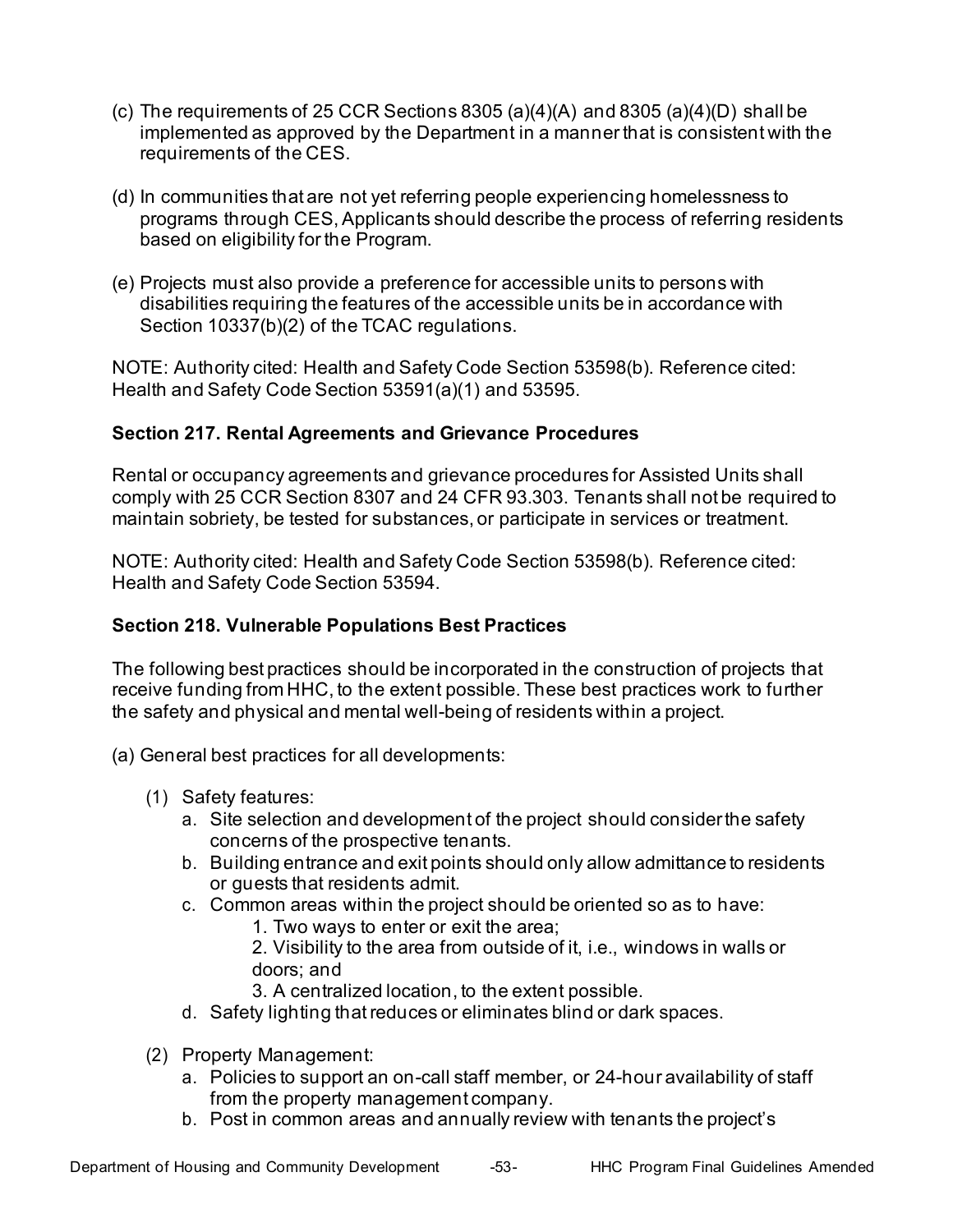grievance policy. The policy should include procedures for grievances with management staff or contractors and the process by which the tenant may elevate the complaint.

- (b) For those populations that have a history of sexual trauma and/or domestic violence:
	- the following: Safety features incorporate all of the general best practices and include
		- a. For projects that will also be serving women with a history of domestic violence or sexual trauma:
			- Designate at least 25 percent of the Assisted Units for women with a history of domestic violence or sexual trauma and/or women with children, thereby ensuring women are not a small minority of the tenancy.
			- Design projects to provide separate and secure floors, wings,or buildings for women with a history of domestic violenceor sexual trauma and/or women with children. These separate and secure areas should restrict access to only the residents in the secured area.
		- b. Security cameras:
			- At entrances, exits and common areas (includinghallways, elevators, and stair wells);
			- Written policy on the use of the cameras to specify who has access to see the videos, who monitors the surveillance,and under what conditions footage would be released to the authorities; and
			- Camera recordings should be maintained for at least 30 days.
	- (2) Property Management:
		- a. Policies to support an on-call staff member or 24-hour availability of staff from the property managementcompany.
		- b. Post in common areas and annually review with tenants the project's grievance policy. The policy should includeprocedures for grievances with management staff or contractors and the process by which the tenant may elevate thecomplaint.
- (c) The project should have 24-hour security if it serves persons impacted by domestic violence, transition age youth and other vulnerable populations.

 NOTE: Authority cited: Health and Safety Code Section 53598(b). Reference cited: Health and Safety Code Section 53591(a)(1) and 53595.

#### <span id="page-57-0"></span>**Section 219. Reporting Requirements**

 The County shall, at annual and midyear intervals, report all of the following data to the Department:

 (a) Not later than 90 days after the end of each project's fiscal year, the Grantee shall submit an independent audit of the development prepared by a certified public accountant, and in accordance with the Department's current audit requirements, and all other applicable requirements, as stated by law or included in the NOFA.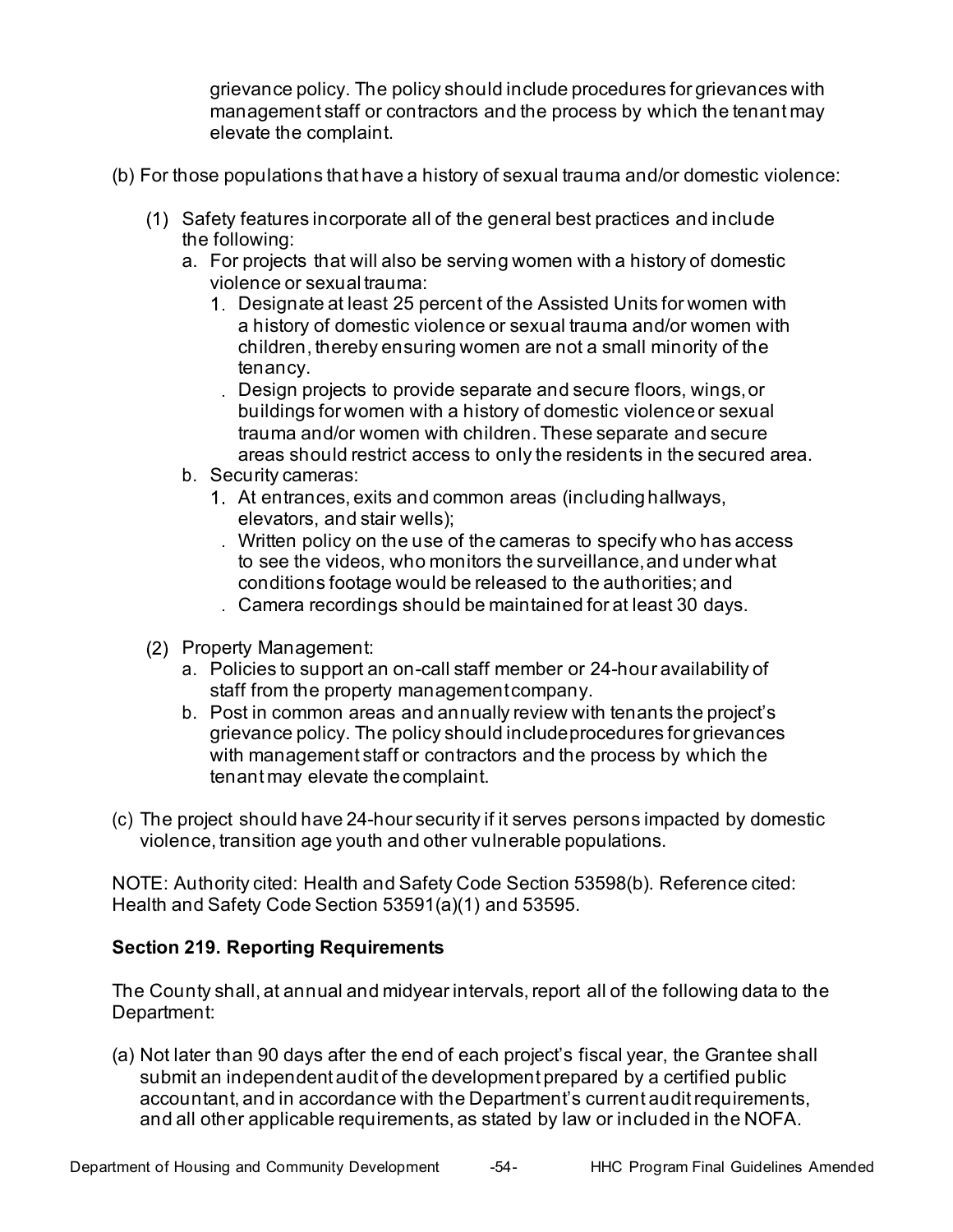- (b) The County shall submit the data as required by the Department to measure the costs and outcomes for each of its Assisted Units. The County shall work with service providers or other sub-recipients to gather the data.
- (c) The County shall report on the sources of tenant referrals for the project and submit both client data and performance outcome data to the Department. Tenant data may include, but is not limited to, demographic information. Performance outcome data shall include, but is not limited to, information on housing stability, tenant satisfaction as measured in a survey, and changes in income and benefits received.
- (d) The County shall also report on the following:
	- (1) The number of participants who have received assistance through the Program in that year, and the type of intervention the participant received with HHC funds;
	- (2) The number of participants living in Supportive housing or other Permanent housing with HHC funds, and exits from the program, and the reasons for the exits; and
	- (3) To the extent available and feasible, the County shall provide data on the impact of the Program on participant's use of corrections systems and law enforcement resources.
- (e) Recipient must comply with 2 CFR Part 512, as outlined in the NOFA.

 NOTE: Authority cited: Health and Safety Code Section 53598(b). Reference cited: Health and Safety Code Section 53593.

# <span id="page-58-0"></span>**Section 220. Operating Budgets**

 The County shall submit proposed operating budgets to the Department prior to award and annually thereafter. These budgets shall be subject to Department approval and comply with the requirements in 25 CCR Section 7326.

 NOTE: Authority cited: Health and Safety Code Section 53598(b). Reference cited: Health and Safety Code Section 53591(a)(1) and 53594.

# <span id="page-58-1"></span>**Section 221. State Overlays**

 (a) State Overlays. Article XXXIV of the California Constitution requires local voter approval before any state public body can develop, construct, or acquire a low- rent housing project in any manner. However, the Public Housing Election clarification as to when Article XXXIV is applicable. Implementation Law (Health & Safety. Code, §§ 37000 – 37002) provides

 NOTE: Authority cited: Health and Safety Code Section 53598(b). Reference cited: Health and Safety Code Section 53591(a)(1) and 53594 and 50472.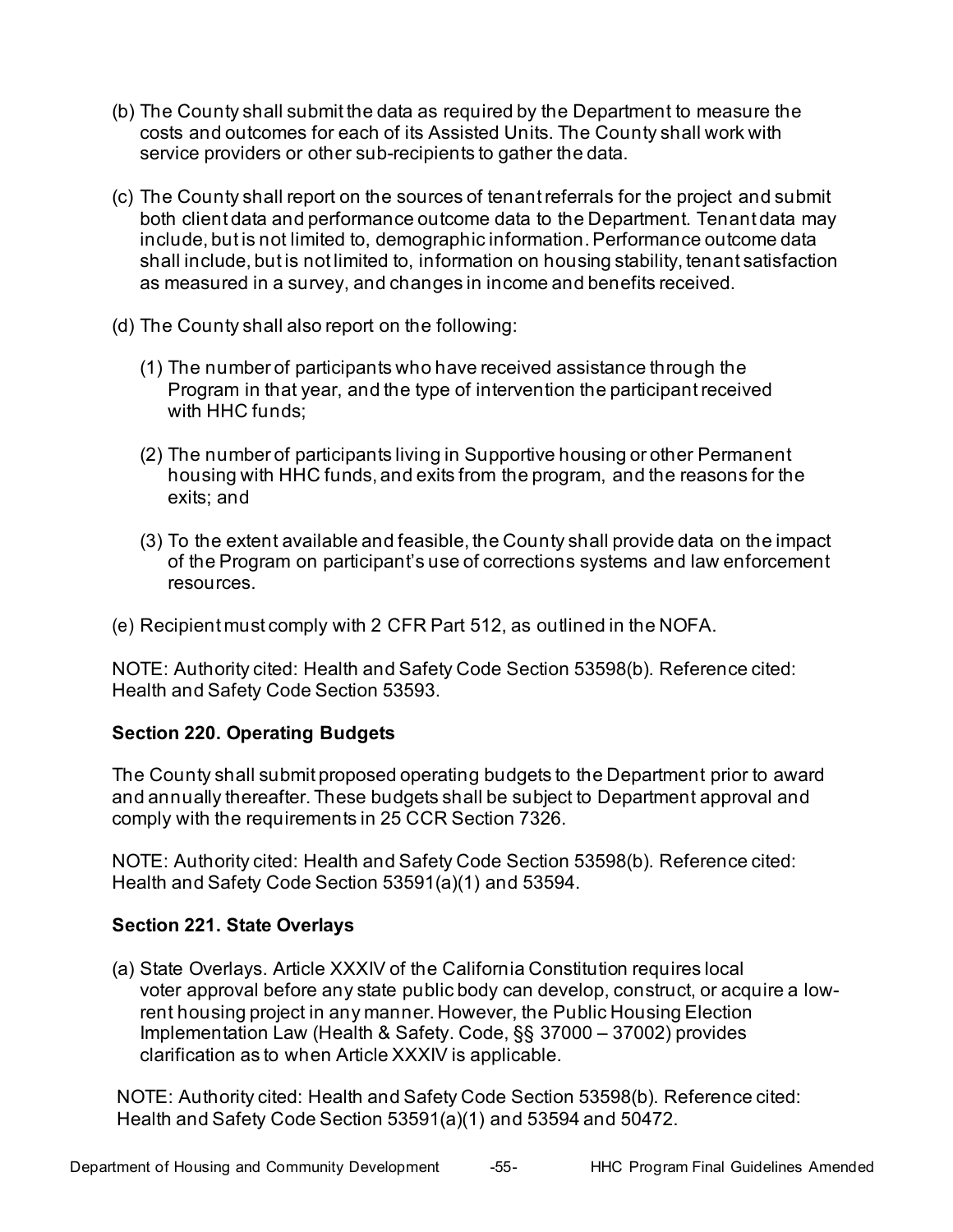# <span id="page-59-0"></span>**Section 222. Legal Documents**

 Grants shall be governed by a Standard Agreement or other agreement with the County on a form prescribed by the Department. The agreement shall ensure that the provisions of these Guidelines are applicable to the project(s) covered by the agreement and enforceable by the Department. The agreement will contain such other provisions as the Department determines are necessary to meet the requirements and goals of the program, including, but not limited to, the following:

- (a) Requirements for the execution of a promissory note, operating reserve agreement, or other project-specific contracts as may be applicable;
- (b) Requirements set forth in the NOFA;
- (c) Requirements, where appropriate, for the execution and recordation of covenants, regulatory agreements, or other instruments restricting the use and occupancy of and appurtenant to the project and the property thereunder (for the purposes of these Guidelines, all such documents are collectively herein referred to as the HHC regulatory agreement);
- (d) The County's responsibilities for timing and completion of projects, if applicable, as well as any and all reporting requirements;
- (e) Remedies available to the Department in the event of a violation, breach or default of the Standard Agreement; and
- (f) Any and all other provisions necessary to ensure compliance with the requirements of HHC and applicable state and federal law.

 NOTE: Authority cited: Health and Safety Code Section 53598(b). Reference cited: Health and Safety Code Section 53591(a)(1) and 53594 and 50472.

#### <span id="page-59-1"></span>**Section 223. Defaults and Grant Cancellations**

 In the event the Department becomes aware of a breach or violation by the Grantee or its participating entities engaged in the delivery of HHC, any of the provisions of HHC–SB 2 requirements or the Standard Agreement, or the locally executed HHC loan or grant pertaining to the project, the Department may give written notice to violators to cure the breach or violation within a period of not less than 15 days. If the breach or violation is not cured to the satisfaction of the Department within the specified time period, the Department, at its option, may declare a default under the relevant document(s) and may seek legal remedies for the default, including but not limited to, the following:

- (a) Termination of the Standard Agreement and full or partial repayment of the awarded amount.
- (b) Suspension from future Department funding awards.